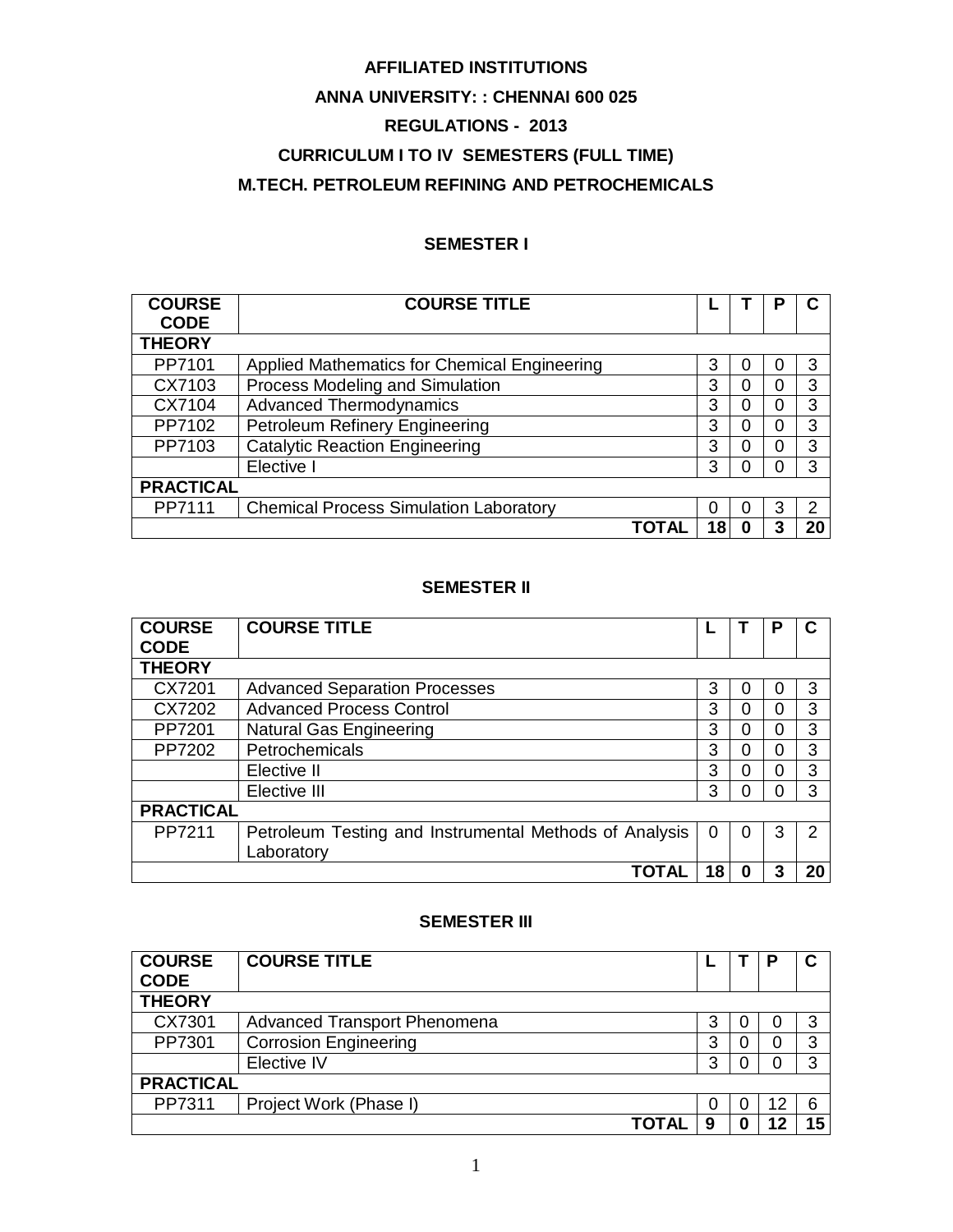### **SEMESTER IV**

| <b>COURSE</b><br><b>CODE</b> | <b>COURSE TITLE</b>     |   | п  |    |
|------------------------------|-------------------------|---|----|----|
| <b>PRACTICAL</b>             |                         |   |    |    |
| PP7411                       | Project Work (Phase II) |   | 24 | 10 |
|                              | <b>TOTAL</b>            | 0 | 24 | 10 |

# **TOTAL NUMBER OF CREDITS : 67**

# **LIST OF ELECTIVES**

# **M.TECH. PETROLEUM REFINING AND PETROCHEMICALS**

# **ELECTIVE – I**

| <b>COURSE</b><br><b>CODE</b> | <b>COURSE TITLE</b>                                                       | L              | т              | P              | C |
|------------------------------|---------------------------------------------------------------------------|----------------|----------------|----------------|---|
| CX7040                       | <b>Multiphase Flow</b>                                                    | 3              | $\Omega$       | $\Omega$       | 3 |
| CX7041                       | <b>Computational Fluid Dynamics</b>                                       | 3              | $\Omega$       | $\Omega$       | 3 |
| CX7042                       | <b>Fluidization Engineering</b>                                           | 3              | $\Omega$       | $\Omega$       | 3 |
| CX7008                       | <b>Project Engineering of Process Plants</b>                              | 3              | $\Omega$       | $\Omega$       | 3 |
| CX7043                       | <b>Process Optimization</b>                                               | 3              | $\Omega$       | $\Omega$       | 3 |
| CX7024                       | <b>Operations Research</b>                                                | 3              | $\Omega$       | $\overline{0}$ | 3 |
| CX7029                       | <b>Environmental Reaction Engineering</b>                                 | 3              | $\Omega$       | $\Omega$       | 3 |
| CX7030                       | Advanced Oxidation Processes and Technology                               | 3              | $\Omega$       | $\Omega$       | 3 |
| CX7044                       | Design of Experiments                                                     | 3              | $\Omega$       | $\Omega$       | 3 |
| CX7021                       | <b>Fundamentals of Nanoscience</b>                                        | 3              | $\overline{0}$ | $\overline{0}$ | 3 |
| CX7037                       | Remote Sensing and GIS applications in<br><b>Environmental Management</b> | 3              | $\Omega$       | $\Omega$       | 3 |
| CX7038                       | Climate Change and Adaptation                                             | 3              | $\Omega$       | $\Omega$       | 3 |
| CX7010                       | <b>Environmental Policies and Legislation</b>                             | 3              | $\Omega$       | $\Omega$       | 3 |
| CX7045                       | Piping and Instrumentation                                                | $\overline{3}$ | $\Omega$       | $\Omega$       | 3 |
| CX7011                       | <b>Environmental Science</b>                                              | 3              | $\overline{0}$ | $\Omega$       | 3 |
| CX7012                       | <b>Environmental Risk Assessment</b>                                      | 3              | $\Omega$       | $\Omega$       | 3 |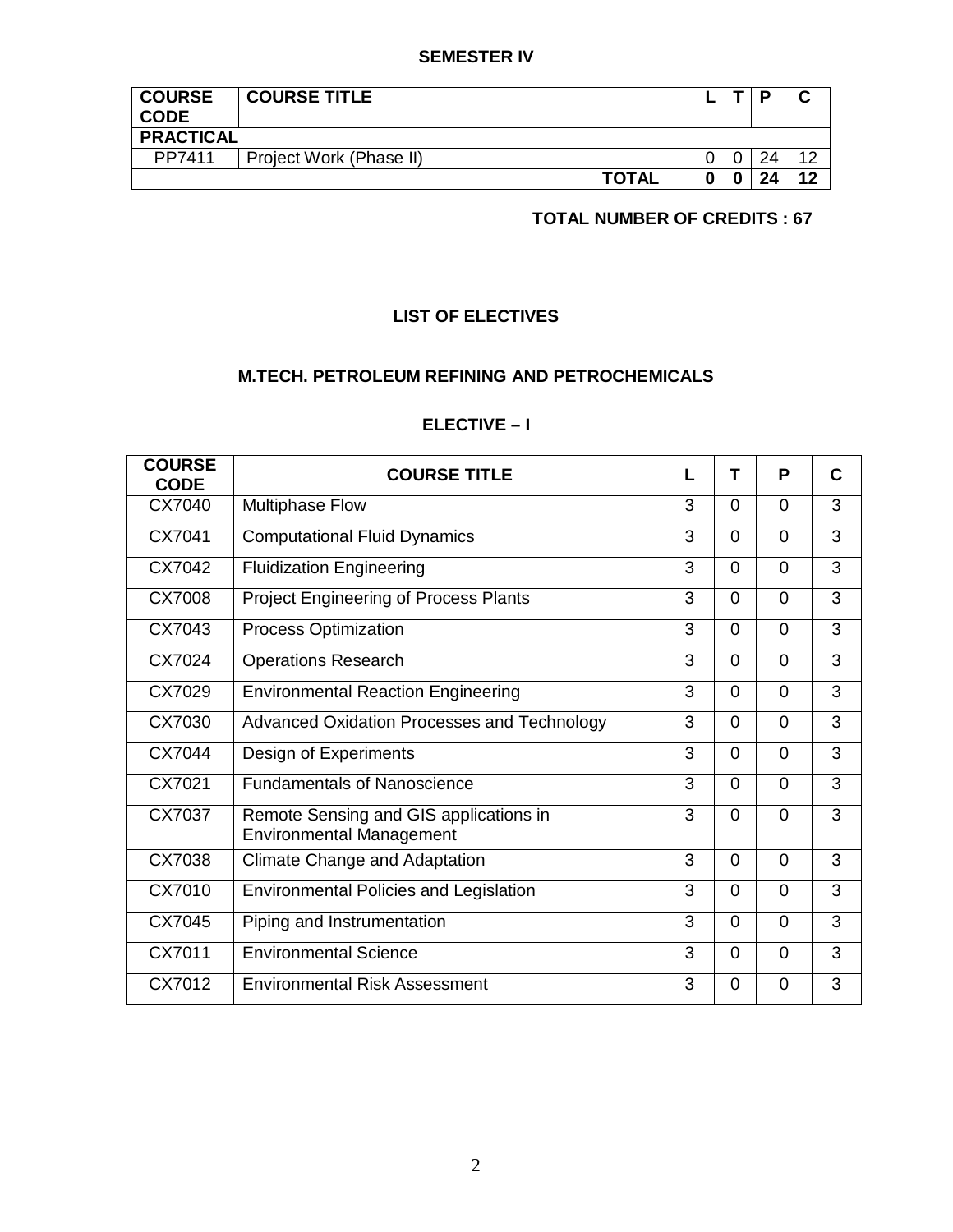# **ELECTIVE – II**

| <b>COURSE</b><br><b>CODE</b> | <b>COURSE TITLE</b>                    |   |          | P        | С |
|------------------------------|----------------------------------------|---|----------|----------|---|
| <b>CX7007</b>                | <b>Risk Analysis and Management</b>    | 3 | 0        | $\Omega$ | 3 |
| <b>CX7025</b>                | <b>Total Quality Management</b>        | 3 | $\Omega$ | 0        | 3 |
| <b>CX7009</b>                | Safety and Hazard Control              | 3 | $\Omega$ | $\Omega$ | 3 |
| <b>CX7002</b>                | <b>Energy Management</b>               | 3 | $\Omega$ | $\Omega$ | 3 |
| <b>CX7019</b>                | <b>Industrial Pollution Prevention</b> | 3 | $\Omega$ | $\Omega$ | 3 |
| CX7031                       | <b>Pollution Abatement</b>             | 3 | $\Omega$ | $\Omega$ | 3 |
| CX7033                       | <b>Environmental Management</b>        | 3 | $\Omega$ | $\Omega$ | 3 |
| <b>CX7026</b>                | Supply Chain Management                | 3 | $\Omega$ | 0        | 3 |
| <b>CX7027</b>                | <b>Intellectual Property Rights</b>    | 3 | $\Omega$ | ∩        | 3 |

# **ELECTIVE – III**

| <b>COURSE</b><br><b>CODE</b> | <b>COURSE TITLE</b>                          | L              | т              | P              | C              |
|------------------------------|----------------------------------------------|----------------|----------------|----------------|----------------|
| <b>CX7001</b>                | <b>Solvent Extraction</b>                    | 3              | 0              | $\overline{0}$ | 3              |
| <b>CX7017</b>                | Polymer Technology                           | 3              | $\Omega$       | $\overline{0}$ | 3              |
| <b>CX7018</b>                | Industrial Instrumentation                   | 3              | $\Omega$       | $\overline{0}$ | 3              |
| <b>CX7003</b>                | <b>Gas Transportation</b>                    | 3              | $\overline{0}$ | $\overline{0}$ | 3              |
| <b>CX7004</b>                | <b>Petroleum Economics</b>                   | 3              | $\Omega$       | $\overline{0}$ | 3              |
| <b>CX7005</b>                | <b>Enhanced Oil Recovery</b>                 | 3              | $\Omega$       | $\Omega$       | 3              |
| <b>CX7006</b>                | Multicomponent distillation                  | $\overline{3}$ | $\Omega$       | $\overline{0}$ | $\overline{3}$ |
| <b>CX7028</b>                | Atmospheric Science                          | 3              | $\Omega$       | $\Omega$       | 3              |
| CX7032                       | Environmental Nanotechnology                 | 3              | $\Omega$       | $\overline{0}$ | 3              |
| <b>CX7034</b>                | <b>Environmental Biotechnology</b>           | 3              | $\Omega$       | $\Omega$       | 3              |
| <b>CX7020</b>                | <b>Biochemical Engineering</b>               | 3              | $\Omega$       | $\Omega$       | 3              |
| <b>CX7022</b>                | Drugs and Pharmaceutical Technology          | 3              | $\Omega$       | $\overline{0}$ | 3              |
| <b>CX7035</b>                | Soil Pollution Engineering                   | 3              | $\Omega$       | $\Omega$       | 3              |
| <b>CX7036</b>                | Environment, Health and Safety in Industries | 3              | $\Omega$       | $\overline{0}$ | 3              |
| <b>CX7055</b>                | Green Chemistry and Engineering              | 3              | $\Omega$       | $\overline{0}$ | 3              |
| <b>CX7016</b>                | <b>Ecology and Environment</b>               | 3              | $\overline{0}$ | $\overline{0}$ | 3              |
| <b>PP7001</b>                | Pilot Plant and Scale up methods             | 3              | $\Omega$       | $\Omega$       | 3              |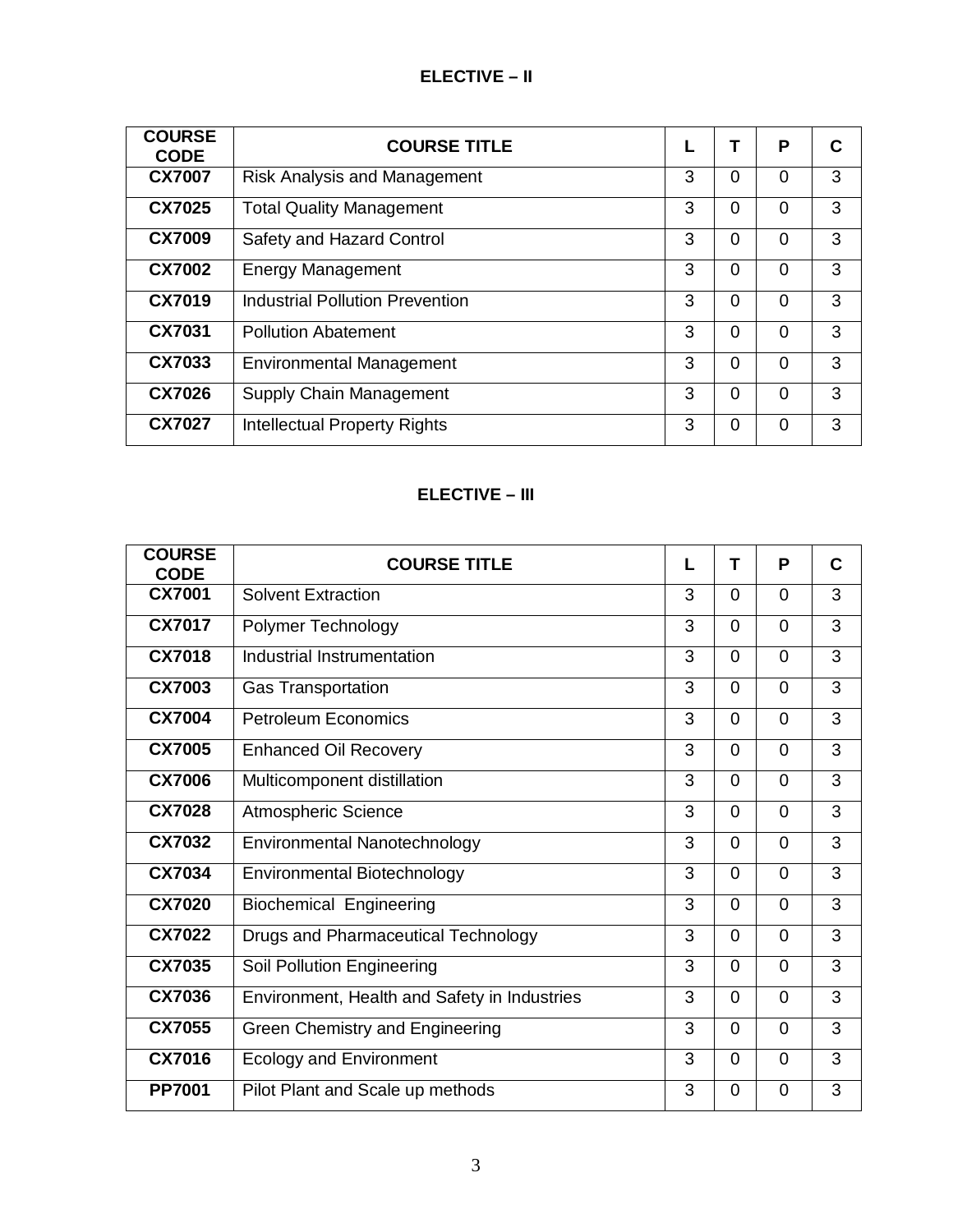| <b>ELECTIVE – IV</b> |  |
|----------------------|--|
|----------------------|--|

| <b>COURSE</b><br><b>CODE</b> | <b>COURSE TITLE</b>                                                  | L |          | P              | С |
|------------------------------|----------------------------------------------------------------------|---|----------|----------------|---|
| CX7023                       | Membrane Technologies for Water and Wastewater<br>Treatment          | 3 | $\Omega$ | $\Omega$       | 3 |
| CX7039                       | Waste Management and Energy Recovery                                 | 3 | $\Omega$ | $\Omega$       | 3 |
| <b>CX7047</b>                | <b>Bio - Energy Conservation Techniques</b>                          | 3 | $\Omega$ | $\Omega$       | 3 |
| <b>CX7048</b>                | <b>Hydrogen and Fuel Cells</b>                                       | 3 | $\Omega$ | $\Omega$       | 3 |
| <b>CX7049</b>                | <b>Fuel Cell Technology</b>                                          | 3 | $\Omega$ | $\Omega$       | 3 |
| <b>CX7051</b>                | Electrochemical Process Engineering for Chemical<br><b>Engineers</b> | 3 | 0        | $\Omega$       | 3 |
| CX7052                       | <b>Electrochemical Engineering</b>                                   | 3 | $\Omega$ | $\Omega$       | 3 |
| CX7053                       | Electrochemical Environmental Technology                             | 3 | $\Omega$ | $\Omega$       | 3 |
| <b>CX7054</b>                | Electrochemical Technology for Chemical Engineers                    | 3 | $\Omega$ | $\overline{0}$ | 3 |
| CX7013                       | <b>Waste Water Engineering</b>                                       | 3 | $\Omega$ | $\Omega$       | 3 |
| <b>CX7014</b>                | <b>Environmental Engineering</b>                                     | 3 | $\Omega$ | $\Omega$       | 3 |
| <b>CX7015</b>                | <b>Environmental Sustainability</b>                                  | 3 | 0        | $\Omega$       | 3 |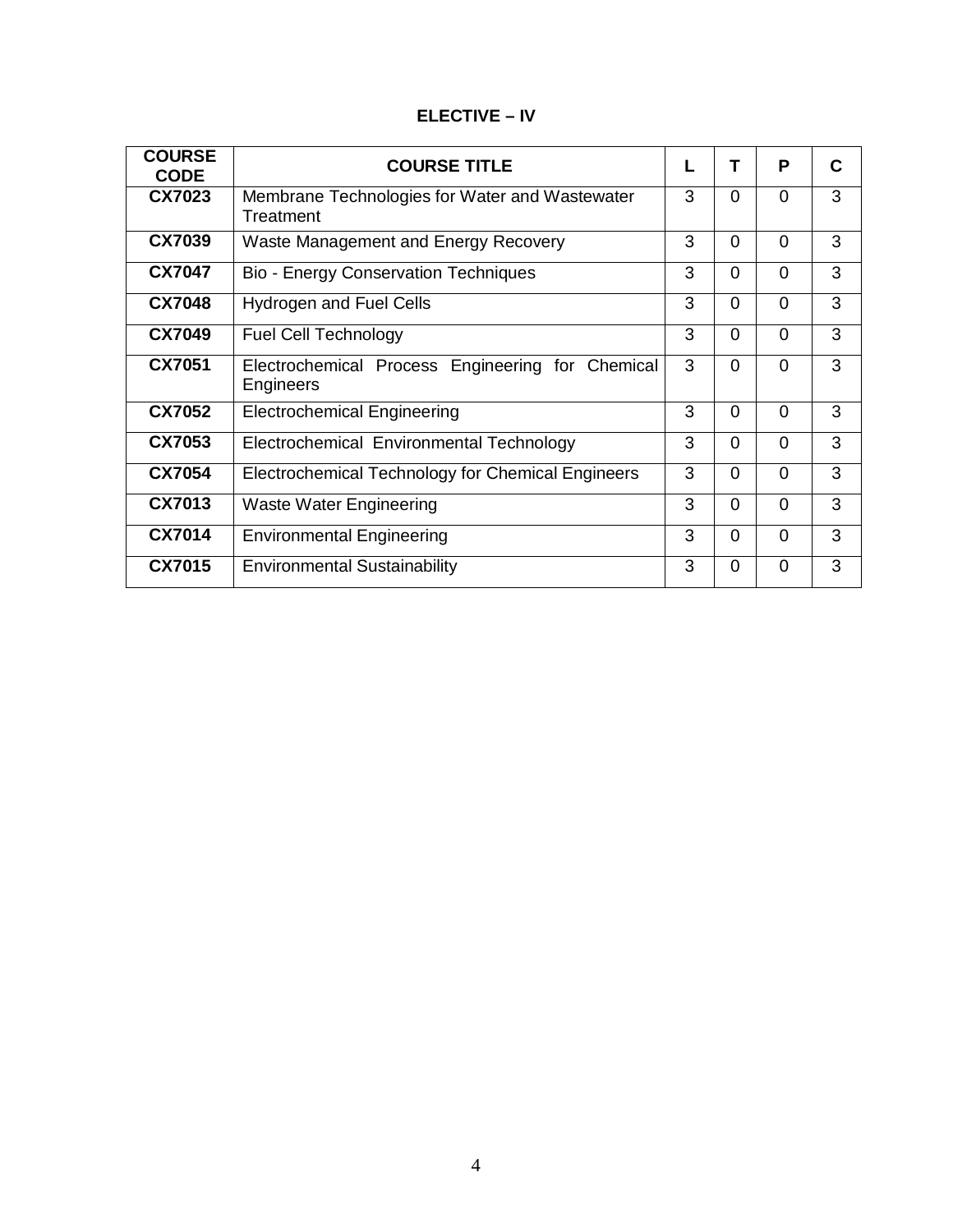5

#### **PP7101 APPLIED MATHEMATICS FOR CHEMICAL ENGINEERING L T P C**

# **AIM**

The course gives a complete procedure for solving numerically different kinds of problems occurring in engineering and technology.

# **OBJECTIVES**

The students would be acquainted with the basic concepts of numerical methods and their applications.

# **UNIT I ALGEBRAIC EQUATIONS 9**

Systems of linear equations – Jacabi, Gauss Seidel, Successive over Relaxation methods, Thomas algorithm for tridiagonal systems; Systems of non-linear equations – Sucessive approximation method, methods for improved convergence convergence, Muller method, Chebyshev third order method, Newton method and its variants, Continuation methods for multiple solutions.

### **UNIT II ORDINARY DIFFERENTIAL EQUATIONS – IVPAs 9**

RungeKutta methods, stip size control and estimates of error, stability of the steady state of a linear system, solution of stiff ODEs, ODE-IVPs coupled with algebraic equations.

#### **UNIT III ORIDNARY DIFFERENTIAL EQUALTIONS – BVPs 9**

Finite difference method, orthogonal collocation method, orthogonal collocation with finite element method, Galerkin finite element method, stability analysis, shooting methods.

#### **UNIT V PARTIAL DIFFERENTIAL EQUATIONS – FINITE DIFFERENCE METHOD 9**

Parabolic equations – Explicit and implicit methods – Alternating direction explicit and implicit methods; Chemical reaction and diffusion in a spherical catalyst pellet – Elliptic equations – Point iterative methods – Finite difference solution of a Poisson BVP – First order hypabolic equations – methods of characteristics – explicit and implicit methods – numerical stability analysis, method of lines.

#### **UNIT V PARTIAL DIFFERENTIAL EQUATIONS – FINITE ELEMENT METHOD 9**

Partial differential equations – Finite element method – Orthogonal collocation method, Orthogonal collocation with finite element metho, Galerkin finite element method – Function approximation.

### **REFERENCES**

- 1. Numerical methods for Chemical Engineering by Kenneth J. Beers, Cambridge University Press, New York, 2007.
- 2. Gupta S.K.Numerical methods for Engineers, New age publishers 2003.
- 3. M.K.Jain. S.R.K.Iyengar, R.K.Jain Numerical methods: Problems and solutions, Wiley Eastern Limited, 2008
- 4. Jain M.K, S.R.Iyenkar, M.B. Kanchi, R.K. Jain Computional methods for partial differential equations, New Age publishers, 2007.

# **TOTAL : 45 PERIODS**

**3 0 0 3**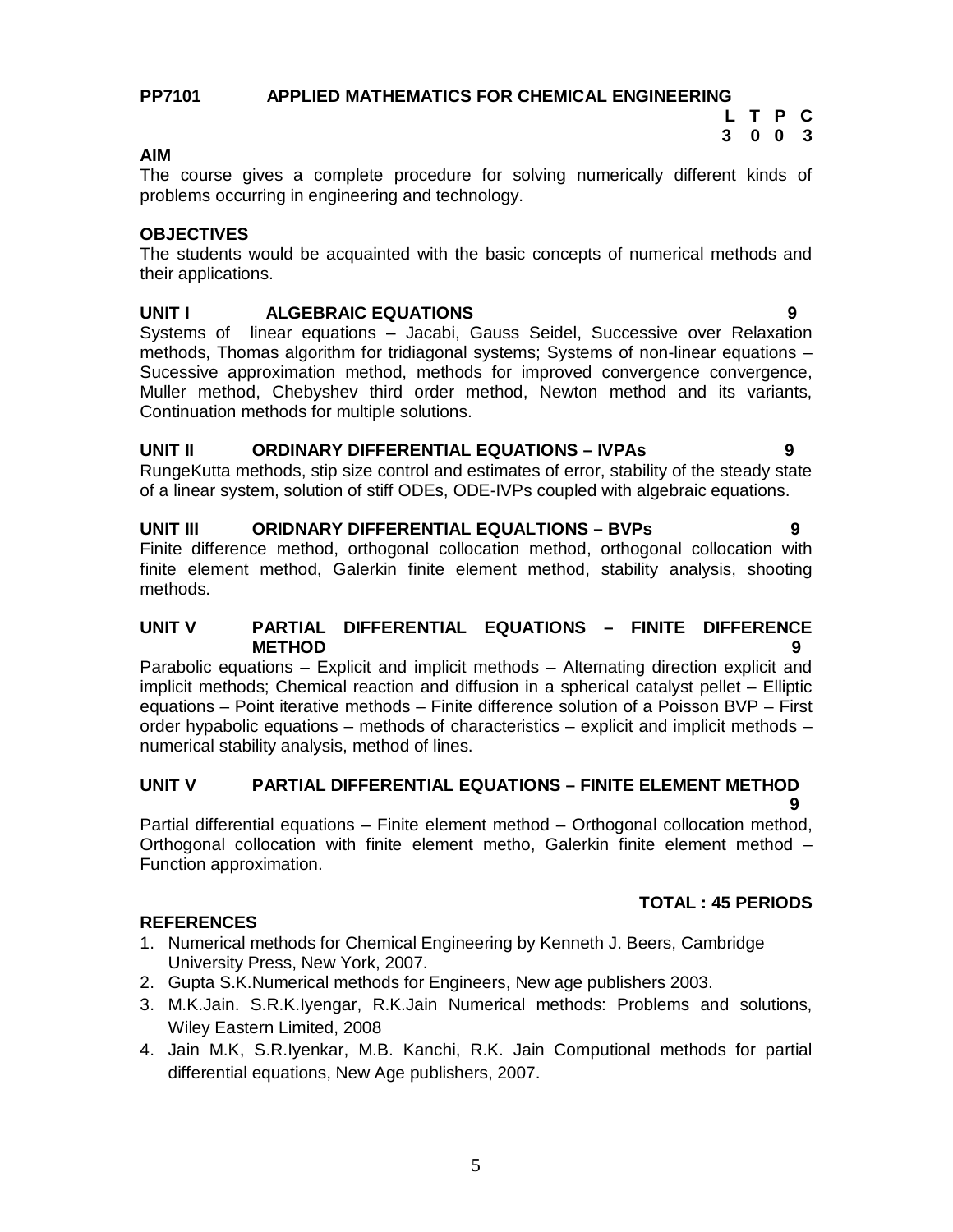# equations.

### **UNIT VI OTHER MODELING APPROACHES 6**

Empirical modeling, parameter estimation, population balance and stochastic modeling.

# **REFERENCES**

- 1. Ramirez, W., "Computational Methods in Process Simulation", 2<sup>nd</sup>Edn., Butterworths, New York, 2000.
- 2. Luyben, W.L., "Process Modelling Simulation and Control", McGraw-Hill Book Co., 1990.
- 3. Felder, R. M. and Rousseau, R. W., "Elementary Principles of Chemical Processes", John Wiley, 2005.
- 4. Franks, R. G. E., "Mathematical Modelling in Chemical Engineering", John Wiley, 1967.

conservation equations and auxiliary relations.

### **UNIT II STEADY STATE LUMPED SYSTEMS 9**

Degree of freedom analysis, single and network of process units, systems yielding linear and non-linear algebraic equations, flowsheeting – sequential modular and equation oriented approach, tearing, partitioning and precedence ordering, solution of linear and non-linear algebraic equations.

# **UNIT III UNSTEADY STATE LUMPED SYSTEMS 9**

Aharacteristics for through pipesnalysis of liquid level tank, gravity flow tank, jacketed stirred tank heater, reactors, flash and distillation column, solution of ODE initial value problems, matrix differential equations, simulation of closed loop systems.

**UNIT IV STEADY STATE DISTRIBUTED SYSTEM 7**

Analysis of compressible flow, heat exchanger, packed columns, plug flow reactor, solution of ODE boundary value problems.

#### **UNIT V UNSTEADY STATE DISTRIBUTED SYSTEM 11**

Analysis laminar flow in pipe, sedimentation, boundary layer flow, conduction, heat exchanger, heat transfer in packed bed, diffusion, packed bed adsorption, plug flow reactor, hierarchy in model development, classification and solution of partial differential

(Common course for M.Tech Chemical Engg and Petroleum Refining and Petrochemicals)

#### **AIM**

To understand the principles and applications of modeling and simulation.

# **OBJECTIVES**

To impart to the student knowledge on modeling and simulation,classification of mathematical models,steady and unsteady state lumped and distributed systems and other modeling approaches

Introduction to modeling and simulation, classification of mathematical models,

#### **UNIT I INTRODUCTION 3**

**TOTAL :45 PERIODS**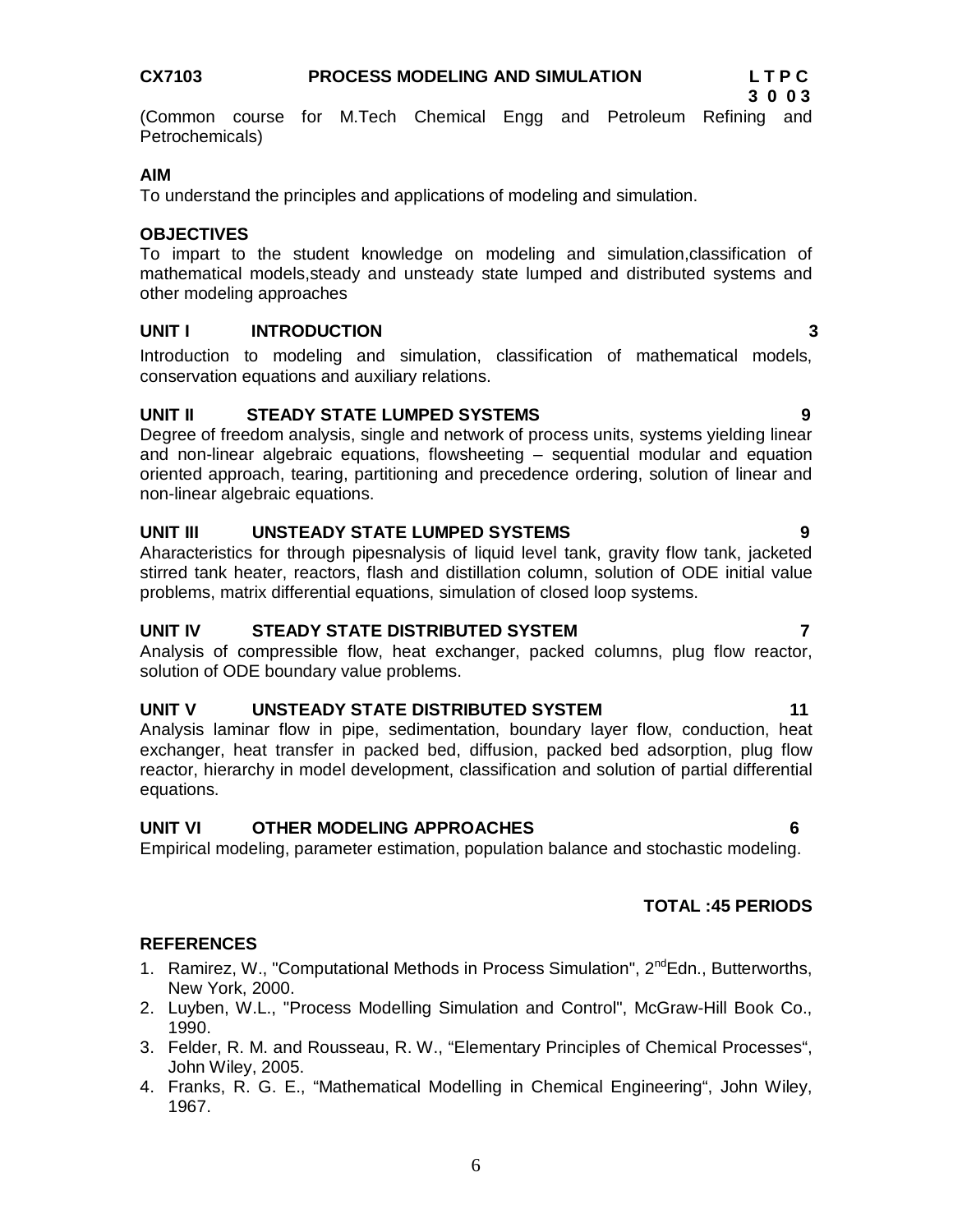# **CX7104 ADVANCED THERMODYNAMICS L T P C 3 0 0 3**

### **UNIT I BASIC CONCEPTS 9**

Energy and first Law; Reversibility and second Law; Review of Basic Postulates, equilibrium criteria, Legendre Transformation and Maxwell's relations.

#### **UNIT II STABILITY AND PHASE TRANSITION 9**

Stability of thermodynamic systems, first order phase transitions and critical phenomenon, phase rule, single component phase diagrams, thermodynamic properties from volumetric and thermal data.

### **UNIT III MULTICOMPONENT MIXTURES 9**

Partial molar properties, fugacities in gas and liquid mixtures, activity coefficients, Ideal and Non-ideal solutions, Gibbs-Duhem equation, Wilson, NRTL, and UNIQUAC equations, UNIFAC method.

#### **UNIT IV PHASE EQUILIBRIUM 9**

VLE - Equations of state, corresponding states, Henry's Law, lattice theory, criticality, high pressure VLE. Other phase equilibriums- SLE/LLE/VLLE.

### **UNIT V CHEMICAL EQUILIBRIUM 9**

Homogeneous gas and liquid phase reactions, heterogeneous reactions – phase and chemical equilibrium.

#### **TOTAL : 45 PERIODS**

- 1. Rao., Y.V.C., Chemical Engineering Thermodynamics, University Press, Hyderabad, 2005
- 2. Tester, J. W. and M. Modell, Thermodynamics and Its Applications. 3<sup>rd</sup> Edn. Prentice Hall, New Jersey, 1997.
- 3. Prausnitz, J.M., Lichtenthaler R.M. and Azevedo, E.G., Molecular thermodynamics of fluid-phase Equilibria, 3rd Edn, Prentice Hall Inc., New Jersey, 1999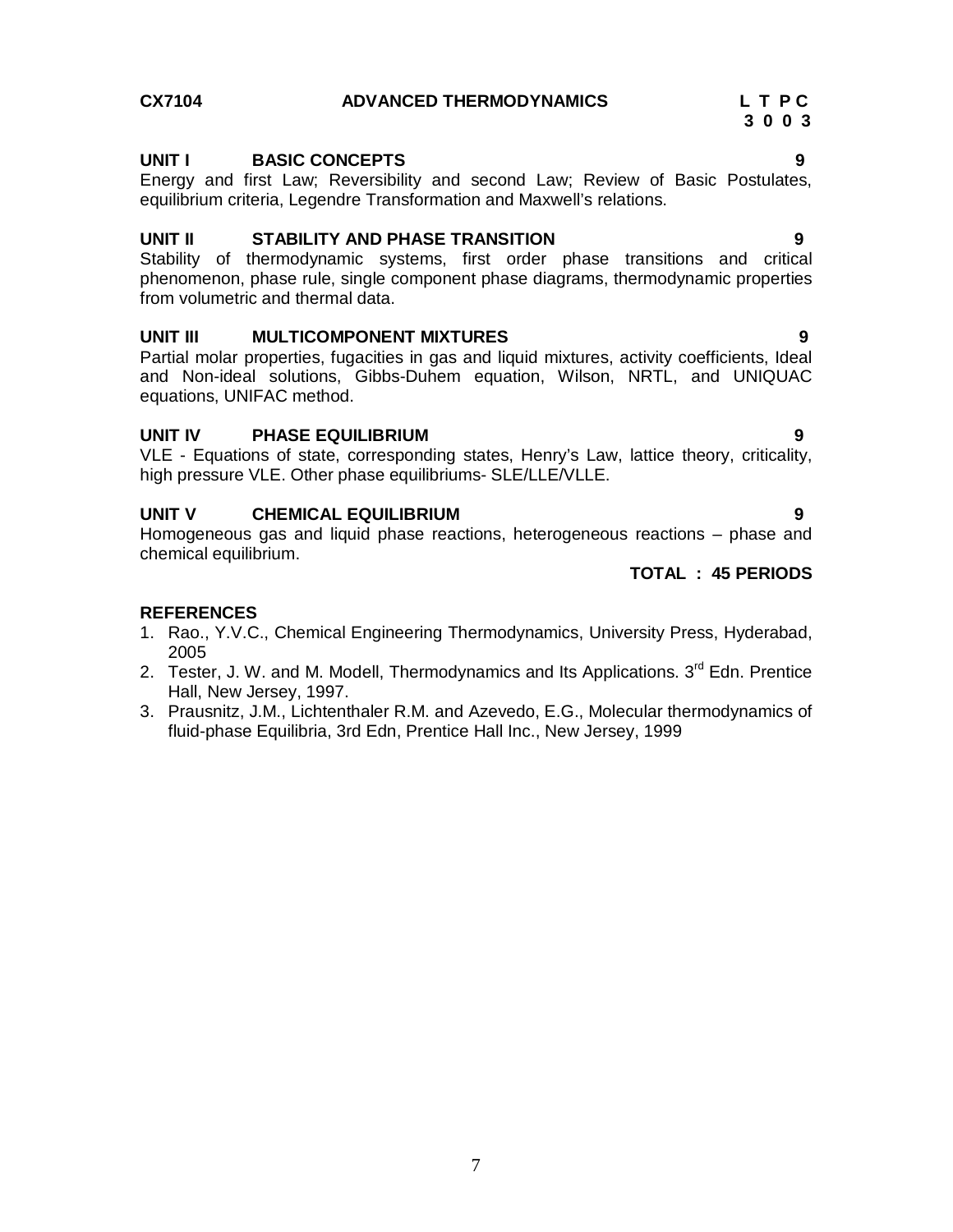To impart detailed knowledge on petroleum refining operations, this course being the last part ina three parts series.

#### **OBJECTIVES**

Students learn about the petroleum additives, support systems, safety measures,environmental, quality and economic aspects.

#### **UNIT I 9**

Origin, Exploration and production of petroleum, Types of crudes, Composition, characteristics, products pattern and characteristics, indigenous and imported crudes, Availability Vs Demands, Future outlook.

#### **UNIT II 9**

Engineering aspects of refining, Reaction stoichiometry; Chemical kinetics; Thermochemistry and chemical equilibrium; Mixing in flow systems; Reactor design.Crude heating, Primary distillation, principles, Separation of cuts, Gaps/ overlaps, Stripping, Desalting, heat balance in distillation, Energy input and recovery, Vacuum distillation, Types of trays, Draw offs, intermediate product quality control.

#### **UNIT III 9**

Lube oil and wax processing, Solvent extraction, Dewaxing, Deciling, Deasphalting, Clay contacting, principles, technologies, operating parameters, Feed and product qualities and yields. Asphalt Manufacture, product qualities, Air blowing technology, Tankage operations, Storage and handling of crude products.

#### **UNIT IV 9**

Fluid catalytic cracking, principles, recent developments, Feedstocks and product yields and qualities, Catalysts and operating parameters.

Hydrocracking, principles, process requirements, product yields and qualities, Residcracking – implications and technology.

#### **UNIT V 9**

Catalytic reforming and Isomerisation, Reforming, Principles, developments in technology, Catalyst types and their performance, Effects of operating parameters, Feed quality, Product improvement; Sulphur removal, Aromatics removal, Hydrofinishing, Catalyst regeneration, Catalytic dewaxing. Environmental aspects of refining.

### **TOTAL : 45 PERIODS**

- 1. Nelson, W.L "Petroleum Refinery Engineering" McGraw Hill Publishing Company Limited, 1985.
- 2. Hobson, G.D. Modern petroleum Refining Technology,  $4<sup>th</sup>$  Edition, Institute of PetroleumU.K. 1973.
- 3. Smalheer, C.V and R.Kennedy Smith Lubricant Additives. The Lezius Hill Company, Cleveland, Ohio. USA, 1987
- 4. Donald L.Katz and Robert L.Lee, Natural Gas Engineering, McGraw Hill Publishing Company, NY, 1990.
- 5. Watkins, R.N "Petroleum Refinery Distillation", 2<sup>nd</sup> Edition, Gulf Publishing Company, Texas, 1981.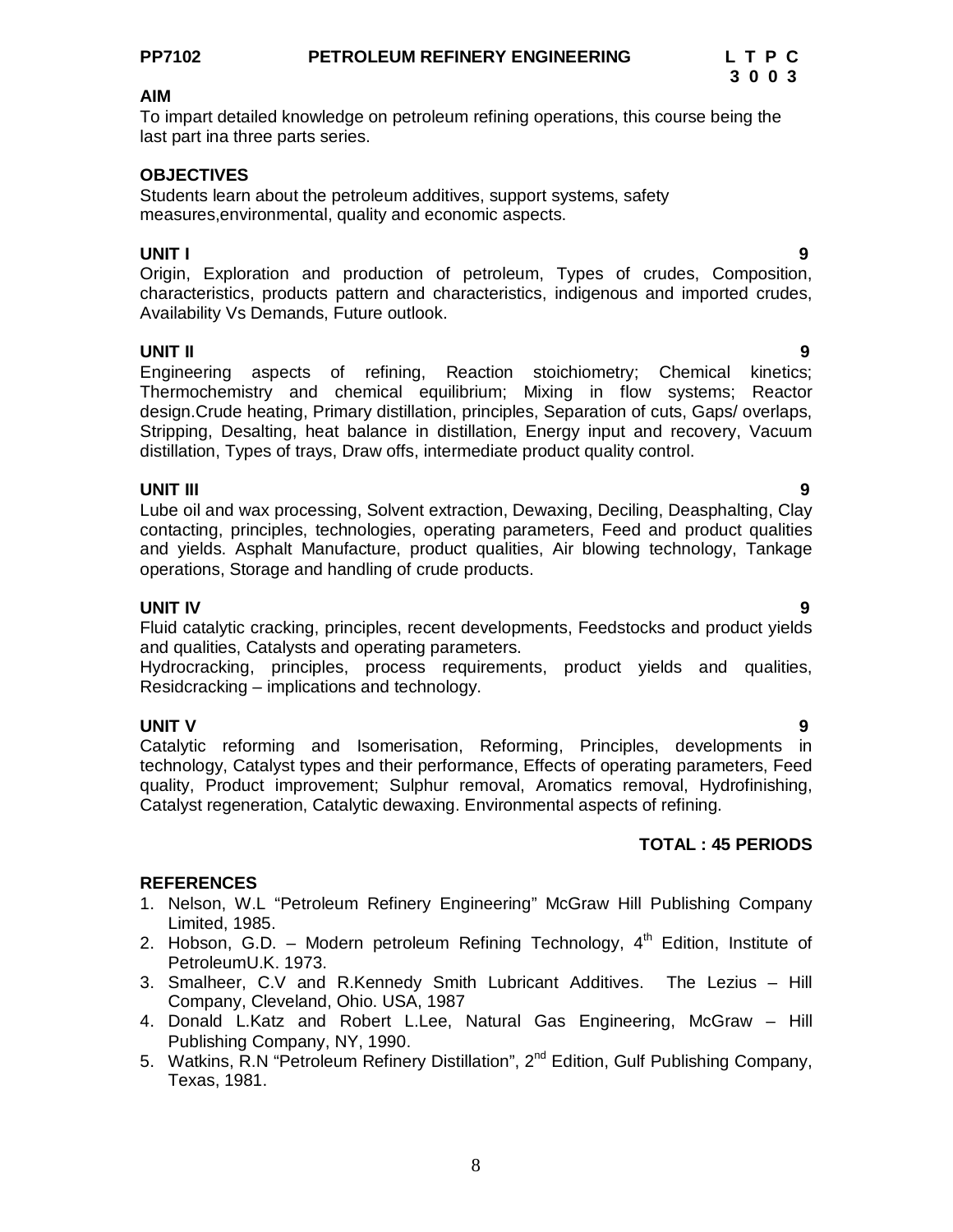To introduce the dynamics and design of heterogeneous reactors.

#### **OBJECTIVES**

The objective is to study the behavior of catalytic heterogeneous reactors, gas-solid catalytic and non-catalytic reactors and gas-liquid reactors

#### **UNIT I KINETICS OF HETEROGENEOUS REACTIONS 9**

Catalytic reactions, rate controlling steps, Langmuir-Hinshelwood model, Rideal-Eiley mechanism, steady state approximation, non-catalytic fluid-solid reactions, shrinking and un-reacted core model.

#### **UNIT II EXTERNAL DIFFUSION EFFECTS IN HETEROGENEOUS REACTIONS 9**

Mass and heat transfer coefficients in packed beds, quantitative treatment of external transport effects, modeling diffusion with and without reaction.

### **UNIT III CATALYSIS AND CATALYTIC REACTORS 9**

Catalyst properties – Adsorption Isotherms – Surface reactors – Desorption – Rate limiting steps – Is adsorption of Cumene rate limiting – Cumene decomposition – Chemical vapour deposition catalyst deactivation – reaction engineering in microelectronic device fabrication.

### **UNIT IV INTERNAL TRANSPORT PROCESSES IN POROUS CATALYSTS 9**

Interpellet mass and heat transfer, evaluation of effectiveness factor and Thiele modulus, mass and heat transfer with reaction.

# **UNIT V ANALYSIS AND DESIGN OF HETEROGENEOUS REACTORS 9**

Isothermal and adiabatic fixed bed reactors, non-isothermal and non-adiabatic fixedbed reactors. Two-phase fluidized bed model, slurry reactor model, trickle bed reactor model. Experimental determination and evaluation of reaction kinetics for heterogeneous systems

### **TOTAL : 45 PERIODS**

- 1. Carberry, J. J., "Chemical and Catalytic Reaction Engineering", Dover Publications, 2001.
- 2. Froment, G. F. and Bischoff, K. B., "Chemical Reactor Design and Analysis", 2<sup>nd</sup> Edition, John Wiley & Sons, New York, 1997.
- 3. Smith J.M., "Chemical Engineering Kinetics ", McGraw-Hill, 1981.
- 4. Fogler H.S "Elements of Chemical Reaction Engineering ", 4<sup>th</sup> Ed., Prentice-Hall India, 2010.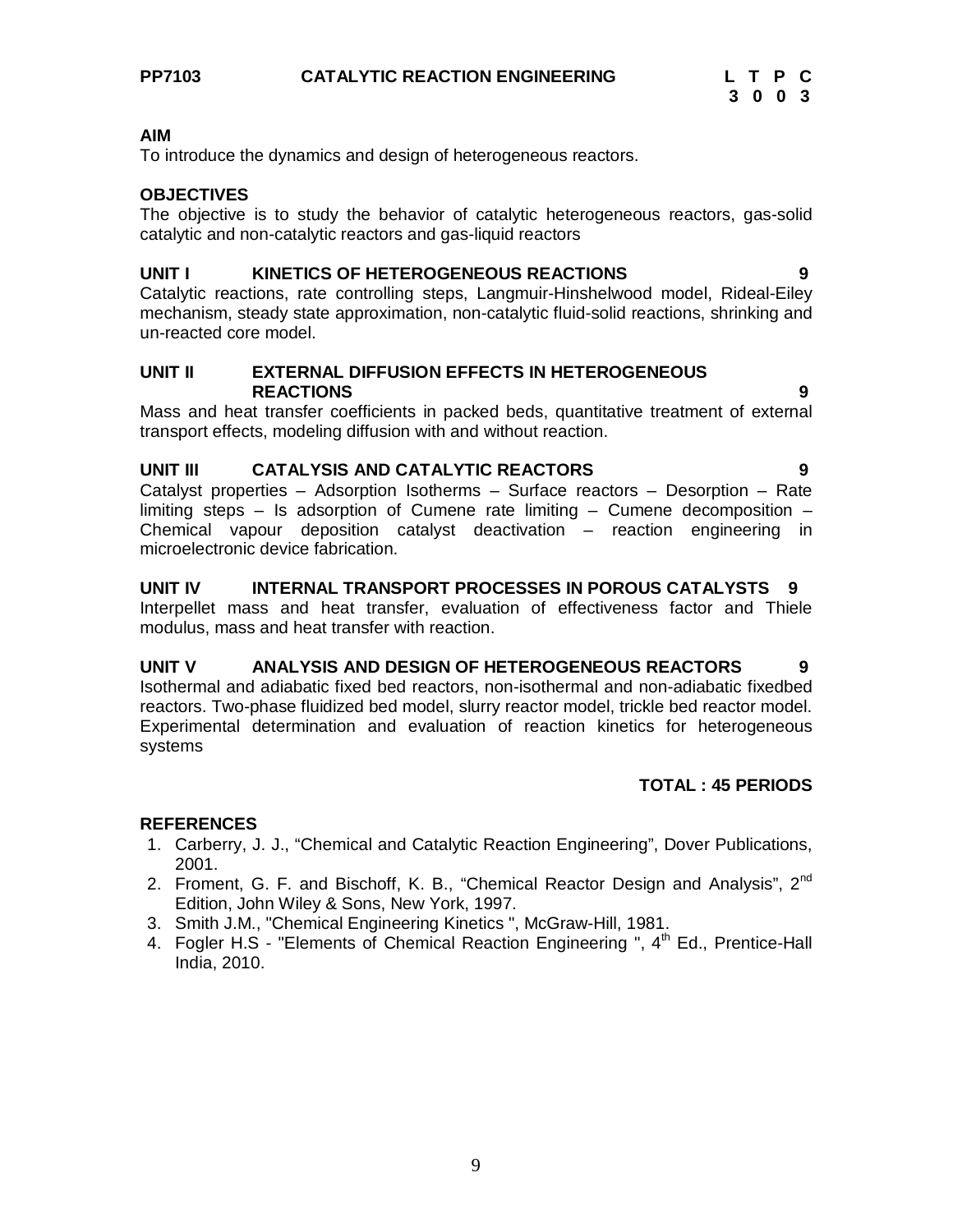To understand the principles and applications of modeling and simulation using chemical engineering softwares

# **OBJECTIVES**

To impart to the student knowledge on modeling and simulation, classification of mathematical models, steady and unsteady state lumped and distributed systems and other modeling approaches using Aspen, Fluent and Prosim Chemical engineering softwares

Simulation Exercises Using

- a) Aspen University Package
- b) FLUENT Code Software and
- c) PROSIM Software (Steady and Unsteady State processes)

# **List of Experiments**

# **Group A**

Simulation exercises using ASPEN

- 1. Physical property estimations;
- 2. Mass and Energy balances; Handling user specifications on output streams;
- 3. Simulation of individual units like,
	- i. Mixers
	- ii. Splitters,
	- iii. Heat exchangers,
	- iv. Flash columns,
	- v. Reactors,
	- vi. Distillation columns etc.
- 4. Heat exchanger networks
- 5. Distillation trains
- 6. Pipeline networks
- 7. Dynamic Simulation
- 8. Costing and economic analysis

# **Group B**

Simulation exercises using PROSIM Software

- 9. Steady state simulation of Unit Operations
	- a. Evaporator
	- b. Plug flow reactor
	- c. Cyclone separator
	- d. Continuous stirred tank reactor
- 10. Dynamic simulation of Chemical Processes
	- a. Cascade control system
	- b. Feed forward control
	- c. Ratio Control
	- d. On-Off Control

### **Group C**

Simulation exercises using FLUENT Code Software

- 11. To the Study flow pattern inside the various Unit Operation & Processes using Fluent and work bench for grid generation.
	- a. Heat exchanger
	- b. Rotating disc contactor
	- c. Atmospheric flow simulation
	- d. Flow through pipe viz., bends, elbow, valves etc.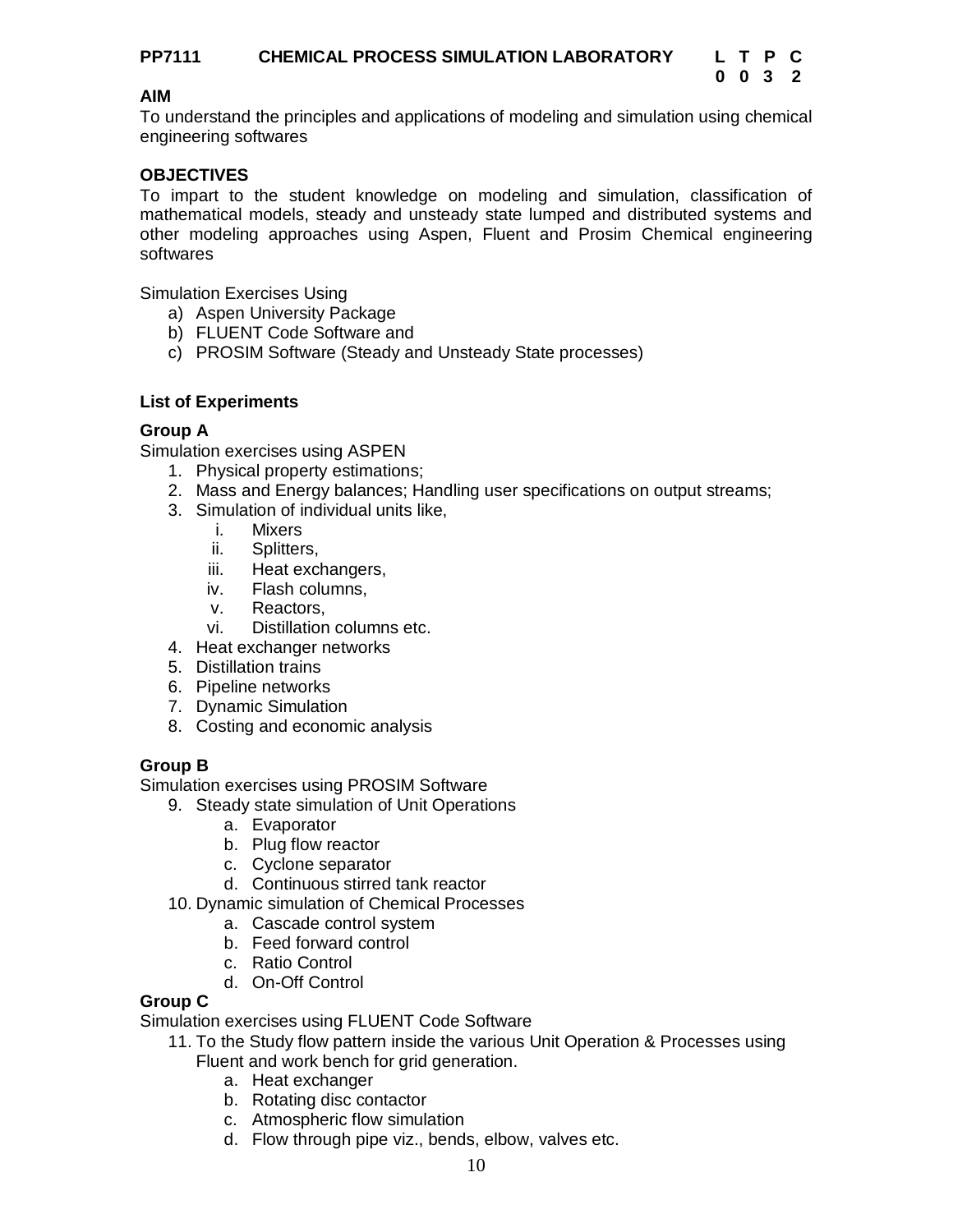- e. Evaporators
- f. Dispersion study

Minimum experiments of 5 from Group A, 3 from Group B and 3 from Group C

#### **List of Softwares needed**

- a) Aspen University Package
- b) FLUENT Code Software and
- c) PROSIM Software (Steady and Unsteady State processes)

Number of computers needed : 9 nos for 18 students

# **TOTAL : 45 PERIODS**

| <b>ADVANCED SEPARATION PROCESSES</b><br><b>CX7201</b> |  |  |  |  |  | LTPC                                                               |      |  |
|-------------------------------------------------------|--|--|--|--|--|--------------------------------------------------------------------|------|--|
|                                                       |  |  |  |  |  | (Common course for M.Tech Chemical Engg and Petroleum Refining and | 3003 |  |
| Petrochemicals)                                       |  |  |  |  |  |                                                                    |      |  |

#### **AIM**

To present recent advances in separation techniques from a chemical engineering view point

#### **OBJECTIVE**

To describe Liquid-solid, Gas-Solid, Liquid-Gas separation process, membrane modules, separation techniques and membrane materials.

### **UNIT I** GENERAL 12

Review of conventional processes, recent advances in separation techniques based on size, surface properties, ionic properties and other special characteristics of substances. process concept, theory and equipment used in cross flow filtration, cross flow electrofiltration, dual functional filter, surface based solid-liquid separations involving a second liquid, sirofloc filter.

#### **UNIT II MEMBRANE SEPARATIONS 8**

Types and choice of membranes, plate and frame, tubular, spiral wound and hollow fibre membrane reactors and their relative merits, commercial, pilot plant and laboratory membrane pemeators involving dialysis, reverse osmosis, nanofiltration, ultrafiltration, microfiltration and Donnan dialysis, economics of membrane operations, ceramic membranes.

### **UNIT III SEPARATION BY ADSORPTION TECHNIQUES 8**

Mechanism, types and choice of adsorbents, normal adsorption techniques, affinity chromatography and immuno chromatography, types of equipment and commercial processes, recent advances and process economics

## **UNIT IV IONIC SEPARATIONS 8**

Controlling factors, Types of equipment employed for electrophoresis, dielectrophoresis, Ion Exchange chromatography and electrodialysis, Commercial processes and applications

# **UNIT V OTHER SEPARATION TECHNIQUES 9**

Separations involving lyophilization, pervaporation and permeation techniques for solids, liquids and gases, industrial viability and examples, zone melting, addiuctive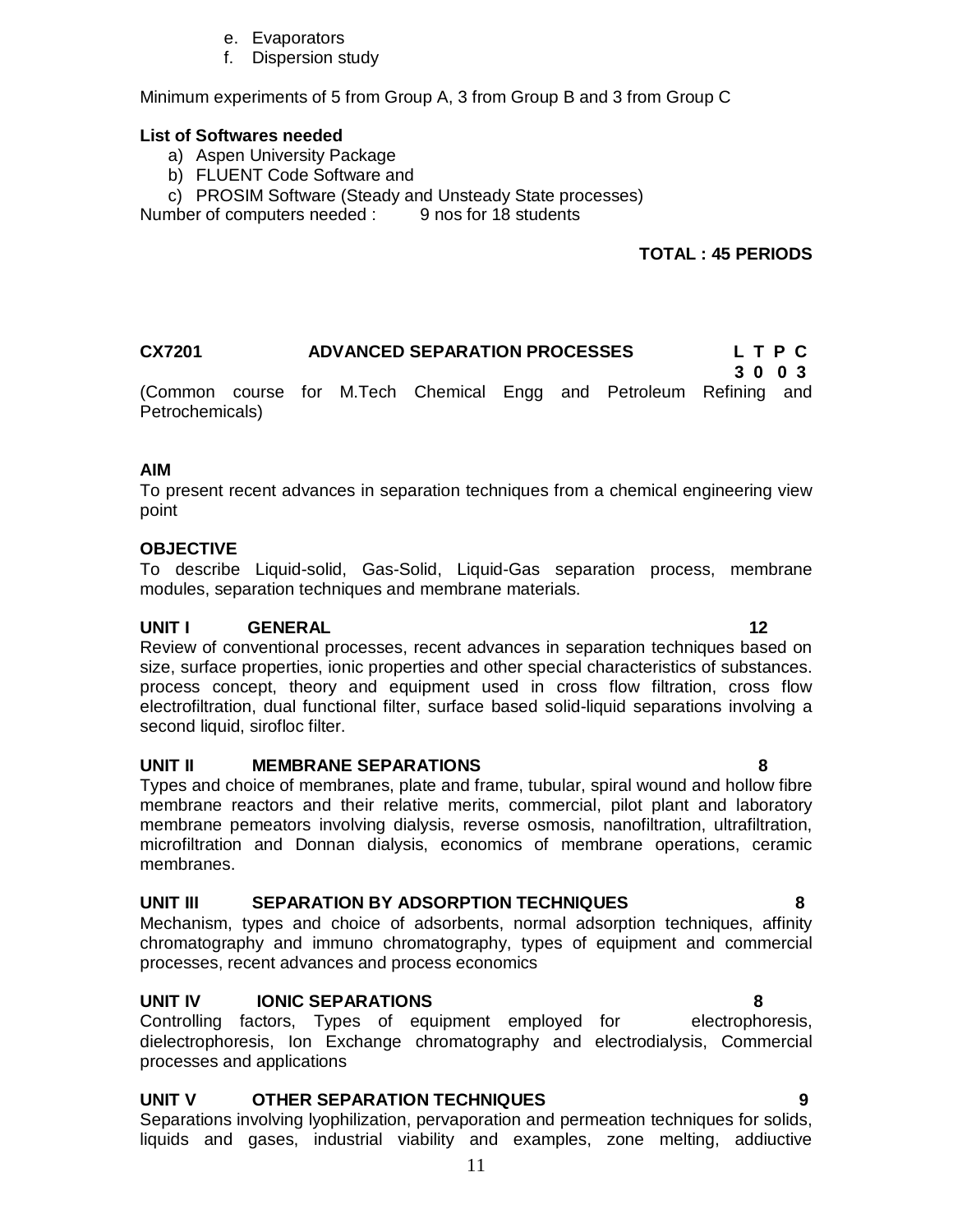crystallization, other separation processes, supercritical fluid extraction, oil spill management, industrial effluent treatment by modern techniques.

# **TOTAL : 45 PERIODS**

#### **REFERENCES**

- 1. King, C. J., "Separation Processes", Tata McGraw Hill Co., Ltd., 1982.
- 2. Nakagawal, O. V., "Membrane Science and Technology", Marcel Dekker, 1992.
- 3. Rousseau, R. W., "Handbook of Separation Process Technology", John Wiley, New York, 2009.
- 4. Humphrey, J and G. Keller, Separation Process Technology, McGraw-Hill, 1997
- 5. Phillip C. Wankat , Separation Process Engineering (2nd Edition),Printice Hall,2007

#### **CX7201 ADVANCED PROCESS CONTROL L T P C 3 0 0 3**

(Common course for M.Tech Chemical Engg and Petroleum Refining and Petrochemicals)

#### **AIM**

To familiarize the students with concepts of process dynamics and control leading to controlsystem design.

#### **OBJECTIVES**

To introduce dynamic response of open and closed loop systems, control loopcomponents and stability of control systems along with instrumentation.

#### **UNIT I ADVANCED CONTROL STRATEGIES 9**

Feed forward, cascade, dead time compensation, split range, selective and override control; automatic tuning and gain scheduling

#### **UNIT II** INTERNAL MODEL CONTROL **19** 9

Model based control – IMC structure – development and design; IMC based PID control, MPC

### **UNIT III MULTIVARIABLE CONTROL 9**

Control loop interaction – general pairing problem, relative gain array and application, sensitivity. Multivariable control – zeros and performance limitations, directional sensitivity and operability, decoupling

#### **UNIT IV DISCRETE SYSTEMS 9**

 $Z$  – Transform and inverse  $Z$  – transform properties, Discrete – Time Response of dynamic system, Pulse Transfer Function, Closed Loop System Stability.

#### **UNIT V DIGITAL FEEDBACK CONTROLLERS 9**

Design of digital feedback controllers, digital approximation of classical, effect of sampling,Case study of Industrial Instrumentation and Control system, DCS, PLC, shutdown system.

# **TOTAL : 45 PERIODS**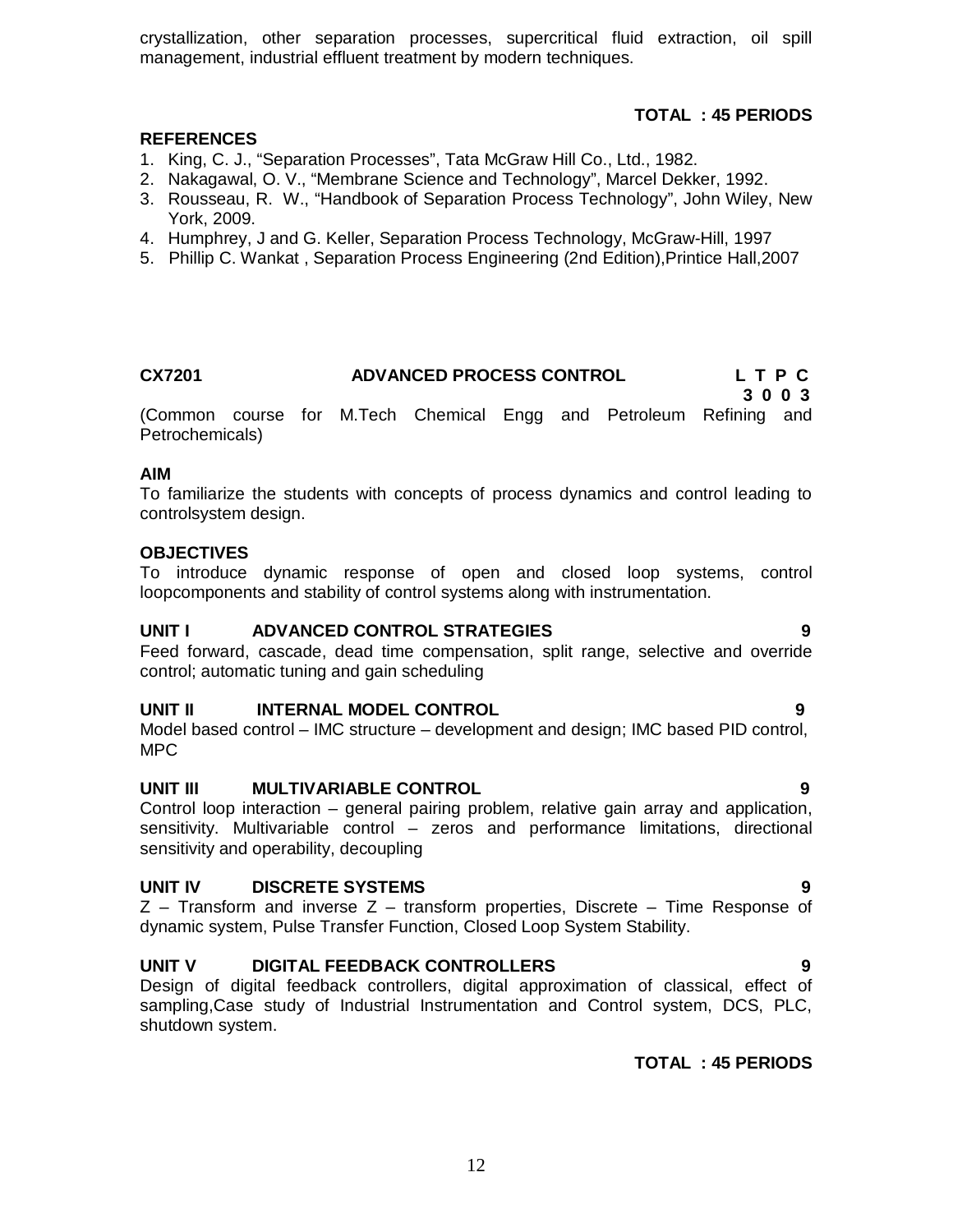#### **REFERENCES**

- 1. Bequette, B. W., Process Control: Modeling, Design, and Simulation, Prentice Hall, 2003
- 1. Stephanopolous, G., "Chemical Process Control", Prentice Hall of India, New Delhi, 1985.
- 3. Kannan M. Moudgalya, Digital Process Control, John Wiley & Sons Ltd,2007

| <b>PP7201</b> | <b>NATURAL GAS ENGINEERING</b> | LTPC |
|---------------|--------------------------------|------|
|               |                                |      |

#### **3 0 0 3 AIM**

To know the production and processing of natural gas.

#### **OBJECTIVES**

To learn origin, properties, treatment, transportation, storage and liquefaction of natural gas.

#### **UNIT I INTRODUCTION 13**

Availability of natural gas, Properties and composition, Exploration and control of gas, output, Estimation of availability quantity.Natural gas application in Chemical Process and transportation industry LNG technology, Natural gas storage and transport, Economics of natural gas utilization.

#### **UNIT II GAS TREATMENT AND PROCESSING 14**

General Hydrodynamic equations for flow of fluids through porous media, two dimensional flow problems and potential theory methods, gravity flow systems, systems of non uniform permeability, multiple well systems using computerized streamline tracking methods.

### **UNIT III MULTIPHASE SYSTEMS 9**

Use of multiphase flow correlations to determine flow ratio and pressure traverse in flowing oil wells, gas condensate wells, gathering systems and pipe lines, application of correlations to the design of gas system

#### **UNIT IV GAS TREATMENT 9**

Reservoir fluid properties – PVT properties for oil gas systems, phase Behavior of complex hydrocarbon mixtures at high temperature and pressure - thermodynamic property evaluation, packages used in petroleum industry.

# **TOTAL: 45 PERIODS**

- 1. Donald L.Katz and Robert L.Lee, Natural Gas Engineering, McGraw Hill Publishing Company, NY, 1990.
- 2. Speight, J.G Fuel Science and Technology Handbook, Marcel Decker Inc. 2007.
- 3. Guide to Natural Gas Utilization Technologies, Fairmount Press Inc. 1987.
- 4. Lom. W.L and A.F. Williams, Substitute Natural Gas, Kalstod Willey, New York, 1976.
- 5. Dermott, M.C. Liquified Natural Gas Technology, NeysosPark Ridge, N.J. 1973.
- 6. M.J. EcononidesA.Daniel "Petroleum Production Systems", Prentice Hall Petroleum Engineering series 2012.
- 7. Michael J.Economides, A.Daniel Hill and Christine Ehlig Economides, Petroleum Production Systems, PTR Prontice Hall, NJ, 2012.
- 8. Dring, M.M The Natural Gas Industry A review of World Resources and Industrial Applications, Butterworth, London, 1974.
- 
-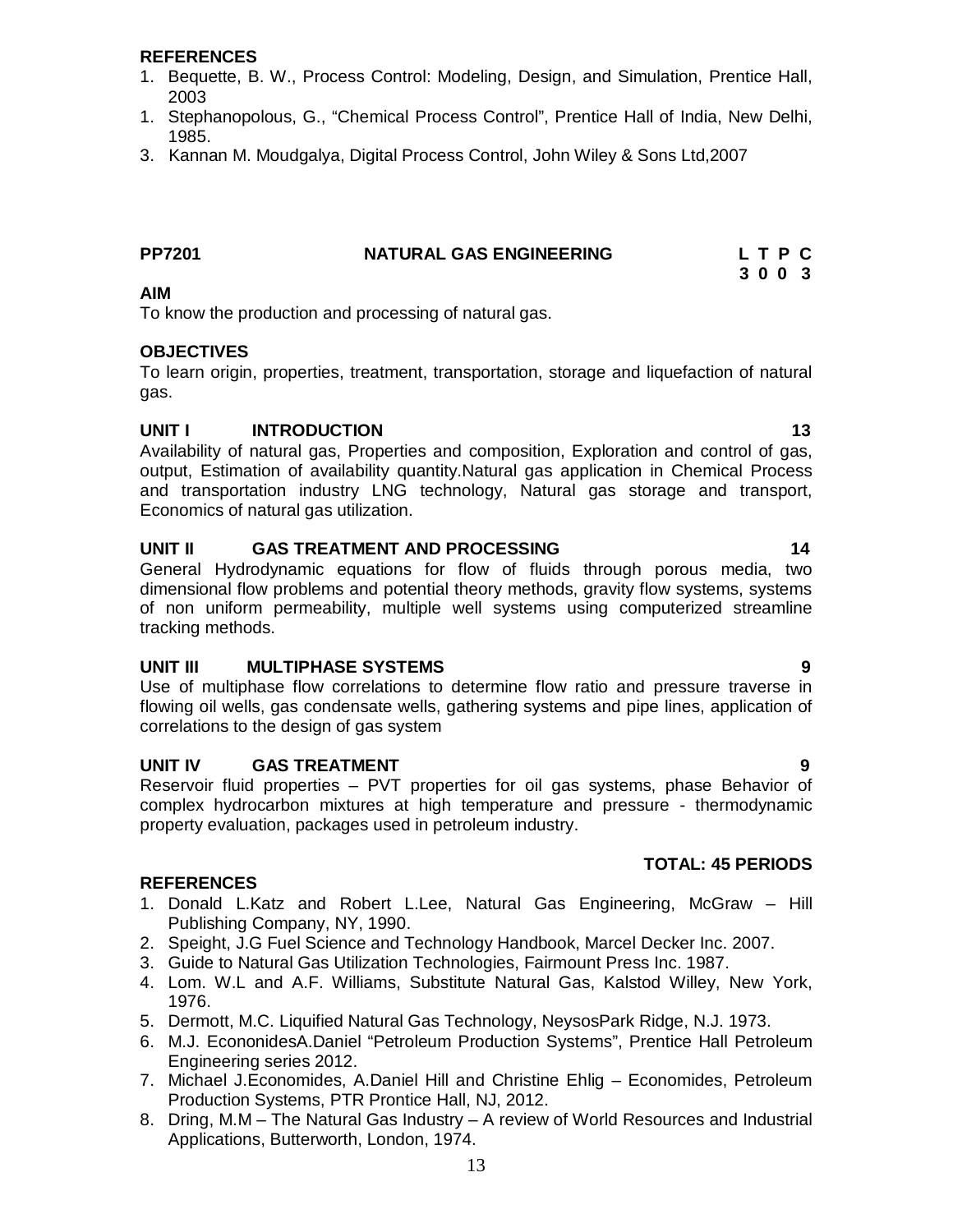#### **PP7202 PETROCHEMICALS L T P C**

#### **AIM**

To impart knowledge on petrochemicals used in refining industrie**s**

#### **OBJECTIVES**

To describe resources,separation techniques in refining,materials obtained from refining.

#### **UNIT I 5**

Petrochemical industries and their feed stocks survey of petrochemical industry. Resources and generation of different feed stocks-their purification, separation of individual components by adsorption , low temperature fractionation and crystallization.

## **UNIT II 6**

Production and utilization of synthesis gas: generation of synthesis gas by steam reforming of naptha and natural gas, fuel oil partial oxidation.chemicals from synthesis gas,methanol via synthesis gas route,formaldehyde from methanol,chloromethane by direct chlorination of methane, trichloroethylene, perchloroethylene by pyrolysis of carbon tetra chloride. Fischer-Tropsch process

#### **UNIT III** 10

Petrochemical based on methane,ethylene,acetylene,propylene and butane:acetylene and methanol from methane , VCM, VAM,ethylene oxide and ethylene glycol, ethanol amides from ethylene.VCM,VAM,acrylonitrile etc. from acetylene. Isopropanol, Propylene oxide, Glycerine, acrylonitrile, Acrylic acid, etc. From propylene. Production of butadiene by dehydrogenation of butane, nitrogen.

**UNIT IV** 12 Separation and utilization of aromatics: catalytic reforming operation-seperation of BTX from Reformate .isolation of benzene,toluene,xylene.aromatics derived from thermal cracking of naptha,pyrolysis gasoline hydrogenation process. Alkylation of benzene.production of pthalic anhydride etc. synthetic detergents: classification of detergents production of KERYL Benzene Sulphonate etc., filter,binders, dyes, perfumes,etc. for detergents. Hard and soft detergents.

## **UNIT V** 12

Synthetic fibres,rubbers, plastics,resins: method, mechanism and types of polymerization , production of HDPE,LDPE, PP,PVC, polystyrene,poly butadiene, etc., manufacture of polyesters, nylons, acrylic fibres,etc. production of phenol formaldehyde resin, epoxy resin, production principle of ABS plastic, polycarbonates, etc. manufacturing techniques of butyl rubber, SBR, isoprene rubber, etc .

# **TOTAL: 45 PERIODS**

### **REFERENCES**

- 1. Brownstein A.M. Trends in Petrochemical Technology, Petroleum Publishing Company, 1976.
- 2. B.K.B.Rao, A Text on Petrochemicals, Khanna publishers.
- 3. I D Mall, Petrochemical process technology, Macmillan, 2006.
- 4. Robert Meyers, Handbook of Petrochemicals production Processes(McGraw Hill Handbooks), 2004

# **3 0 0 3**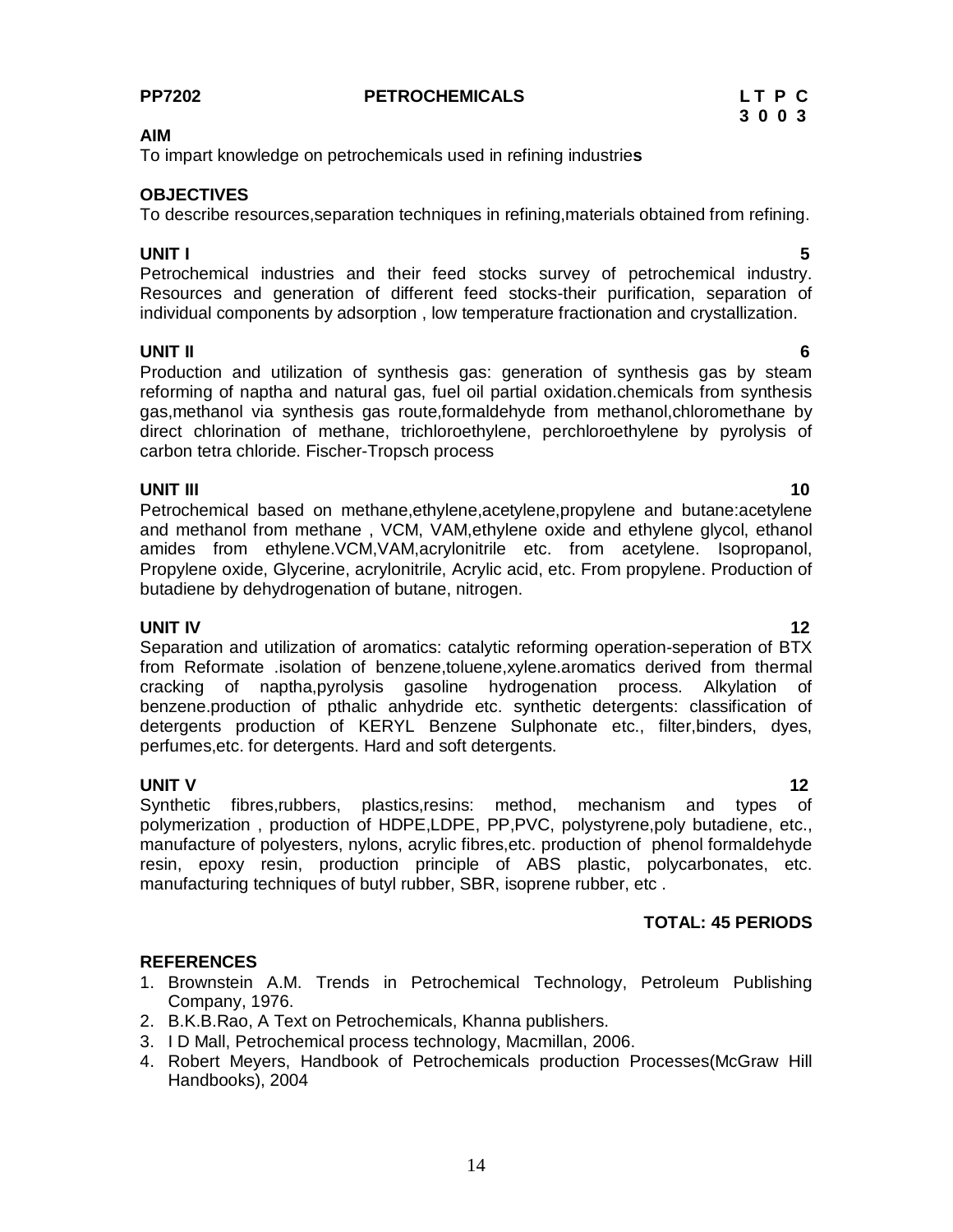#### **PP7211 PETROLEUM TESTING AND INSTRUMENTAL METHODS OF ANALYSIS LABORATORY**

#### **L T P C 0 0 3 2**

#### **AIM**

To impart practical knowledge on different petroleum testing methods.

### **OBJECTIVES**

Students learn petroleum testing, determination of aniline point, softening point, carbon residue, foaming characteristics, sulphur content etc.

### **LIST OF EXPERIMENTS**

#### **Group A - Petroleum Testing**

- 1. Determination of flash point and fire point
- 2. Viscosity Determination
- 3. Aniline point determination
- 4. API gravity determination
- 5. Hydrogen sulphide content determination
- 6. Doctor's test
- 7. Determination of calorific value
- 8. Bitumen testing
- 9. Carbon residue determination (Conradson apparatus)
- 10. Cloud point and pour point estimation
- 11. Congealing point of wax
- 12. Foaming characteristics of lubeoil
- 13. Smoke point estimation
- 14. Corrosion testing of petroleum oil
- 15. Distillation characteristics
- 16. Moisture content determination

### **Group B - Instrumental Method of Analysis**

- 17. UV-Visible spectrophotometer
- 18. Gas chromatograph.
- 19. High performance liquid chromatograph
- 20. Atomic absorption spectrophotometer.
- 21. Flame photometer
- 22. Thermo gravimetric analyzer
- 23. Differential scanning calorimeter
- 24. Differential thermal analyzer

Minimum of 7 experiments in Group A and 3 experiments in Group B

### **List of equipments required**

One equipment in each of the following

#### **Group A**

- 1. Flash and fire point apparatus
- 2. Brookfield Viscometer
- 3. Aniline point apparatus
- 4. Specific gravity apparatus
- 5. Antek elemental sulphur and nitrogen analyzer
- 6. Bomb calorimeter
- 7. Ductility meter
- 8. Conradson apparatus
- 9. Cloud and pour point apparatus
- 10. Lubricity tester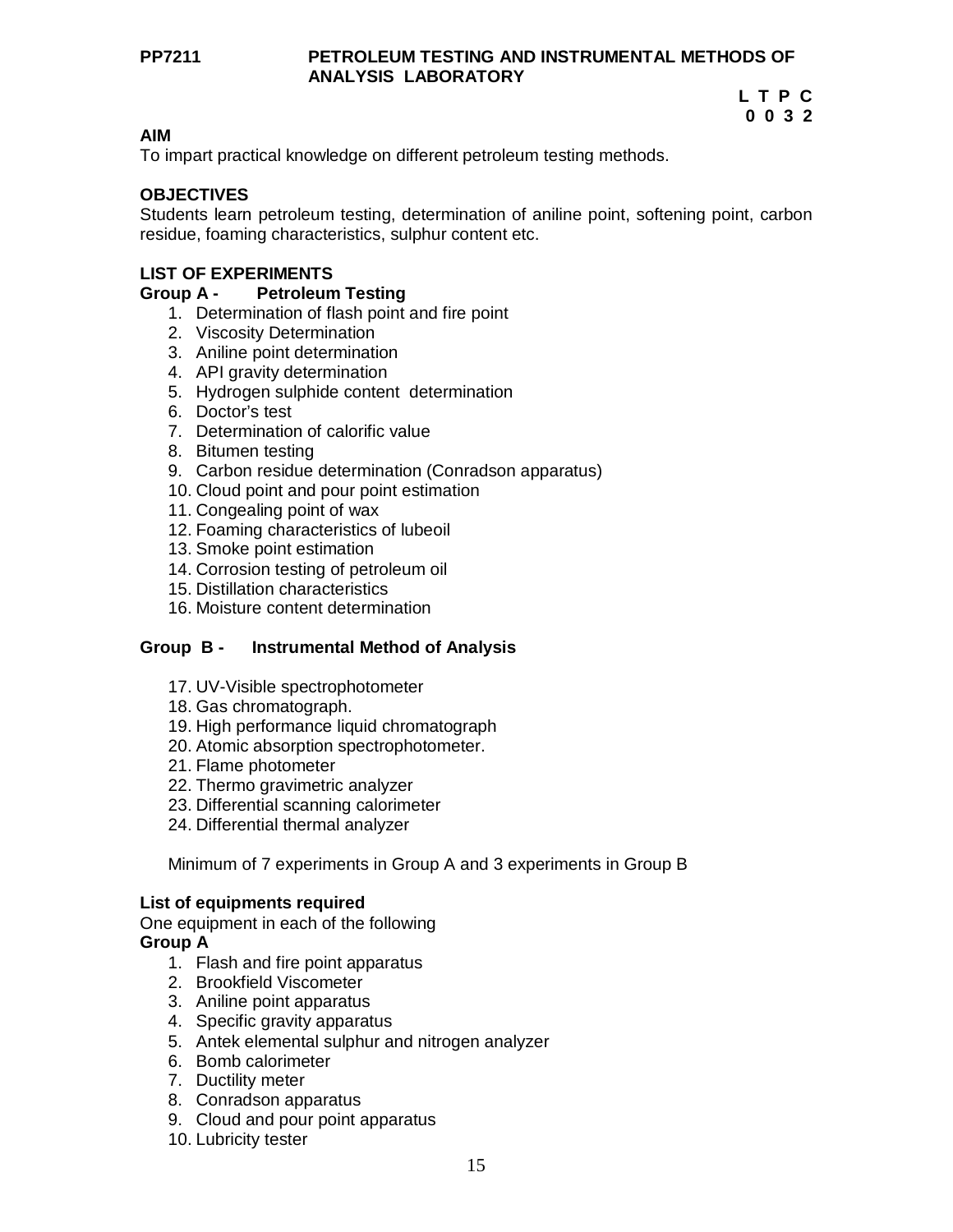- 11. Smoke point apparatus
- 12. Copper strip corrosion test apparatus
- 13. Distillation apparatus
- 14. Dean & Stark apparatus

#### **Group B**

- 15. UV-Visible spectrophotometer
- 16. Gas chromatograph
- 17. High performance liquid chromatograph
- 18. Atomic absorption spectrophotometer
- 19. Flame photometer
- 20. Thermo gravimetric analyzer
- 21. Differential scanning calorimeter
- 22. Differential thermal analyzer

### **TOTAL : 45 PERIODS**

| CX7301                                                                                | ADVANCED TRANSPORT PHENOMENA |  |  |  |  |  | L T P C |  |
|---------------------------------------------------------------------------------------|------------------------------|--|--|--|--|--|---------|--|
| (Common course for M.Tech Chemical Engg and Petroleum Refining and<br>Petrochemicals) |                              |  |  |  |  |  | 3 0 0 3 |  |

#### **AIM**

To give an overview of mass, momentum and energy transport, present the fundamental equations and illustrate how to use them to solve problems.

#### **OBJECTIVES**

To describe mass, momentum and energy transport at molecular, microscopic and macroscopic level, to determine velocity, temperature and concentration profiles.

#### **UNIT I INTERPHASE TRANSPORT IN ISOTHERMAL SYSTEMS 6**

Definition of Friction Factors, Friction Factors for Flow in Tubes, Pressure Drop Required for a Given Flow, Flow Rate for a Given Pressure Drop, Friction Factors for Flow around Spheres Determination of the Diameter of a Falling Sphere, Friction Factors for Packed Columns. Case studies

### **UNIT II MACROSCOPIC BALANCES FOR ISOTHERMAL FLOW SYSTEMS AND POLYMERIC LIQUIDS 12**

The Macroscopic Mass Balance , The Macroscopic Momentum Balance , The Macroscopic Mechanical Energy Balance , Estimation of the Viscous Loss , Power Requirement for Pipeline Flow , Use of the Macroscopic Balances for Steady-State**,** Pressure Rise and Friction Loss in a Sudden Enlargement , Isothermal Flow of a Liquid through an Orifice.

Examples of the Behavior of Polymeric Liquids, Rheometry and Material Functions, Non-Newtonian Viscosity and the Generalized Newtonian Models , , Laminar Flow of an compressible Power-Law Fluid in a Circular Tube , Flow of a Power-Law Fluid in a Narrow Slit , Tangential Annular Flow of a Power- Law Fluid , Elasticity and the Linear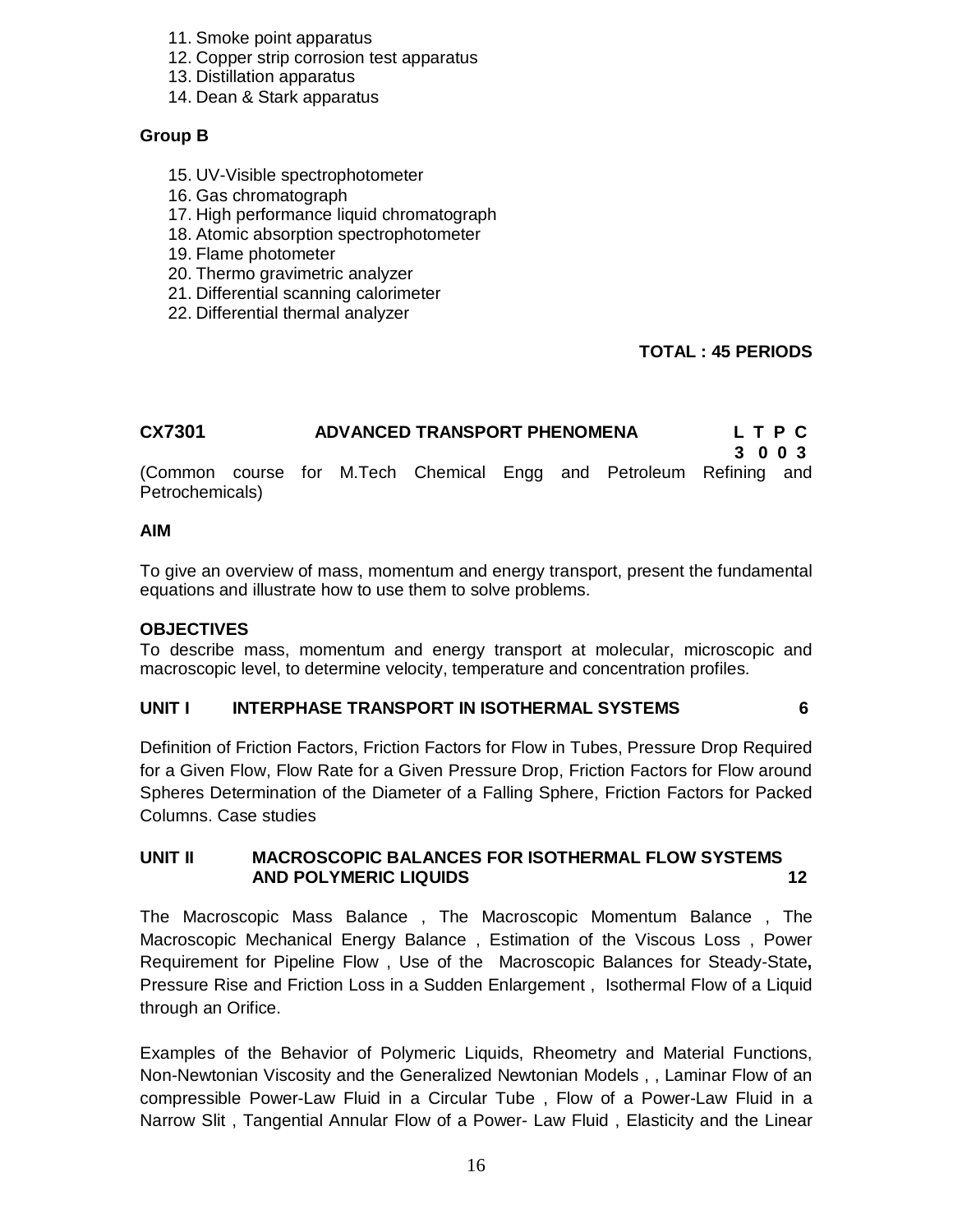Viscoelastic Models, Molecular Theories for Polymeric Liquids. Practical applications. Case studies

# **UNIT III INTERPHASE TRANSPORT IN NONISOTHERMAL SYSTEMS 9**

Definitions of Heat Transfer Coefficients, Calculation of Heat Transfer Coefficients from Experimental Data **,** Analytical Calculations of Heat Transfer Coefficients for Forced Convection through Tubes and Slits **,** Heat Transfer Coefficients for Forced Convection in Tubes **,** Design of a Tubular Heater **,** Heat Transfer Coefficients for Forced Convection around Submerged Objects **,** Heat Transfer Coefficients for Forced Convection through Packed Beds **,** Heat Transfer Coefficients for Free and Mixed Convection, Heat Loss by Free Convection from a Horizontal Pipe , Heat Transfer Coefficients for Condensation of Pure Vapors on Solid Surfaces. Case studies

**UNIT IV MACROSCOPIC BALANCES FOR NONISOTHERMAL SYSTEMS 9**  The Macroscopic Energy Balance, The Macroscopic Mechanical Energy Balance,Use of the Macroscopic Balances to Solve Steady-State Problems with Flat Velocity Profiles, The Cooling of an Ideal Gas , Mixing of Two Ideal Gas Streams,Parallel- or Counter-Flow Heat Exchangers, Flow of Compressible Fluids through Head Meters. Case studies

#### **UNIT V INTERPHASE TRANSPORT IN NONISOTHERMAL MIXTURES 9**

Definition of Transfer Coefficients in One Phase, Analytical Expressions for Mass Transfer Coefficients, Correlation of Binary Transfer Coefficients in One Phase, Evaporation from a Freely Falling Drop, Mass Transfer in Creeping Flow through Packed Beds, Mass Transfer to Drops and Bubbles, Definition of Transfer Coefficients in Two Phases, Determination of the Controlling Resistance, Estimation of the Interfacial Area in a Packed Column, Estimation of Volumetric Mass Transfer Coefficients. Case studies

# **TOTAL: 45 PERIODS**

### **TEXT BOOK**

1. Bird R.B., Stewart, W. E. and Lightfoot, E. N., "Transport Phenomena", 2<sup>nd</sup>Edn., John Wiley and Sons, 2007.

### **REFERENCES**

- 1. Welty, J.R., Wicks, C. E. and Wilson, R. E., "Fundamentals of Momentum, Heat Mass Transfer", 5<sup>th</sup>Edn., John Wiley and Sons, 2010.
- 2. Brodkey, R. S. and Hershey, H. C., "Transport Phenomena A Unified Approach", Brodkey Publishing, 2004.

### **TOTAL : 45 PERIODS**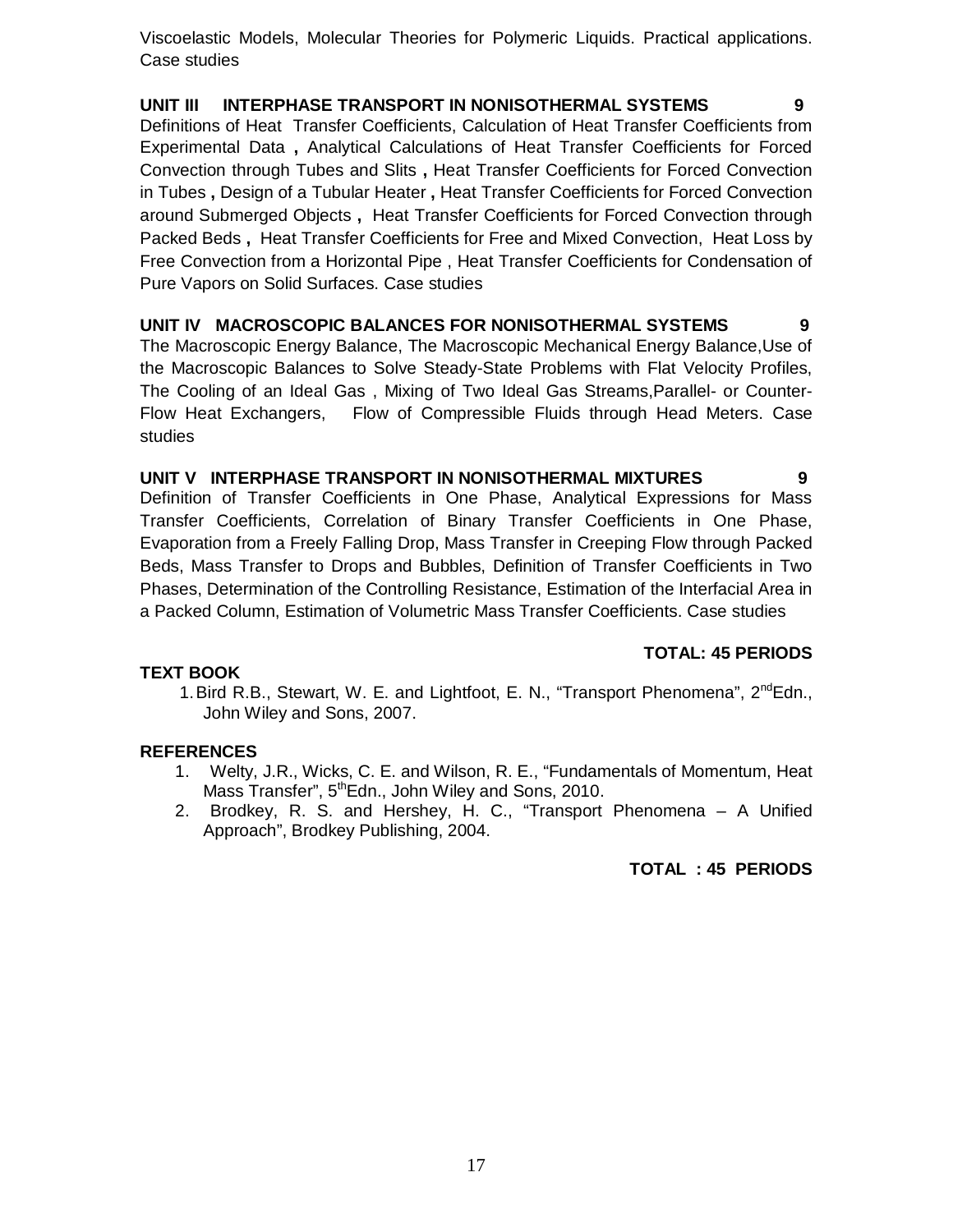To impart knowledge on corrosion in petroleum refining

### **OBJECTIVES**

Students learn about the types of corrosion ,protection methods, corrosion in specific evironments, corrosion in specific cases and control.

#### **UNIT I TYPES OF CORROSION AND TESTING METHODS 9**

Basic principles of corrosion and its control – Forms of corrosion, uniform, Galvanic, Crevis, pitting, selective leaching, erosion, stress-corrosion, cracking – Cavitation phenomena & their effects – Corrosion testing – Field testing – Electrochemical techniques for measurement of corrosion rates, corrosion detection and components examination – Accelerated salt-spray testing.

### **UNIT II CORROSION PROTECTION METHODS 9**

Corrosion inhibitors, electroplated coatings, conversion coatings, anodizing, hot dipping, spray metal coatings, zinc coating by alloying, electrophoteric coatings and electro painting, powder coating, electrical methods of corrosion protection, composite materials in corrosion minimization – Cathodic and Anodic protections.

### **UNIT III CORROSION IN SPECIFIC ENVIRONMENTS 9**

Corrosion damage to concrete in industrial and marine environments and its protection; biological corrosion, halogen corrosion of metals, environmental degradation of materials, corrosion and inspection managements in chemical processing and petrochemical industries.

### **UNIT IV CORROSION IN SPECIFIC CASES AND CONTROL 12**

Corrosion in structure – corrosion of stainless steels – corrosion in power equipments, corrosionin electrical and electronic industry – corrosion and selection of materials of pulp and paperplants – corrosion aspects in nuclear power plants – corrosion of surgical implants andprosthetic devices.

### **UNIT V CORROSION AND COUNTRY'S ECONOMY 6**

Corrosionprotection management–process maintenance procedures under corrosion **Environments** 

### **TOTAL: 45 PERIODS**

### **TEXT BOOK**

1. Fontana, M.G., "Corrosion Engineering", Edn 3, McGraw Hill, 1989

### **REFERENCE**

1. Roberge, P.R., Handbook of Corrosion Engineering, McGraw-Hill,2000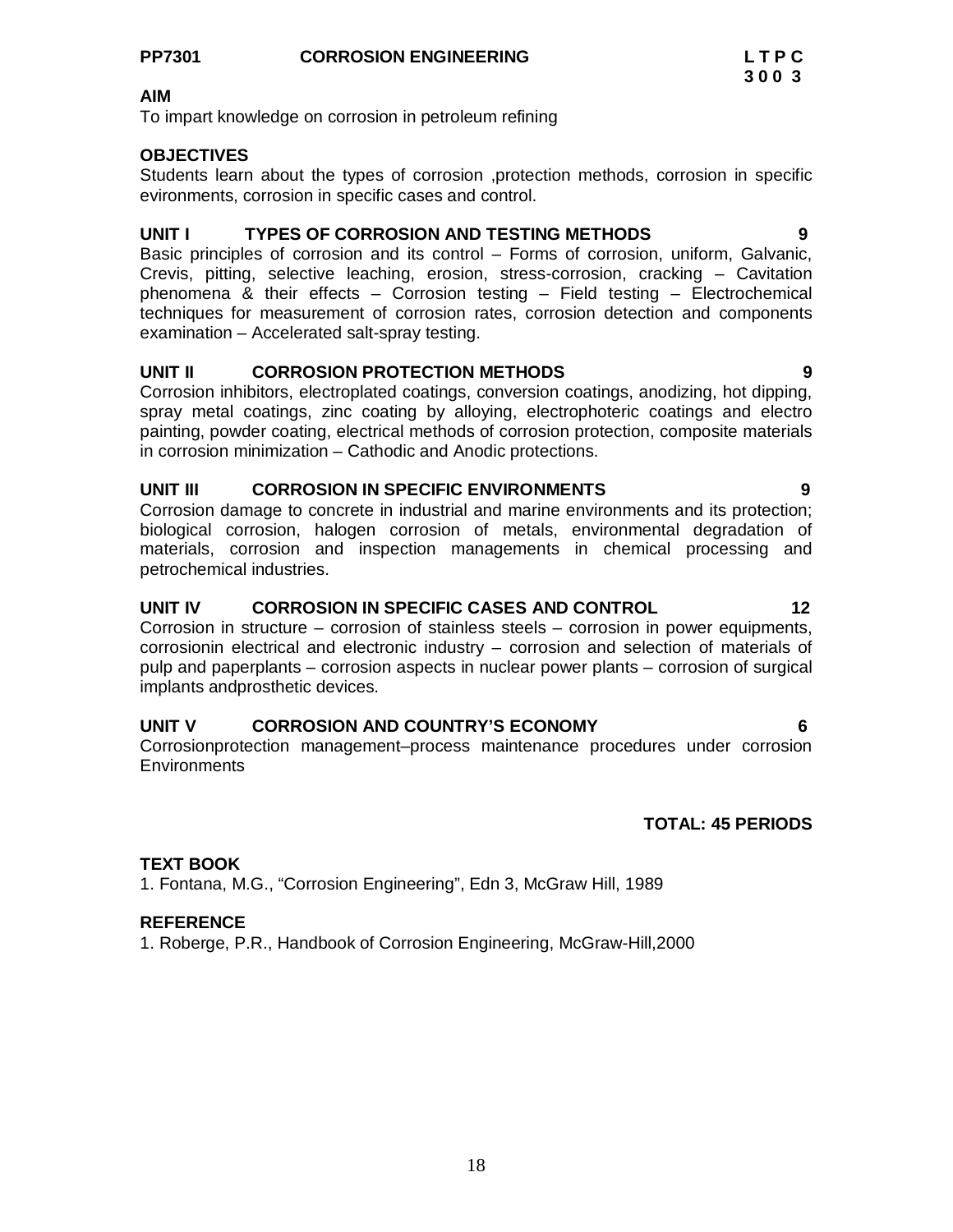### **PP7311 PROJECT WORK (PHASE I) L T P C**

Students have to do a research-based project in the department or in an industry and submit a report at the end of Phase I

# **PP7411 PROJECT WORK (PHASE II) L T P C 0 0 24 12**

Phase II of Project Work is a continuation of Phase I of Project. Students submit a report at the end of Phase II.

| <b>MULTIPHASE FLOW</b> | LTPC |
|------------------------|------|
|                        | 3003 |
|                        |      |

### **UNIT I CHARACTERISTICS OF MULTIPHASE FLOWS 9**

Significance of multiphase flows, important non-dimensional numbers, parameters of characterization, particle size measurement, size distribution and moments, size distribution models

#### **UNIT II PARTICLE FLUID INTERACTION 9**

Equation of motion for a single particle, calculation of drag, motion of a particle in twodimensions, effects of unsteady and non-uniform flow fields, effect of acceleration, effect of coupling; Interaction between particles, mechanism of interaction, interparticle forces, hard sphere model, soft sphere model, discrete element modeling, semi-empirical methods, kinetic theory, force chains.

#### **UNIT III MODELING OF MULTIPHASE FLOWS 9**

Flow patterns - identification and classification - flow pattern maps and transition momentum and energy balance - homogeneous and separated flow models correlations for use with homogeneous and separated flow models - void fraction and slip ratio correlations - influence of pressure gradient - empirical treatment of two phase flow - drift flux model - correlations for bubble, slug and annular flows

#### **UNIT IV CONSERVATION EQUATIONS 9**

Averaging procedures - time, volume, and ensemble averaging, quasi-one-dimensional flow, two-fluid volume-averaged equations of motion, turbulence and two-way coupling.

### **UNIT V MULTIPHASE SYSTEMS 9**

Flow regime and hydrodynamic characteristics of packed bed, fluidized bed, pneumatic conveying, bubble column, trickle beds; Conventional and novel measurement techniques for multiphase systems including CARPT, Laser Doppler anemometry, Particle Image Velocimetry.

#### **TOTAL: 45 PERIODS**

### **REFERENCES**

1. Clift, R., Weber, M.E. and Grace, J.R., Bubbles, Drops, and Particles, Academic Press, New York, 2005.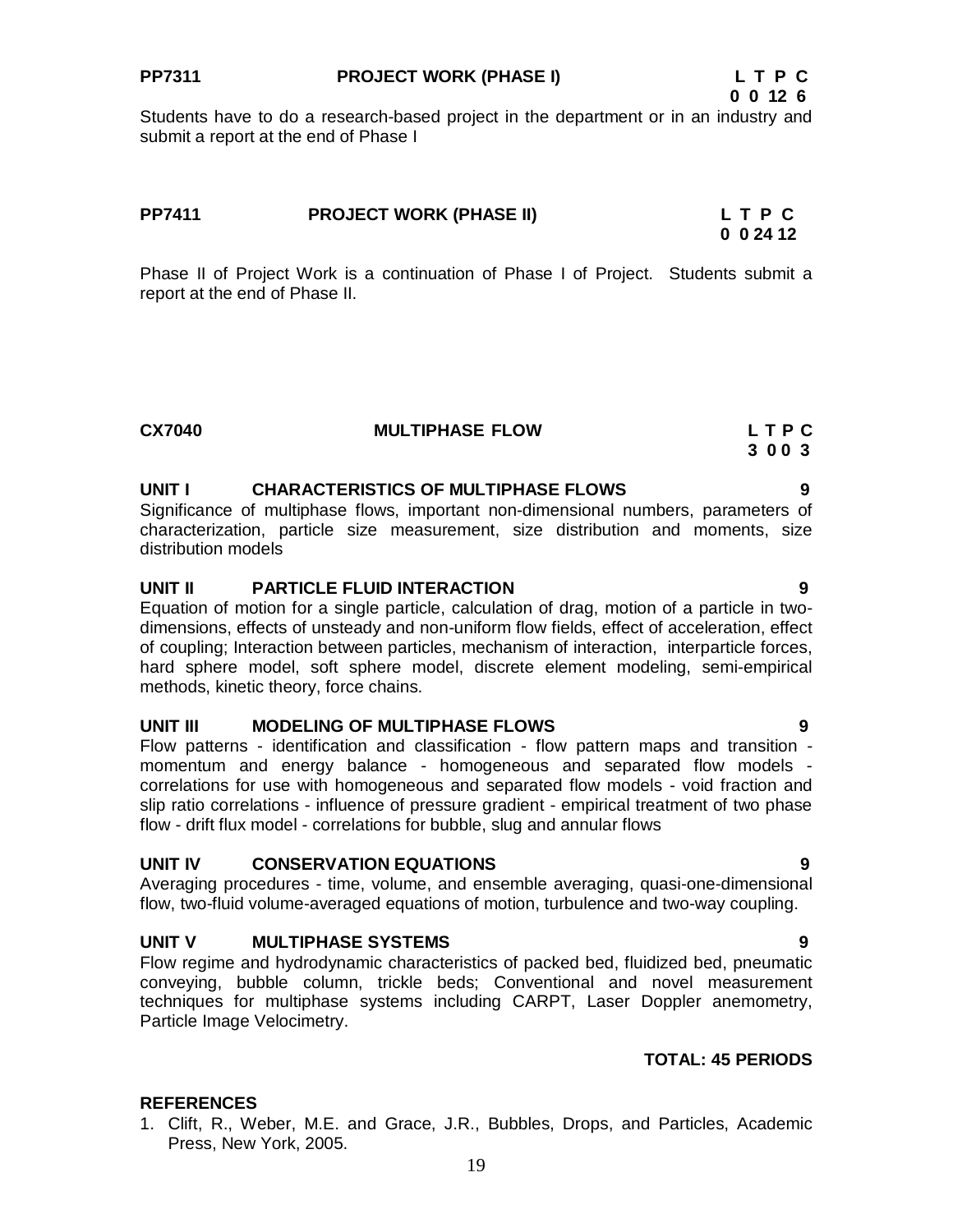- 3. Fan, L. S. and Zhu, C., Principles of Gas-solid Flows, Cambridge University Press, 2005
- 4. Govier, G. W. and Aziz. K., "The Flow of Complex Mixture in Pipes", Van Nostrand Reinhold, New York, 1972.
- 5. Kleinstreuer, C., Two-phase Flow: Theory and Applications, Taylor & Francis, 2003
- 6. Rhodes, M., Introduction to Particle Technology, John Wiley & Sons, New York. 2008.
- 7. Wallis, G.B., "One Dimensional Two Phase Flow", McGraw Hill Book Co., New York, 1969.

### **CX7041 COMPUTATIONAL FLUID DYNAMICS L T P C 3 0 0 3**

# **AIM**

To educate engineering graduates in the principles of computational fluid dynamics modeling and in interpretation of fluid dynamics principles.

### **OBJECTIVE**

Be able to demonstrate competence in setting up computational fluid dynamics models for some industrially important applications. This technical competence in building and conducting CFD simulations is a skill which enhances employability.

### **UNIT I CONSERVATION LAWS AND TURBULENCE MODELS 9**

Governing equations of fluid flow and heat transfer –mass conservation, momentum and energy equation, differential and integral forms, conservation and non-conservation form. Characteristics of turbulent flows, time averaged Navier Strokes equations, turbulence models-one and two equation, Reynolds stress, LES and DNS

### **UNIT II FINITE DIFFERNCE APPROXIMATION 9**

Mathematical behaviour of PDE, finite difference operators, basic aspects of discretization by FDM, explicit and implicit methods, error and stability analysis

### **UNIT III FINITE VOLUME METHOD 15**

Diffusion problems – explicit and implicit time integration; Convection-diffusion problems – properties of discretisation schemes, central, upwind, hybrid, QUICK schemes; Solution of discretised equations.

#### **UNIT IV FLOW FIELD COMPUTATION 6**

Pressure velocity coupling, staggered grid, SIMPLE algorithm, PISO algorithm for steady and unsteady flows

### **UNIT V GRID GENERATION 6**

Physical aspects, simple and multiple connected regions, grid generation by PDE solution, grid generation by algebraic mapping.

### **TOTAL: 45 PERIODS**

### **REFERENCES**

1. Anderson, J. D., "Computational Fluid Dynamics: The Basics with Applications", McGraw-Hill, 1995.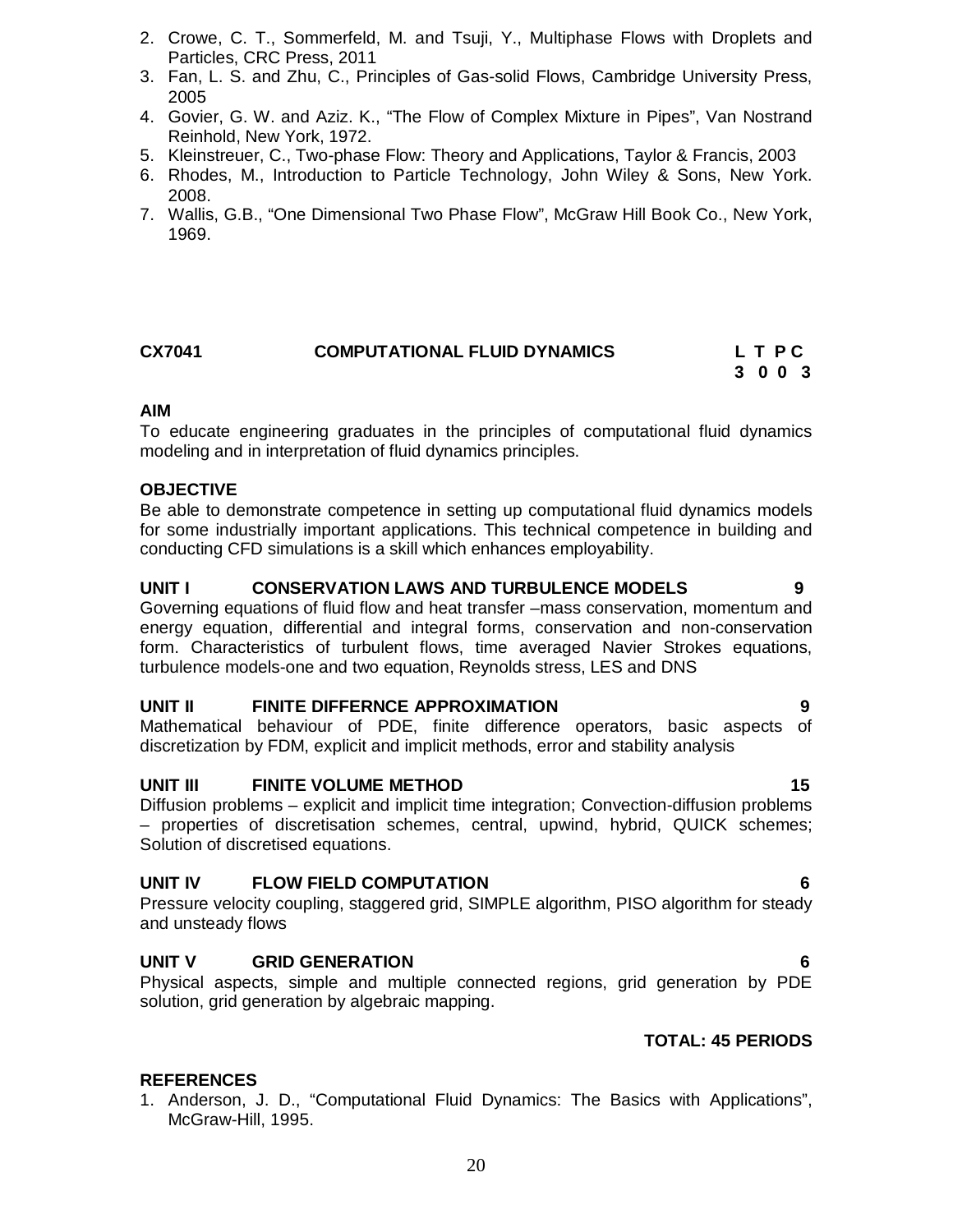- 2. Fletcher, C. A. J., "Computational Techniques for Fluid Dynamics", Springer Verlag, 1997.
- 3. Versteeg, H.K. and Malalasekera, W., "An Introduction to Computational Fluid Dynamics: The Finite Volume Method", Pearson Education Ltd., 2007.
- 4. Chung T.J Computational Fluid Dynamics Cambridge University Press 2003.
- 5. Muralidhar, K., and Sundararajan, T., "Computational Fluid Flow and Heat Transfer", NarosaPublishing House, New Delhi, 2001.
- 6. Ghoshdastidar, P.S., "Computer Simulation of flow and heat transfer" Tata McGraw Hill Publishing Company Ltd. 1998.
- 7. Subas, V. Patankar "Numerical heat transfer fluid flow", Hemisphere Publishing Corporation, 1980.
- 8. Taylor, C and Hughes, J.B. "Finite Element Programming of the Navier Stock Equation", Pineridge Press Limited, U.K., 1981.

# **CX7042 FLUIDIZATION ENGINEERING L T P C**

# **3 0 0 3**

### **AIM:**

The original scope is to encompass the new areas and introduce reactor models specifically for these contacting regimes.

#### **OBJECTIVE**

To determine the minimum fluidization velocity for the given bed of particles.

To find the bed expansion with increasing gas velocity.

To qualitatively observe the behaviour of a gas fluidized bed with increasing gas velocity using a 2-D bed.

#### **UNIT I INTRODUCTION****5**

The Fluidized state, Nature of hydrodynamic suspension, particle forces, species of Fluidization, Regimization of the fluidized state, operating models for fluidization systems, Applications of fluidization systems.

### **UNIT II HYDRODYNAMICS OF FLUIDIZATION SYSTEMS 12**

General bed behaviour, pressure drop, Flow regimes, Incipient Fluidization, Pressure fluctuations, Phase Holdups, Measurements Techniques, Empirical Correlations for Solids holdup, liquid holdup and gas holdup. Flow models – generalized wake model, structural wake model and other important models.

### **UNIT III SOLID MIXING AND SEGREGATION 8**

Phase juxtapositions operation shifts, Reversal points, Degree of segregation, Mixing Segregation equilibrium, Generalised fluidization of poly disperse systems, liquid phase Mixing and gas phase mixing.

### **UNIT IV HEAT AND MASS TRANSFER IN FLUIDIZATION SYSTEMS 12**

Mass transfer – Gas Liquid mass transfer, Liquid Solid mass transfer and wall to bed mass transfer, Heat transfer – column wall – to – bed heat transfer, Immersed vertical cylinder to bed heat transfer, Immersed horizontal cylinder to bed heat transfer.

### **UNIT V MISCELLANEOUS SYSTEMS 8**

Conical Fluidized bed, Moving bed, Slurry bubble columns, Turbulent bed contactor, Two phase and Three phase inverse fluidized bed, Draft tube systems, Semifluidized bed systems, Annular systems, Typical applications, Geldart's classification for power assessment, Powder characterization and modeling by bed collapsing.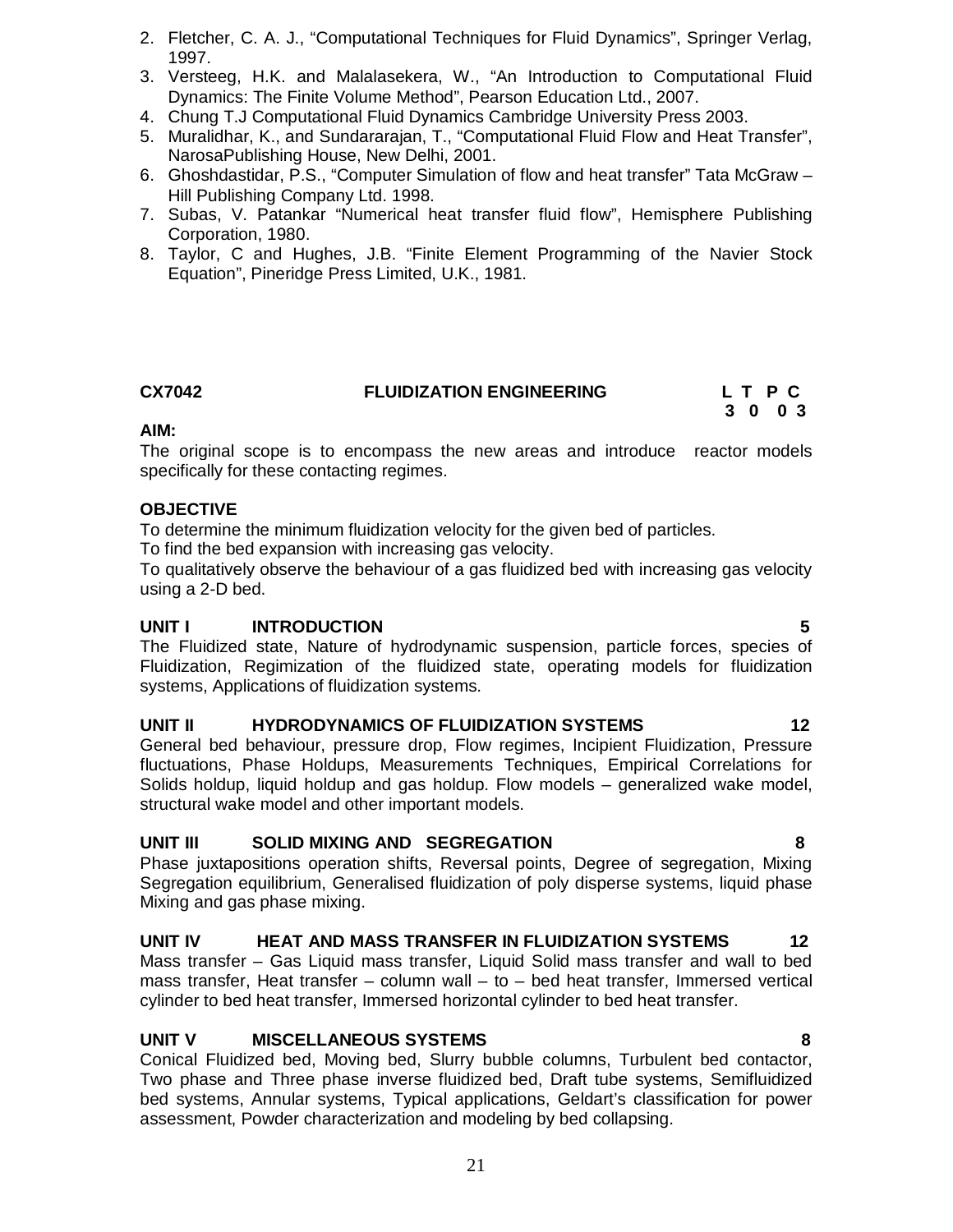#### **REFERENCES**

- 1. Fan, L. S., "Gas- liquid Solid Fluidization Engineering", Butterworths, 1989,
- 2. Kwauk, M., "Fluidization Idealized and Bubbleless, with applications", Science Press, 2009.
- 3. Kunii, D. and Levenspiel, O., "Fluidization Engineering", 2<sup>nd</sup> Edn., Butterworth-Heinemann, London, 1991.

# **CX7008** PROJECT ENGINEERING OF PROCESS PLANTS L T P C<br>3 0 0 3  **3 0 0 3**

# **AIM**

To understand the basic criteria to formulate a project with engineering view.

### **OBJECTIVE**

Students should be able to design a project at the end of the course by themselves.

#### **UNIT I 9**

Project definition, Project Profile and standards, Feed back information (MIS), Evaluation and Modification, Selection, Criteria.

#### **UNIT II 9**

Planning the process, Strategic and Managerial Planning, Organising the process planning, cost and costing, Cost Control systems, Economic Balancing, Network Planning, Methods (PERT/CPM), Engineering Flow Diagrams, Cost requirements, Analysis and Estimation of Process Feasibilities (Technical/Economical) Analysis, Cost – Benefit Ratio Analysis, Project Budgeting, Capital Requirements, capital Market, Cash Flow Analysis, Break even strategies.

# **UNIT III 9**

Plant Engineering Management, Objectives, Programme, Control, Plant Location and Site Selection, Layout diagrams, Selection and procurement of equipment and machineries, Installation, Recommission, Commissioning and performance appraisal, Strategies choice and Influence, Product planning and development, Provision and maintenance of service facilities.

### **UNIT IV 9**

Process safety, Materials safety and Handling regulations, Safety in equipment and machinery operations, Design considerations of safety organization and control, Pollution, Pollution control and Abatement, Industrial Safety Standard Analysis.

**UNIT V 9** Government regulations on procurement of raw materials and its allocation. Export – Import regulations, Pricing policy, Industrial licensing procedure, Excise and other commercial taxes, Policies on depreciation and corporate tax, Labour laws, Social welfare legal measurements, Factory act, Regulations of Pollution Control Board.

### **TOTAL: 45 PERIODS**

- 1. Cheremisinoff, N. P., Practical Guide to Industrial Safety: Methods for Process Safety Professionals, CRC Press, 2001
- 2. Couper, J. R., Process Engineering Economics, CRC Press, 2003.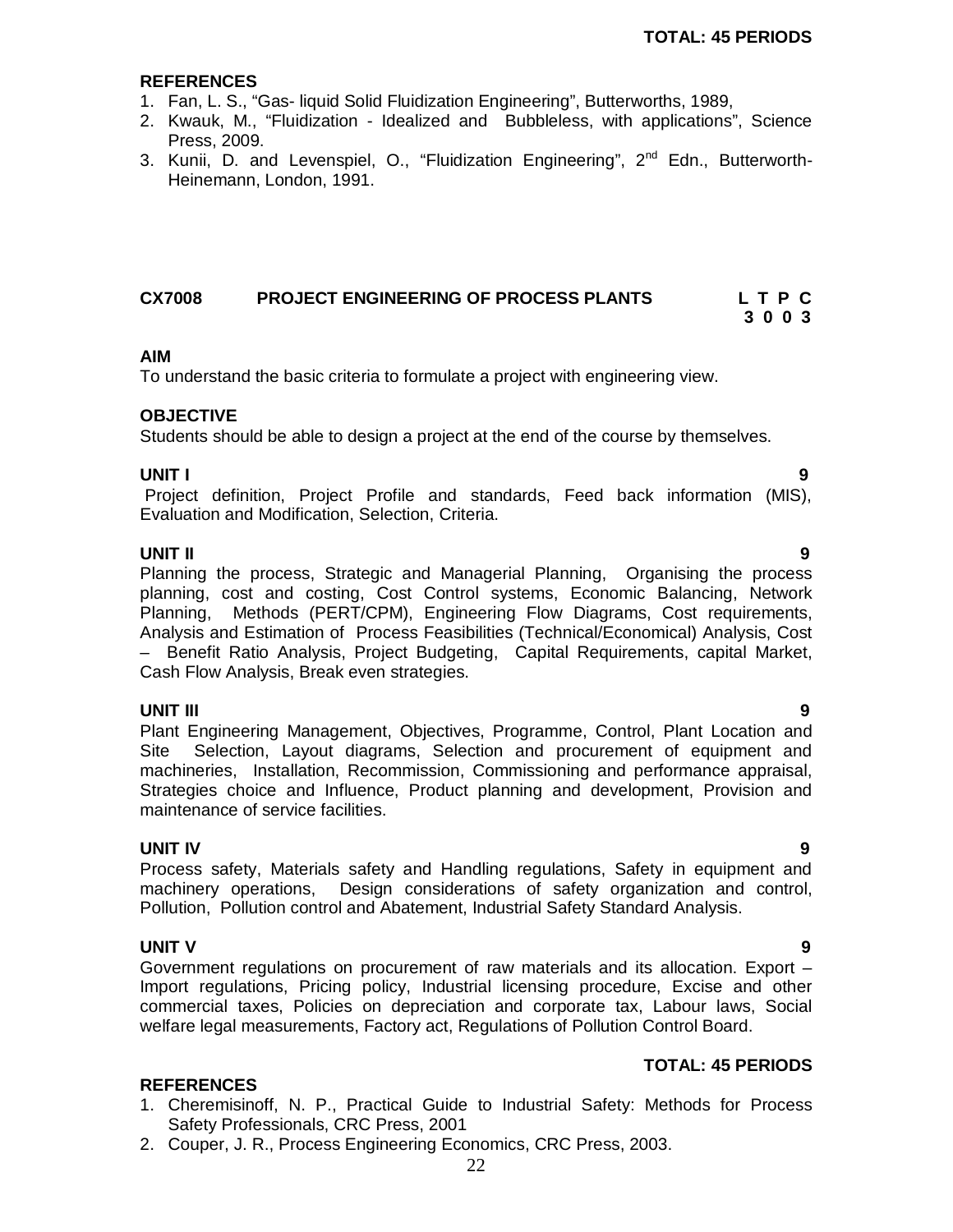- 3. Perry, J. H. "Chemical Engineer's Hand Book",  $8<sup>th</sup>$  Ed., McGraw Hill, New York, 2007.
- 4. Peters, M. S., Timmerhaus, C. D. and West, R. E., "Plant Design and Economics for Chemical Engineers", 5<sup>th</sup> Edn., McGraw Hill, 2003.
- 5. Silla, H., Chemical Process Engineering: Design and Economics, CRC Press, 2003
- 6. Vinoski, W., Plant Management Handbook, Pearson Education, Limited, 1998
- 7. Watermeyer, P., Handbook for Process Plant Project Engineers, John Wiley and Sons, 2002

| <b>CX7043</b>                      | <b>PROCESS OPTIMIZATION</b>                                                                                                                                     | L T P C<br>3 0 0 3 |
|------------------------------------|-----------------------------------------------------------------------------------------------------------------------------------------------------------------|--------------------|
| <b>AIM</b>                         | To impart basic knowledge in process optimization.                                                                                                              |                    |
| <b>OBJECTIVE</b><br>of the course. | Students should be able to optimize the process for a given chemical industry at the end                                                                        |                    |
| UNIT I                             | <b>INTRODUCTION</b><br>Problem formulation, degree of freedom analysis, objective functions, constraints<br>and feasible region, Types of optimization problem. | 5 <sup>5</sup>     |
| UNIT II                            | <b>LINEAR PROGRAMMING</b><br>Simplex method, Barrier method, sensitivity analysis, Examples.                                                                    | 10 <sup>°</sup>    |
| UNIT III<br>method, Examples.      | NONLINEAR UNCONSTRAINED OPTIMIZATION<br>Convex and concave functions unconstrained NLP, Newton's method Quasi-Newton's                                          | 10                 |
| UNIT IV<br>Methods.                | <b>CONSTRAINED OPTIMIZATION</b><br>Direct substitution, Quadratic programming, Penalty Barrier Augmented Lagrangian                                             | 10                 |
| <b>UNIT V</b><br>Weighted          | <b>MULTI OBJECTIVE OPTIMIZATION</b><br>Sum of Squares method, Epsilon constrain method, Goal attainment,                                                        | 10                 |

Weighted Sum of Squares method, Epsilon constrain method, Goal attainment, Examples. Introduction to optimal control and dynamic optimization.

# **TOTAL: 45 PERIODS**

- 1. Edgar, T. F., Himmelblau, D. M. and Ladson, L. S., "Optimization of Chemical Processes", 2<sup>nd</sup> Ed., McGraw Hill, New York, 2003.
- 2. Diwaker, U. W. "Introduction to Applied Optimization", Kluwer, 2003.
- 3. Joshi, M. C. and Moudgalya, K. M., "Optimization, Theory and Practice", Narosa, New Delhi, 2004.
- 4. Rao, S. S., Engineering Optimization: Theory and Practice, New Age Publishers, 2000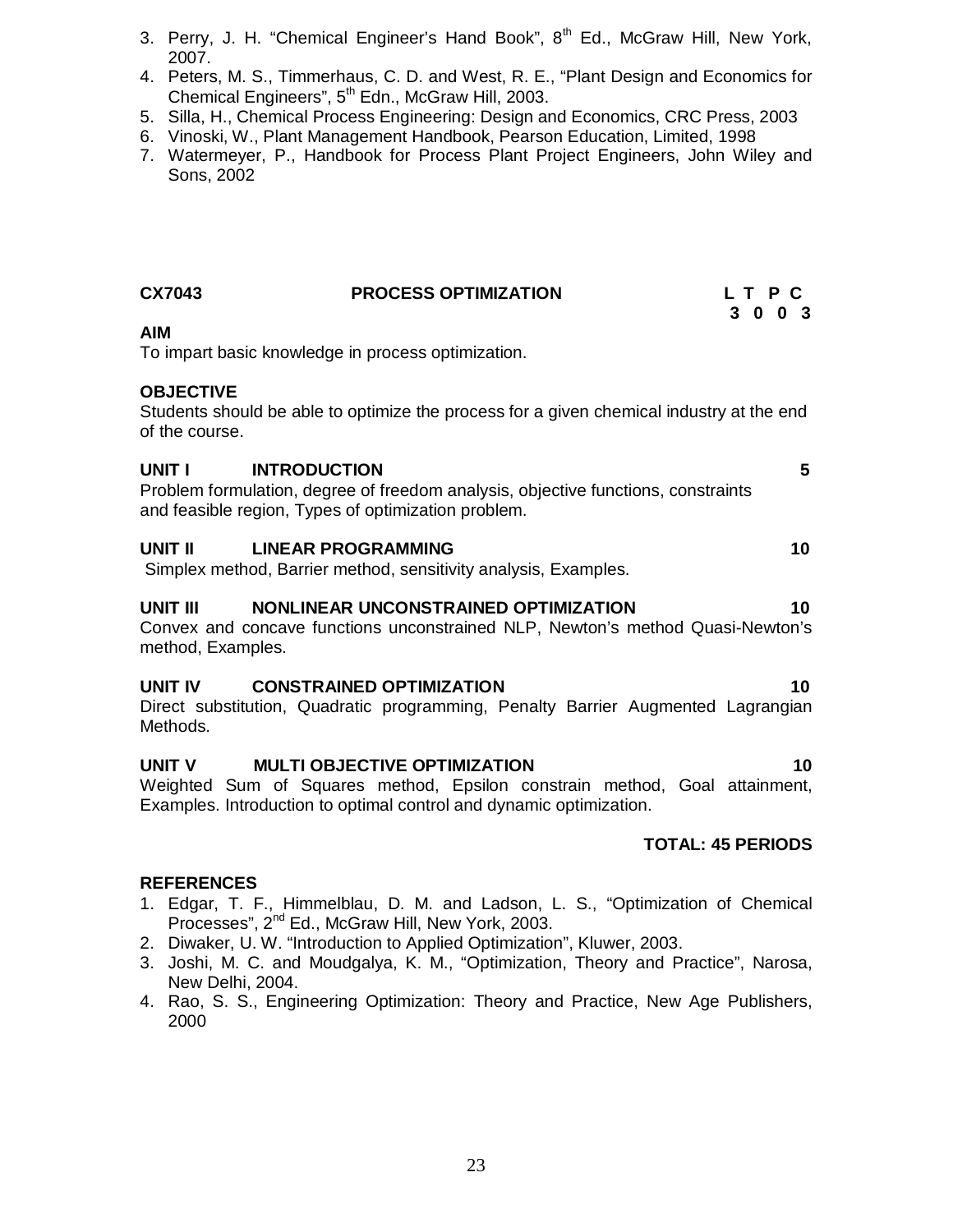Students should have general idea of how to engineering problems using scientific approach.

#### **OBJECTIVE**

To learn various methods of solving engineering problems using mathematical tools.

#### **UNIT I MATHEMATICAL PROGRAMMING 12**

Introduction, Linear Programming, Solution by simplex method, Duality, Sensitivity analysis, Dual simplex method, Integer Programming, Branch and bound method, Geometric programming and its application.

#### UNIT II DYNAMIC PROGRAMMING 10

Elements of DP models, Bellman's optimality criteria, Recursion formula, Solution of multistage decision problem by DP method. Application is Heat Exchange Extraction systems.

# **UNIT III** PERT, CPM and GERT **1998 9**

Network representation of projects, Critical path calculation, construction of the timechart and resource leveling, Probability and cost consideration in project scheduling, Project control. Graphical Evaluation and Review Techniques.

# **UNIT IV ELEMENTS OF QUEUING THEORY 7**

Basic elements of the Queuing model, M/M/1 and M/M/C Queues.

# **UNIT V ELEMENTS OF RELIABILITY THEORY 7**

General failure distribution, for components, Exponential failure distributions, General model, Maintained and Non-maintained systems, Safety Analysis.

### **TOTAL: 45 PERIODS**

### **REFERENCES**

- 1. Carter, M. W. and Price, C. C., Operations Research: A Practical Introduction Contributor, CRC Press, 2001.
- 2. Edgar, T. F., Himmelblau, D. M. and Ladson, L. S., "Optimization of Chemical Processes", 2<sup>nd</sup> Ed., McGraw Hill, New York, 2003.
- 3. Hillier, F. S., and Lieberman, G. J., Introduction to Operations Research, McGraw-Hill, 2005
- 4. Taha, H. A., "Operations Research, An introduction", 6<sup>th</sup> Ed., Prentice Hall of India, New Delhi, 2006.

# **CX7029 ENVIRONMENTAL REACTION ENGINEERING L T P C**

 **3 0 0 3**

### **AIM**

To impart the environmental awareness and different chemical engineering processes in pollution control

### **OBJECTIVES**

Students gain the knowledge on chemical engineering processes. Recycling techniques, pollution prevention and clean technology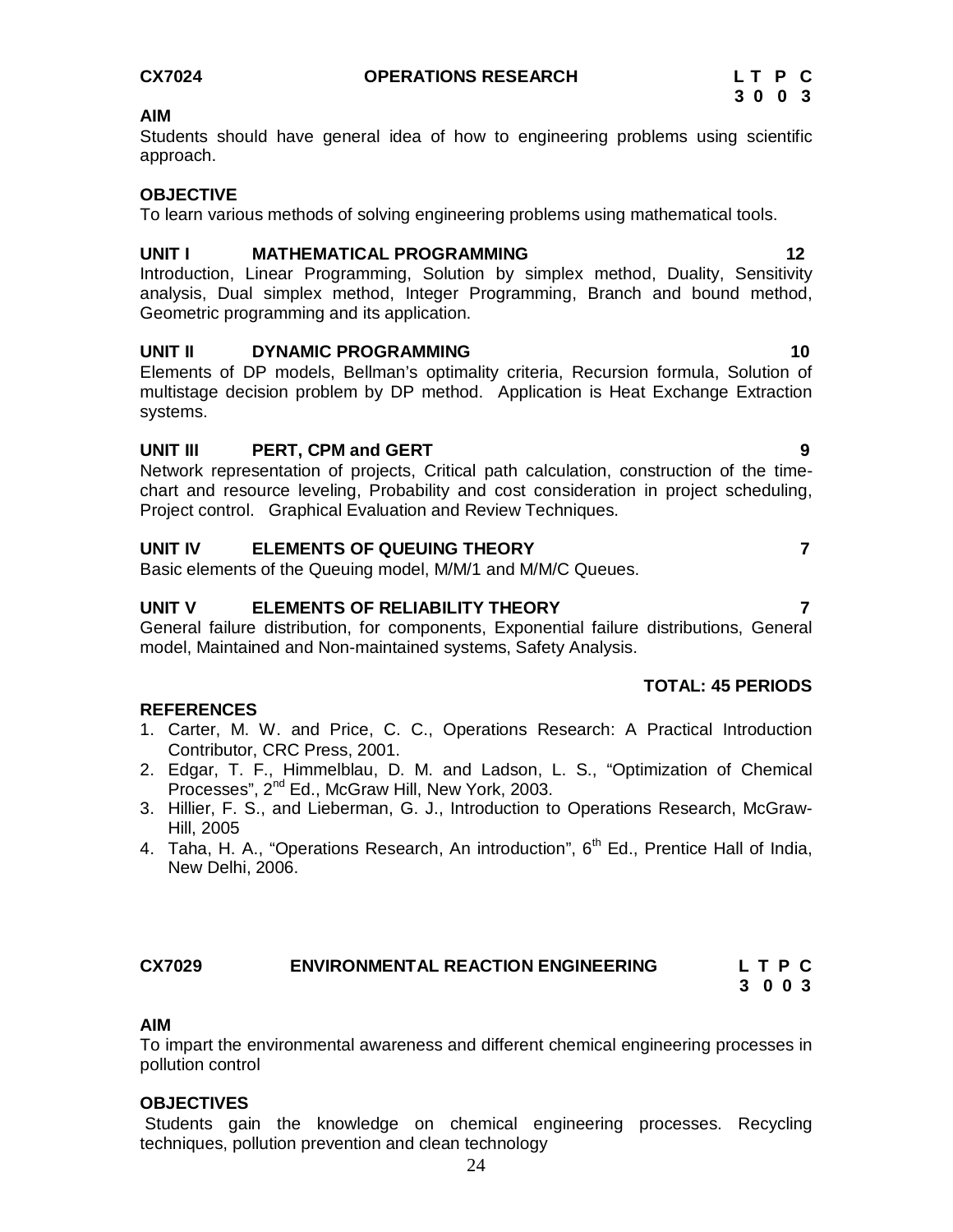#### **UNIT I 9**

Reaction engineering principles with applications to environmental systems, general reaction mechanisms, Rate Relationships: Concepts and Applications to Homogeneous Systems and Heterogeneous Systems with respect to chemical and biological reactions.

# **UNIT II 9**

Ideal systems modeling and design, reactor concepts, ideal reactors, reaction rate measurements, Hybrid system modeling and design, Sequencing batch reactor, Reactors in series and reactors with recycle.

# **UNIT III 9**

Non ideal system modeling and design, non ideal reactor behavior, RTD analysis, PFDR model.

**UNIT IV 9** Reactive interphase mass transfer, Fluid –solid surface reactions, Gas-liquid bulk phase reactions, adsorption in porous solids, Fluid solid processes and gas-liquid processes.

**UNIT V** 9 Biological reaction engineering; biological kinetics; enzyme kinetics; Michaelis-Menten equation; simple microbial kinetics; structured kinetic models biological reaction engineering; basic bioreactor concepts; bioreactor modeling; bioreactor operation; batch operation; semicontinuous operation; fed batch operation; continuous operation, and its environmental applications.

# **TOTAL : 45 PERIODS**

# **REFERENCES**

- 1. Weber, W.J. and Di Giano, F.A., Process Dynamics in Environmental Systems, John Wiley Sons Inc, 1996.
- 2. Dunn I.J, Elmar Heinzle, John Ingham, Přenosil J.E, 'Biological Reaction Engineering, Wiley inter science, 2005.
- 3. Martin A. A. and Robert P.H. Reaction Engineering for Pollution Prevention, Elsevier Science B.V., The Netherlands, 2000.

#### **CX7030 ADVANCED OXIDATION PROCESSES AND TECHNOLOGY L T P C 3 0 0 3**

### **AIM**

To study the advanced oxidation processes and technology for water and wastewater treatment.

### **OBJECTIVES**

The student is expected to gain knowledge on types of advanced oxidation processes and technology for the treatment of domestic and industrial wastewater.

### **UNIT I 6**

Introduction to AOP, fundamentals of AOPs for water and wastewater treatment.

### **UNIT II 9**

Photoinduced AOP, UV Photolysis  $H_2O_2$ , UV/O<sub>3</sub> processes, Ozonation, Fenton processes, Ultrasound processes and principles of sonochemistry.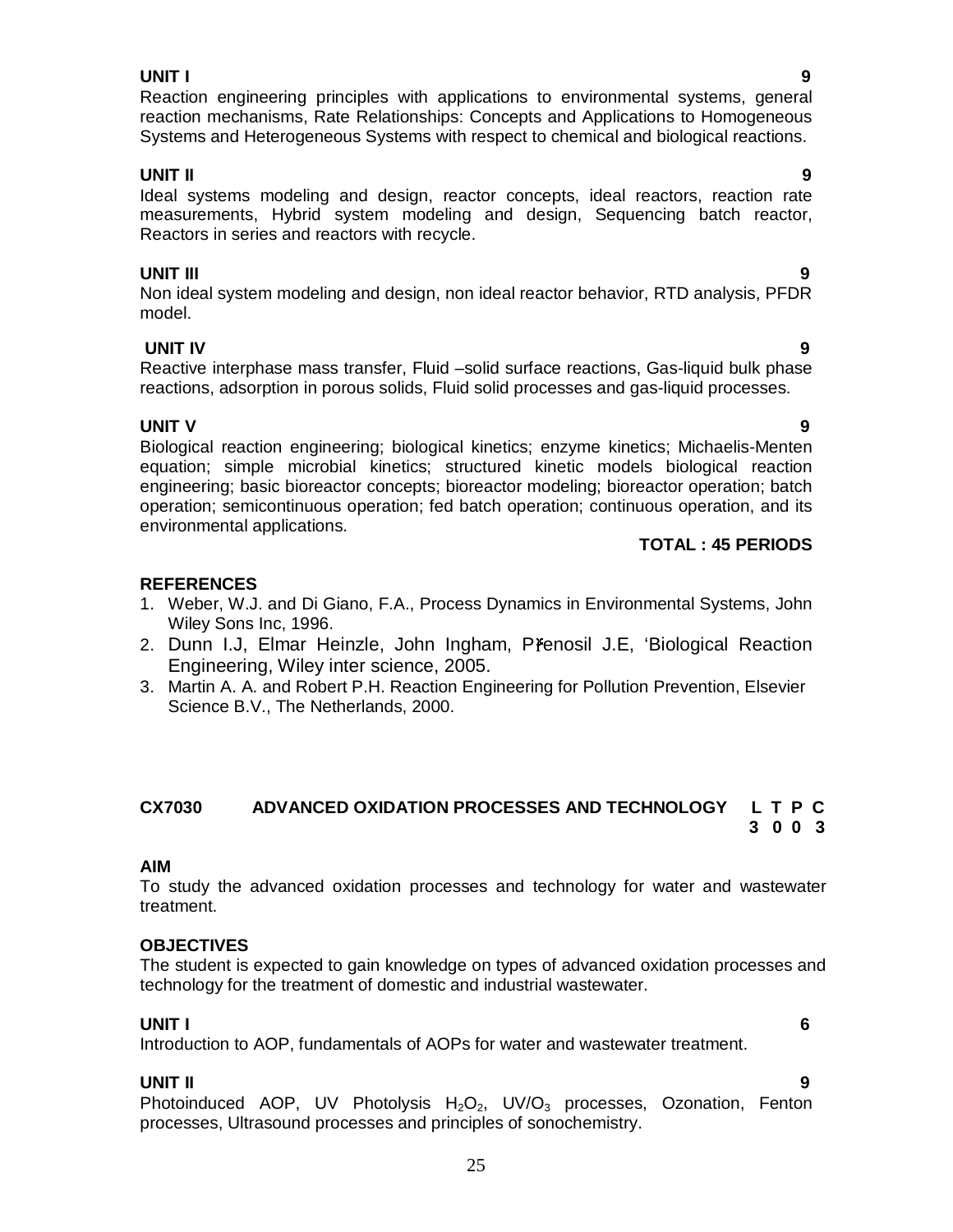**UNIT III 9** Photochemistry, photolysis, fundamentals of semiconductor photocatalyis, photochemical processes for water and wastewater treatment, photooxidation reactions, photocatalytic reactions, photo-initiated oxidations, heterogeneous and homogeneous photocatalysis and kinetic studies.

# **UNIT IV** 12

Fenton processes: homo and heterogeneous process, effect of system composition and process, identification of degradation products.

Photoelectrocatalysis process: photooxidation and photomineraliztion of organic matter in water and air: aqueous systems, substrate oxidation and mineralization, comparative studies of photo-initiated AOPs, biodegradability and toxicological studies.

**UNIT V** 9 Application of AOPs for VOC reduction and odour treatment, case studies – textile, pharmaceutical and petroleum and petrochemical industries.

# **TOTAL : 45 PERIODS**

# **REFERENCES**

- 1. Simon Parsons,Advancedoxidationprocesses for water and wastewater treatment, IWA Publishing, 2004.
- 2. Thomas Oppenländer , Photochemical Purification of Water and Air: Advanced Oxidation Processes (AOPs): Principles, Reaction Mechanisms, Reactor Concepts, Wiley-VCH Publishing,Published by, 2003.
- 3. Vincenzo Belgiorno, Vincenzo Naddeo and Luigi Rizzo, Water, wastewater and soil treatment by Advanced Oxidation Processes (AOP), Lulu Enterprises, 2011.
- 4. Harold J.Ratson, Odor and VOC control handbook,Newyork, Mcgraw-hill, 1998.

# **DESIGN OF EXPERIMENTS L T P C**

 **3 0 0 3**

# **AIM and OBJECTIVE**

To impart the knowledge of designing and conducting experiments, as well as to analyze and interpret data.

To design a system, component, or process to meet desired needs within realistic constraints such as economic, environmental, social, political, ethical, health and safety, manufacturability, and sustainability

To use the techniques, skills, and modern engineering tools necessary for engineering practice.

# **UNIT I CONCEPTS AND TERMINOLOGY 5**

Review of hypothesis testing – P Value, "t" Vs paired "t" test, simple comparative experiment, planning of experiment – steps. Terminology - factors, levels, variables, Design principles – replication, randomization, blocking, confounding, Analysis of variance, sum of squares, degrees of freedom.

# **UNIT II SINGLE FACTOR EXPERIMENTS 10**

Completely randomized design, Randomized block design, effect of coding the observations, Latin Square design, orthogonal contrasts, comparison of treatment means – Duncan's multiple range test, Newman- Keuel's test, Fisher's LSD test, Tukey's test.

26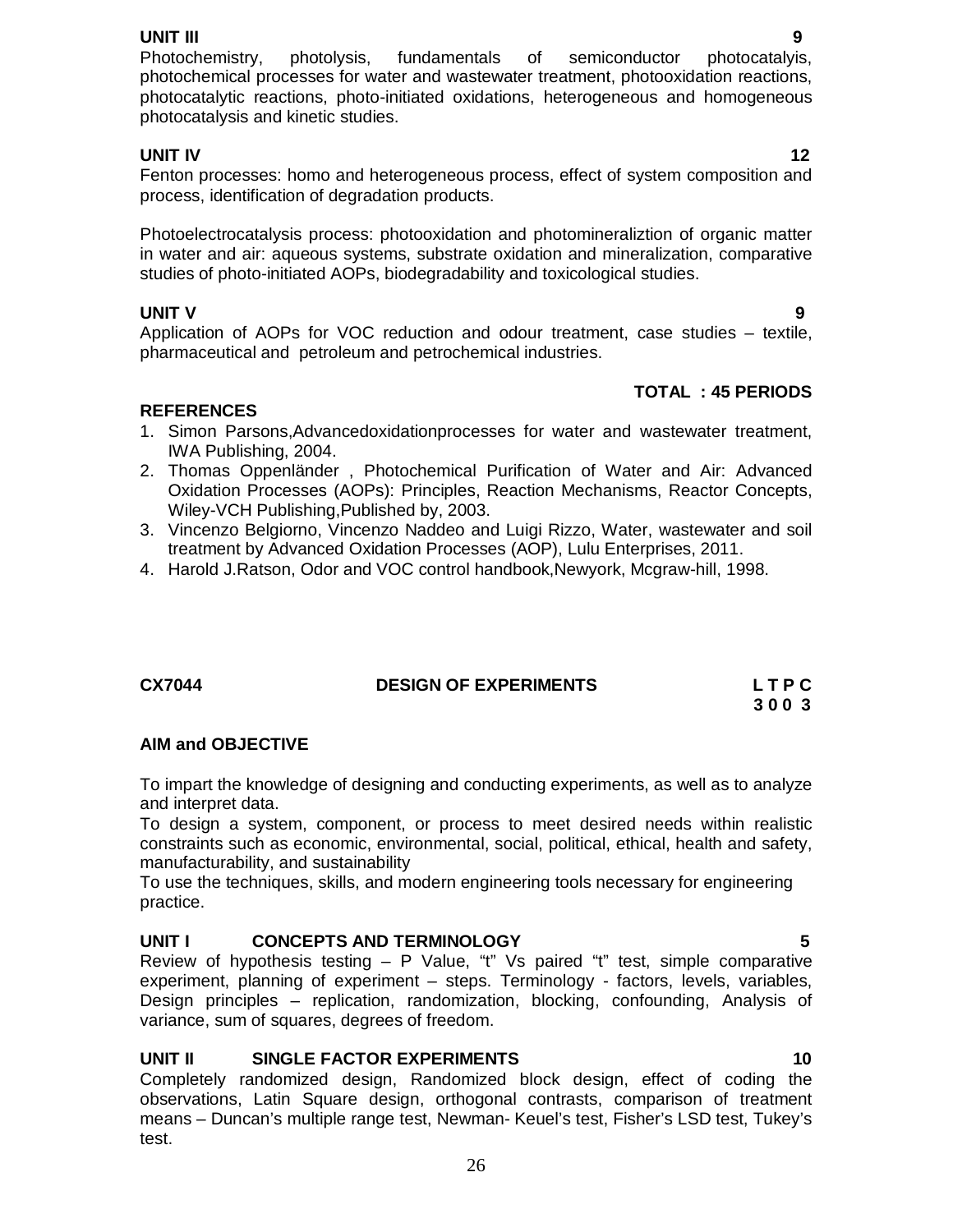# 27

# **UNIT III FACTORIAL EXPERIMENTS 10**

Main and interaction effects, Rules for sum of squares and expected mean square, two and three factor full factorial design, 2k designs with two and three factors, Yate's algorithm, practical applications.

### **UNIT IV SPECIAL EXPERIMENTAL DESIGNS 10** 10

Blocking and confounding in 2k design, nested design, split – plot design, two level fractional factorial design, fitting regression models, introduction to response surface methods- Central composite design.

### **UNIT V TAGUCHI TECHNIQUES 10**

Introduction, Orthogonal designs, data analysis using ANOVA and response graph, parameter design – noise factors, objective functions (S/N ratios), multi-level factor OA designs, applications.

### **TOTAL : 45 PERIODS**

# **TEXT BOOK**

1. Douglus C.Montgomery, Design and Analysis of Experiments, John Wiley & Sons,2005

### **REFERENCES**

- 1. Angela M.Dean and Daniel Voss, Design and Analysis of Experiments, Springer texts in Statistics, 2000.
- 2. Philip J.Ross, Taguchi Techniques for Quality Engineering, Prentice Hall, 1989.

| CX7021 | <b>FUNDAMENTALS OF NANOSCIENCE</b> | <b>LTPC</b> |
|--------|------------------------------------|-------------|
|        |                                    | 3003        |

### **AIM**

To make the students understand the importance , relevance and potentialities of this emerging field of study.

# **OBJECTIVES**

- Study the basic nano technology and nano science.
- Understand interdisciplinary nature of this field.
- Understand the importance role of physics, chemistry, biology.
- Recognize that the rules of nano science are fundamentally different than those we experience.
- Study the basic fabrication strategies of nano science.

# **UNIT I INTRODUCTION 10**

Nanoscale Science and Technology- Implications for Physics, Chemistry, Biology and Engineering-Classifications of nano structured materials- nano particles quantum dots, nanowires-ultra-thin films-multilayered materials. Length Scales involved and effect on properties: Mechanical, Electronic, Optical, Magnetic and Thermal properties. Introduction to properties and motivation for study (qualitative only).

# **UNIT II PREPARATION METHODS 10**

Bottom-up Synthesis-Top-down Approach: Precipitation, Mechanical Milling, Colloidal routes, Self-assembly, Vapour phase deposition, MOCVD, Sputtering, Evaporation, Molecular Beam Epitaxy, Atomic Layer Epitaxy, MOMBE.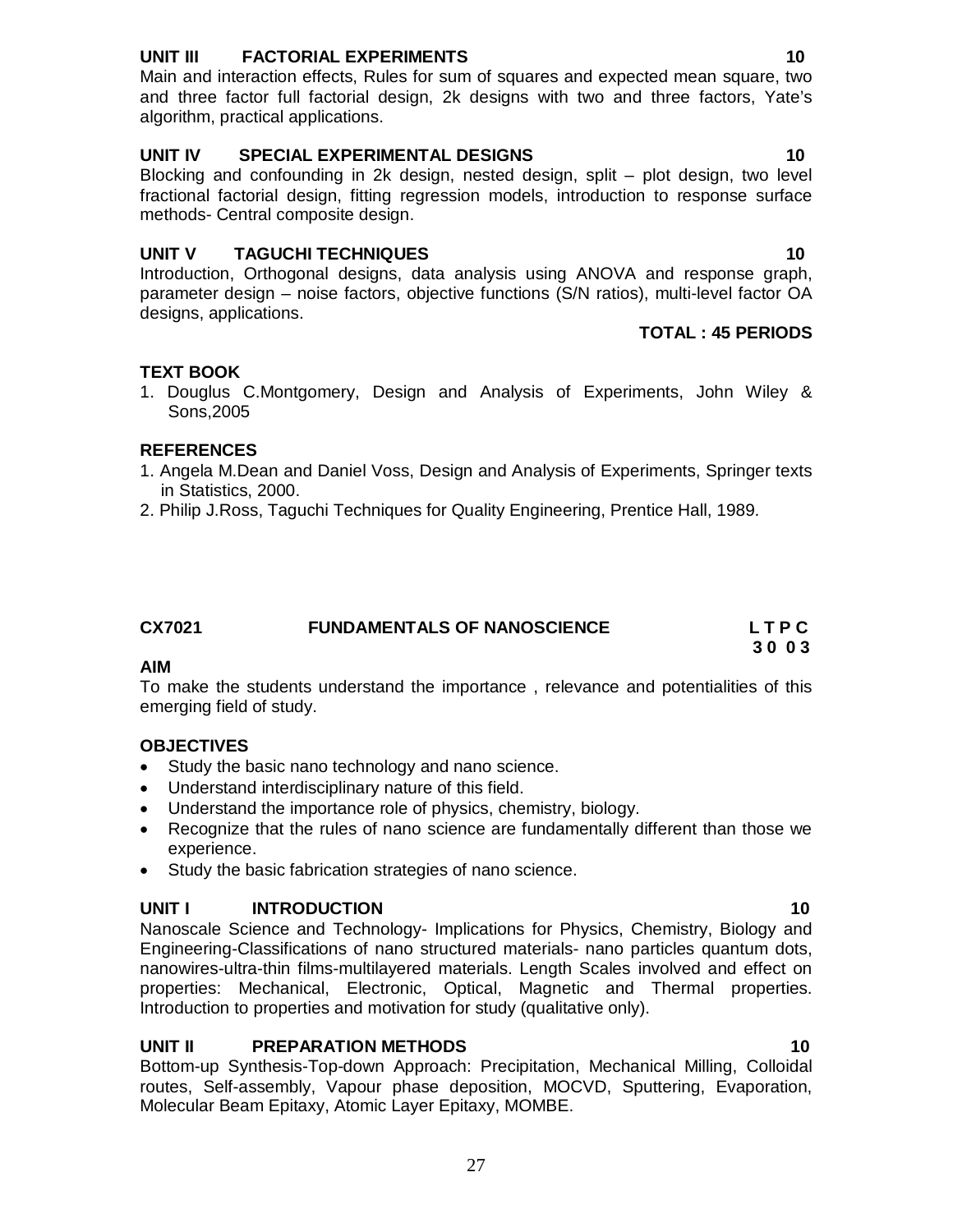# **UNIT III PATTERNING AND LITHOGRAPHY FOR NANOSCALE DEVICES 5**

Introduction to optical/UV electron beam and X-ray Lithography systems and processes, Wet etching, dry (Plasma /reactive ion) etching, Etch resists-dip pen lithography.

## **UNIT IV PREPARATION ENVIRONMENTS 10**

Clean rooms: specifications and design, air and water purity, requirements for particular processes, Vibration free environments: Services and facilities required. Working practices, sample cleaning, Chemical purification, chemical and biological contamination, Safety issues, flammable and toxic hazards, biohazards.

# **UNIT V CHARECTERISATION TECHNIQUES 10**

X-ray diffraction technique, Scanning Electron Microscopy – environmental techniques, Transmission Electron Microscopy including high-resolution imaging, Surface Analysis techniques- AFM, SPM, STM, SNOM, ESCA, SIMS Nano indentation

### **TOTAL : 45 PERIODS**

# **TEXT BOOKS**

- 1. A.S. Edelstein and R.C. Cammearata, eds., "Nanomaterials: Synthesis, Properties and Applications", Institute of Physics Publishing, Bristol and Philadelphia, 1996.
- 2. N John Dinardo, "Nanoscale charecterisation of surfaces & Interfaces",  $2<sup>nd</sup>$  Edition, Weinheim Cambridge, Wiley-VCH, 2000.

### **REFERENCES**

- 1. G Timp (Editor), "Nanotechnology", AIP press/Springer, 1999
- 2. Akhlesh Lakhtakia (Editor), "The Hand Book of Nano Technology, Nanometer Structure", Theory, Modeling and Simulations", Prentice-Hall of India (P) Ltd, New Delhi, 2007.

#### **CX7037 REMOTE SENSING AND GIS APPLICATIONS IN ENVIRONMENTAL MANAGEMENT** L T P C  **3 0 0 3**

### **AIM**

To illuminate the principles of remote sensing and its application in environmental management.

### **OBJECTIVE**

To make students aware about the principles of remote sensing, its technology, characteristics of data processing, geographical information system and the applications of remote sensing and GIS.

# **UNIT I OVERVIEW OF REMOTE SENSING 5**

Historical Perspective, Principles of remote sensing, components of Remote Sensing, Energy source and electromagnetic radiation, Energy interaction, Spectral response pattern of earth surface features

### **UNIT II REMOTE SENSING TECHNOLOGY 11**

Classification of Remote Sensing Systems, Energy recording technology, Aerial photographs, Photographic systems – Across track and along track scanning, Multispectral remote sensing, Thermal remote sensing, Microwave remote sensing -Active and passive sensors, RADAR, LIDAR, Satellites and their sensors, Indian space programme - Research and development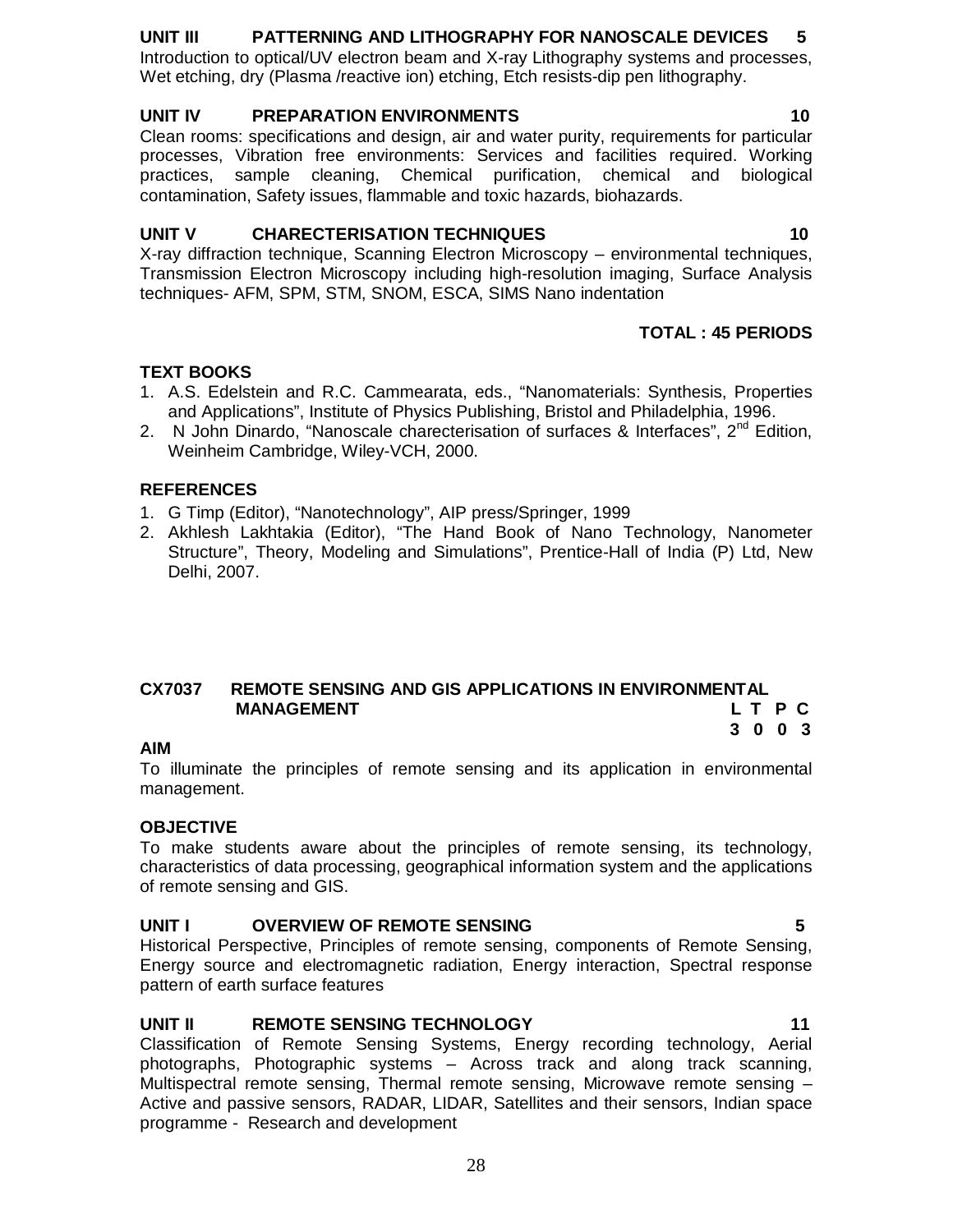### **UNIT III DATA PROCESSING 11**

Characteristics of Remote Sensing data, Photogrammetry – Satellite data analysis – Visual image interpretation, Digital image processing – Image rectification, enhancement, transformation, Classification, Data merging, RS – GIS Integration, Image processing software.

## **UNIT IV GEOGRAPHICAL INFORMATION SYSTEM 6**

GIS Concepts – Spatial and non spatial data, Vector and raster data structures, Data analysis, Database management – GIS software

### **UNIT V REMOTE SENSING AND GIS APPLICATIONS 12**

Monitoring and management of environment, Conservation of resources, Sustainable land use, Coastal zone management – Limitations

### **TOTAL: 45 PERIODS**

### **REFERENCES**

- 1. Lillesand, T.M. and Kiefer, R.W, Remote sensing and image interpretation, John Wiley and sons, New York, 2004.
- 2. GolfriedKonechy, Geoinformation: Remote sensing, Photogrammetry and Geographical Information Systems, CRC press, 1st Edition, 2002.
- 3. Burrough, P.A. and McDonnell, R.A., Principles of Geographic Information systems Oxford University Press, New York, 2001.
- 4. Lintz, J. and Simonet, Remote sensing of Environment, Addison Wesley Publishing Company, New Jersey, 1998.
- 5. Pmapler and Applications of Imaging RADAR, Manual of Remote Sensing, Vol.2, ASPR, 2001.

| <b>CX7038</b> | <b>CLIMATE CHANGE AND ADAPTATION</b> | LT PC   |
|---------------|--------------------------------------|---------|
|               |                                      | 3 0 0 3 |

#### **AIM**

To focus on earth's climate system, observed changes and its impact.

### **OBJECTIVE**

To make students aware of the earth's climatic system, observed changes and effects, impactsof climate change on various sectors, adaptation and mitigation measures and principles behind clean technology.

### **UNIT I EARTH'S CLIMATE SYSTEM 9**

Introduction-Climate in the spotlight - The Earth's Climate Machine – Climate Classification - Global Wind Systems – Trade Winds and the Hadley Cell – The Westerlies - Cloud Formation and Monsoon Rains – Storms and Hurricanes - The Hydrological Cycle – Global Ocean Circulation – El Nino and its Effect - Solar Radiation –The Earth's Natural Green House Effect – Green House Gases and Global Warming – Carbon Cycle.

### **UNIT II OBSERVED CHANGES AND ITS CAUSES 9**

Observation of Climate Change – Changes in patterns of temperature, precipitation and sea level rise – Observed effects of Climate Changes – Patterns of Large Scale Variability – Drivers of Climate Change – Climate Sensitivity and Feedbacks – The Montreal Protocol – UNFCCC – IPCC –Evidences of Changes in Climate and Environment – on a Global Scale and in India – climate change *modeling.*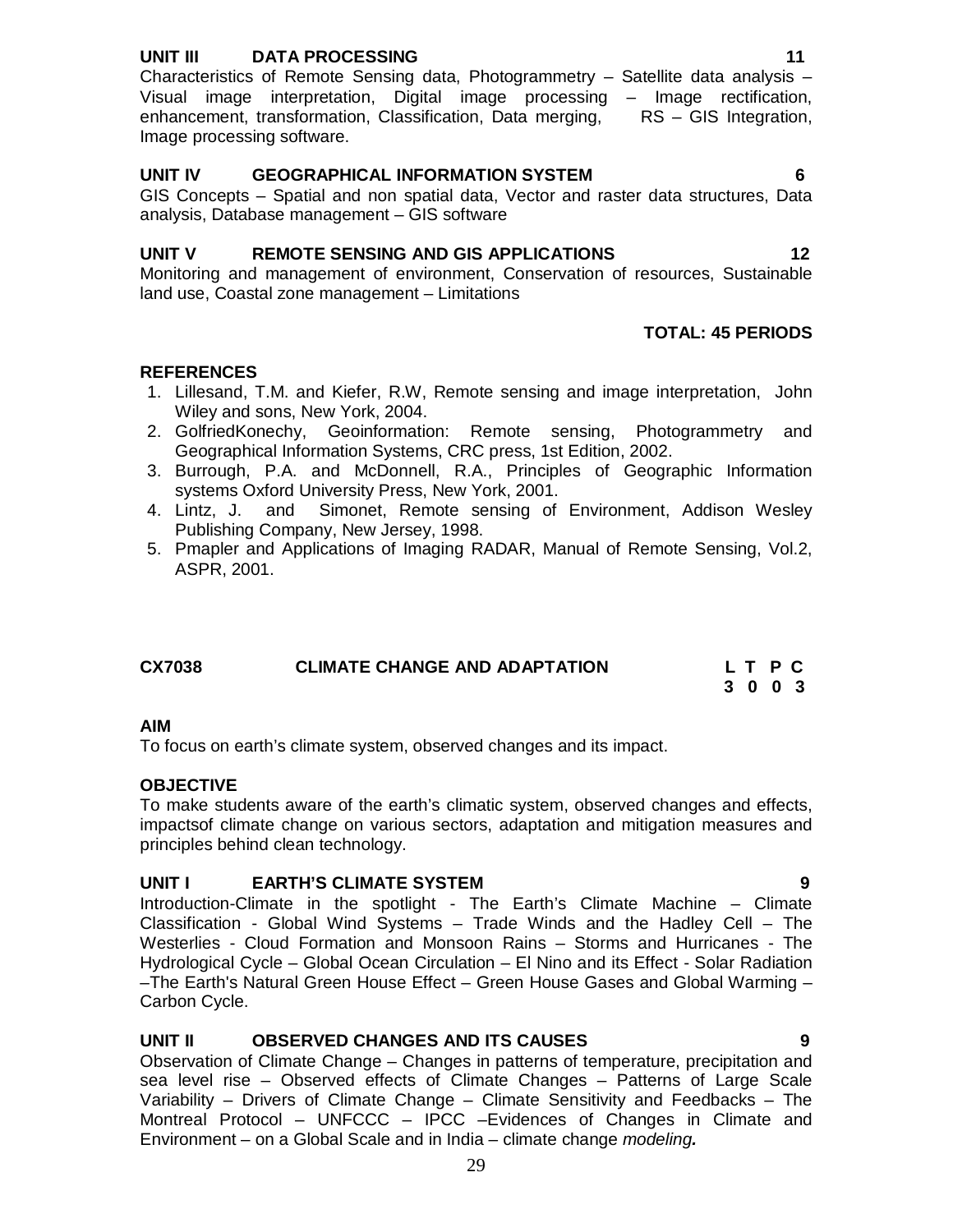# **UNIT III IMPACTS OF CLIMATE CHANGE 9**

Impacts of Climate Change on various sectors – Agriculture, Forestry and Ecosystem – Water Resources – Human Health – Industry, Settlement and Society – Methods and Scenarios – Projected Impacts for Different Regions– Uncertainties in the Projected Impacts of Climate Change – Risk of Irreversible Changes.

# **UNIT IV CLIMATE CHANGE ADAPTATION AND MITIGATION MEASURES**

 **9** Adaptation Strategy/Options in various sectors – Water – Agriculture –- Infrastructure and Settlement including coastal zones – Human Health – Tourism – Transport – Energy – Key Mitigation Technologies and Practices – Energy Supply – Transport – Buildings – Industry – Agriculture – Forestry - Carbon sequestration – Carbon capture and storage (CCS)- Waste (MSW & Bio waste, Biomedical, Industrial waste – International and Regional cooperation.

# **UNIT V CLEAN TECHNOLOGY AND ENERGY 9**

Clean Development Mechanism –Carbon Trading- examples of future Clean Technology – Biodiesel – Natural Compost – Eco- Friendly Plastic – Alternate Energy – Hydrogen – Bio-fuels – Solar Energy – Wind – Hydroelectric Power – Mitigation Efforts in India and Adaptation funding.

# **TOTAL: 45 PERIODS**

### **REFERENCES**

- 1. Jan C. van Dam, Impacts of "Climate Change and Climate Variability on Hydrological Regimes", Cambridge University Press, 2003
- 2. Al core 'inconvenient truth" video form
- 3. IPCC Fourth Assessment Report The AR4 Synthesis Report,
- 4. Dash Sushil Kumar, "Climate Change An Indian Perspective", Cambridge University Press India Pvt. Ltd, 2007

### **CX7010 ENVIRONMENTAL POLICIES AND LEGISLATION L T P C**

### **AIM**

To focus on various environmental policies and legislation.

### **OBJECTIVES**

To make students aware about national environmental policies and principles, the power and functions of regulatory agencies and relevant provisions of Indian forest act.

# **UNIT I INTRODUCTION 9**

Indian Constitution and Environmental Protection – National Environmental policies – Precautionary Principle and Polluter Pays Principle – Concept of absolute liability – multilateral environmental agreements and Protocols – Montreal Protocol, Kyoto agreement, Rio declaration – Environmental Protection Act, Water (P&CP) Act, Air (P&CP) Act – Institutional framework (SPCB/CPCB/MoEF)

# **UNIT II WATER (P&CP) ACT, 1974 9**

Power & functions of regulatory agencies - responsibilities of Occupier Provision relating to prevention and control Scheme of Consent to establish, Consent to operate – Conditions of the consents – Outlet – Legal sampling procedures, State Water Laboratory – Appellate Authority – Penalties for violation of consent conditions etc. Provisions for closure/directions in apprehended pollution situation.

 **3 0 0 3**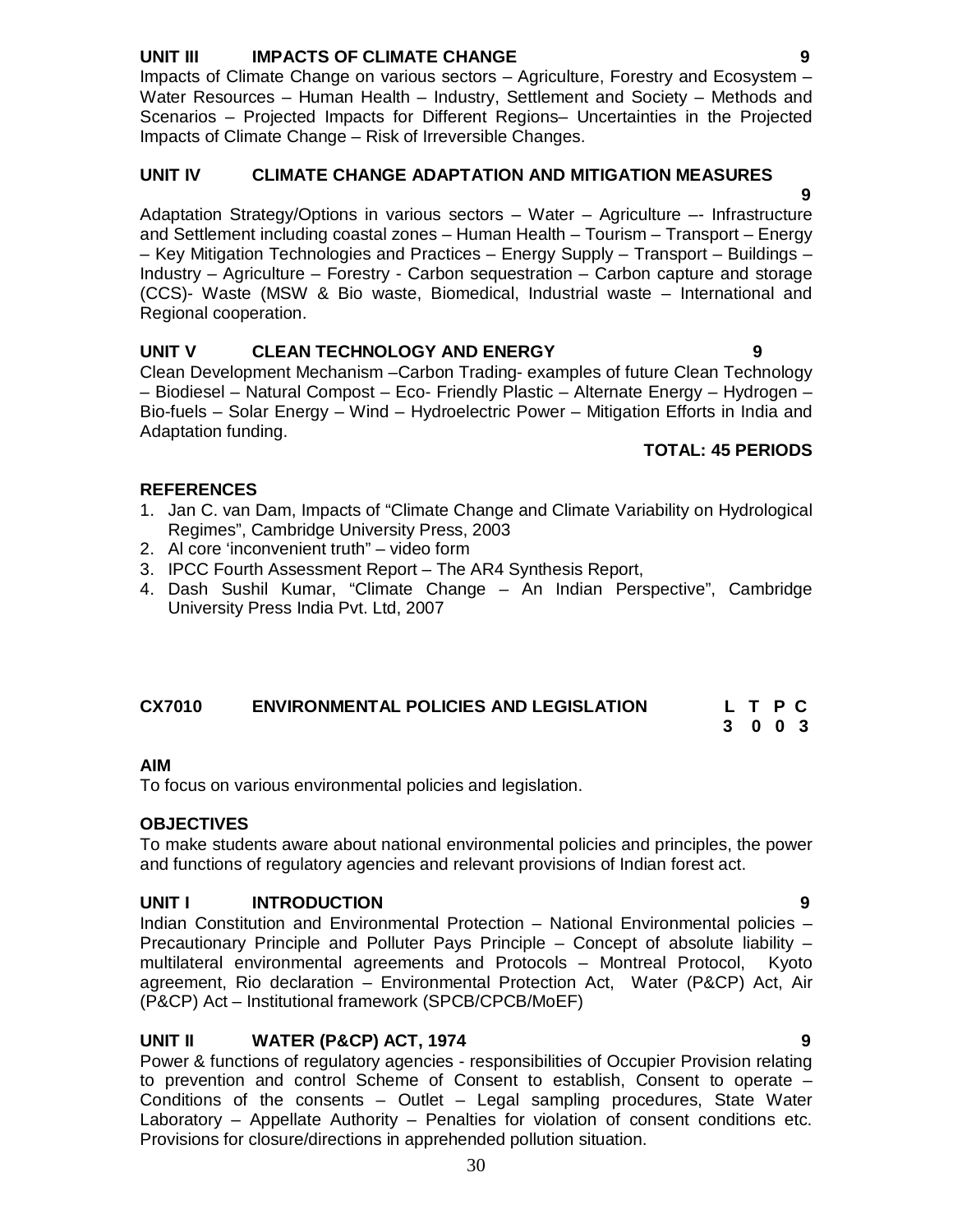# **UNIT III AIR (P&CP) ACT, 1981 9**

Power & functions of regulatory agencies - responsibilities of Occupier Provision relating to prevention and control Scheme of Consent to establish, Consent to operate – Conditions of the consents – Outlet – Legal sampling procedures, State Air Laboratory – Appellate Authority – Penalties for violation of consent conditions etc. Provisions for closure/directions in apprehended pollution situation.

### UNIT IV **ENVIRONMENT (PROTECTION) ACT 1986** 13

Genesis of the Act – delegation of powers – Role of Central Government - EIA Notification – Sitting of Industries – Coastal Zone Regulation - Responsibilities of local bodies mitigation scheme etc., for Municipal Solid Waste Management - Responsibilities of Pollution Control Boards under Hazardous Waste rules and that of occupier, authorisation – Biomedical waste rules – responsibilities of generators and role of Pollution Control Boards

### **UNIT V OTHER TOPICS 5**

Relevant Provisions of Indian Forest Act, Public Liability Insurance Act, CrPC, IPC - Public Interest Litigation - Writ petitions - Supreme Court Judgments in Landmark cases.

#### **TOTAL: 45 PERIODS**

# **REFERENCES**

- 1. CPCB, "Pollution Control acts, Rules and Notifications issued there under "Pollution Control Series – PCL/2/1992, Central Pollution Control Board, Delhi, 1997.
- 2. Shyam Divan and Armin Roseneranz "Environmental law and policy in India "Oxford University Press, New Delhi, 2001.
- 3. GregerI.Megregor, "Environmental law and enforcement", Lewis Publishers, London. 1994.

| <b>CX7045</b> | PIPING AND INSTRUMENTATION | LTPC |
|---------------|----------------------------|------|
|               |                            | 3003 |

### **AIM**

To impart knowledge on piping technology and instrumentation on pipelines.

### **OBJECTIVES**

Students gain knowledge on fundamentals of piping engineering, pipe hydraulics, piping supports and instrumentation.

### **UNIT I FUNDAMENTALS OF PIPING ENGINEERING 9**

Definitions, Piping Components their introduction, applications. Piping MOC, Budget Codes and Standards, Fabrication and Installations of piping.

### **UNIT II PIPE HYDRAULICS AND SIZING 9**

Pipe sizing based on velocity and pressure drop consideration cost, least annual cost approach, pipe drawing basics, development of piping general arrangement drawing, dimensions and drawing of piping.

### **UNIT III PLOT PLAN 9**

Development of plot plan for different types of fluid storage, equipment layout, process piping layout, utility piping layout. Stress analysis -Different types of stresses and its impact on piping, methods of calculation, dynamic analysis, flexibility analysis.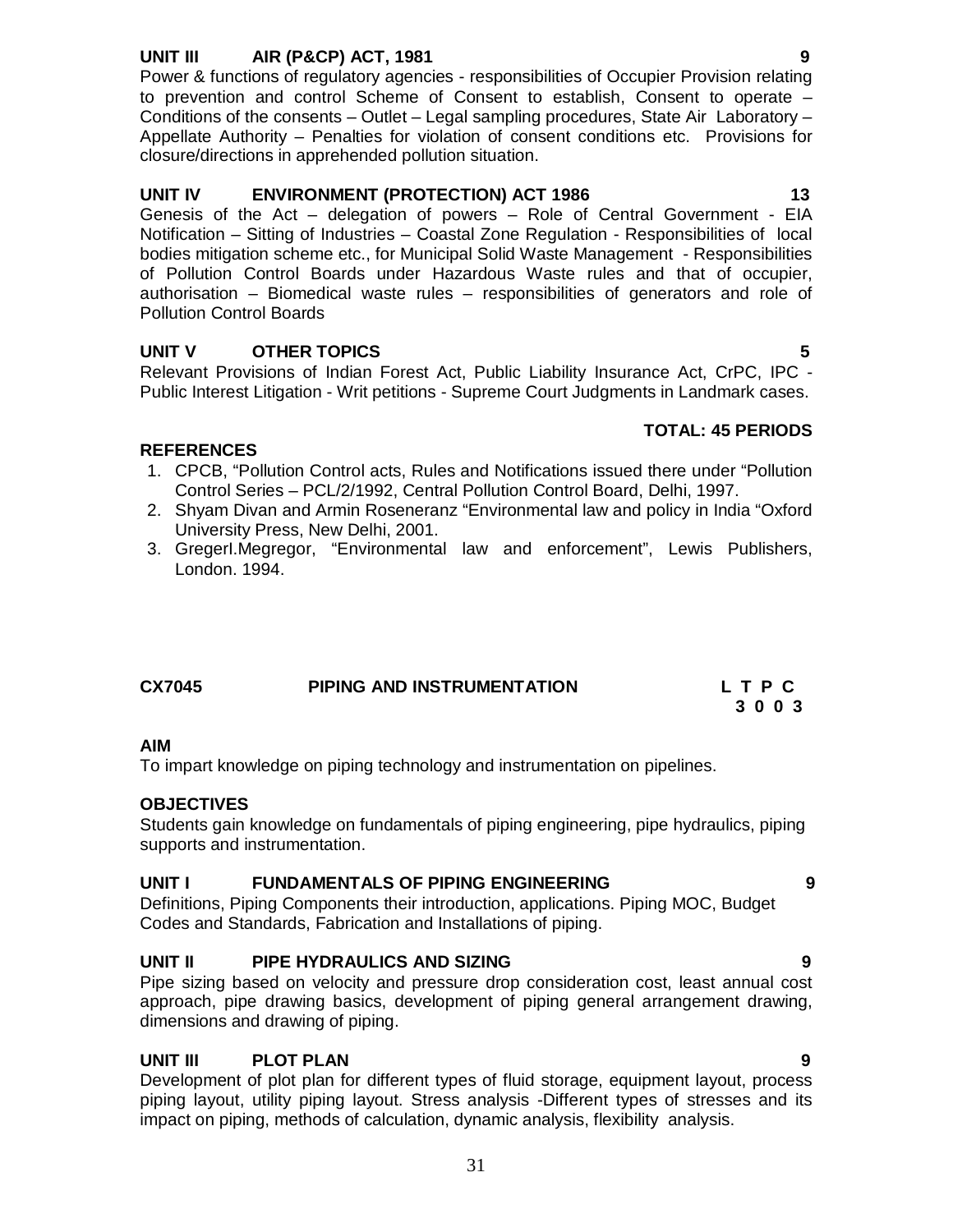### **UNIT IV PIPING SUPPORT 9**

Different types of support based on requirement and its calculation.

#### **UNIT V INSTRUMENTATION 9**

Final Control Elements; measuring devices, instrumentation symbols introduction to process flow diagram (PFD) and piping & instrumentation diagram (P&ID)

# **TOTAL : 45 PERIODS**

## **TEXT BOOKS**

- 1. Piping Handbook, 6 th edition, M.L. Nayyar, P.E., Mc Graw-Hill, Inc
- 2. Piping Design Handbook edited by Johan J McKetta, CRC Press, 1992.
- 3. Luyben, W. L.," Process Modeling Simulation and Control for Chemical Engineers, McGraw Hill, 1990.

| CX7011 | <b>ENVIRONMENTAL SCIENCE</b> | LTPC    |  |  |
|--------|------------------------------|---------|--|--|
|        |                              | 3 0 0 3 |  |  |

#### **AIM**

To focus on the importance of both environmental chemistry and electro chemistry, basic concepts and principles.

#### **OBJECTIVE**

To make students understand the principles and concepts behind environmental chemistry used for waste water engineering, chemical equilibrium, concepts behind electro chemistry and colloids.

#### **UNIT I 9**

Significance of Environmental Chemistry for Wastewater Engineering- Basic concepts of cell biology, metabolism, energetic of bio chemical reactions, enzymes and their importance in aerobic and anaerobic microbiological reactions, specific importance of co-factors, transport of materials in the organisms

#### **UNIT II 9**

Chemical equilibrium in gaseous and solutions, free energy change, entropy change of reactions in solutions,

#### **UNIT III 9**

Basic concepts of electro chemistry, Debye-Huckel Theory, solubility of strong electrolytes, acids and bases, buffers, pH, interpretation of pH data. Colloids, osmosis, viscosity of colloidal suspension, Brownian movement and diffusion sedimentation, surface forces, electrical properties of surfaces

#### **UNIT IV 9**

Colloids, osmosis, viscosity of colloidal suspension, Brownian movement and diffusion sedimentation, surface forces, electrical properties of surfaces

# **UNIT V 9**

Sampling and characterization of water and wastewater by gravimetric, volumetric and colorimetric methods - Sampling and analysis of ambient air for SPM, SO2, and Oxides of nitrogen - Good laboratory practice - Analytical quality control.

# **TOTAL: 45 PERIODS**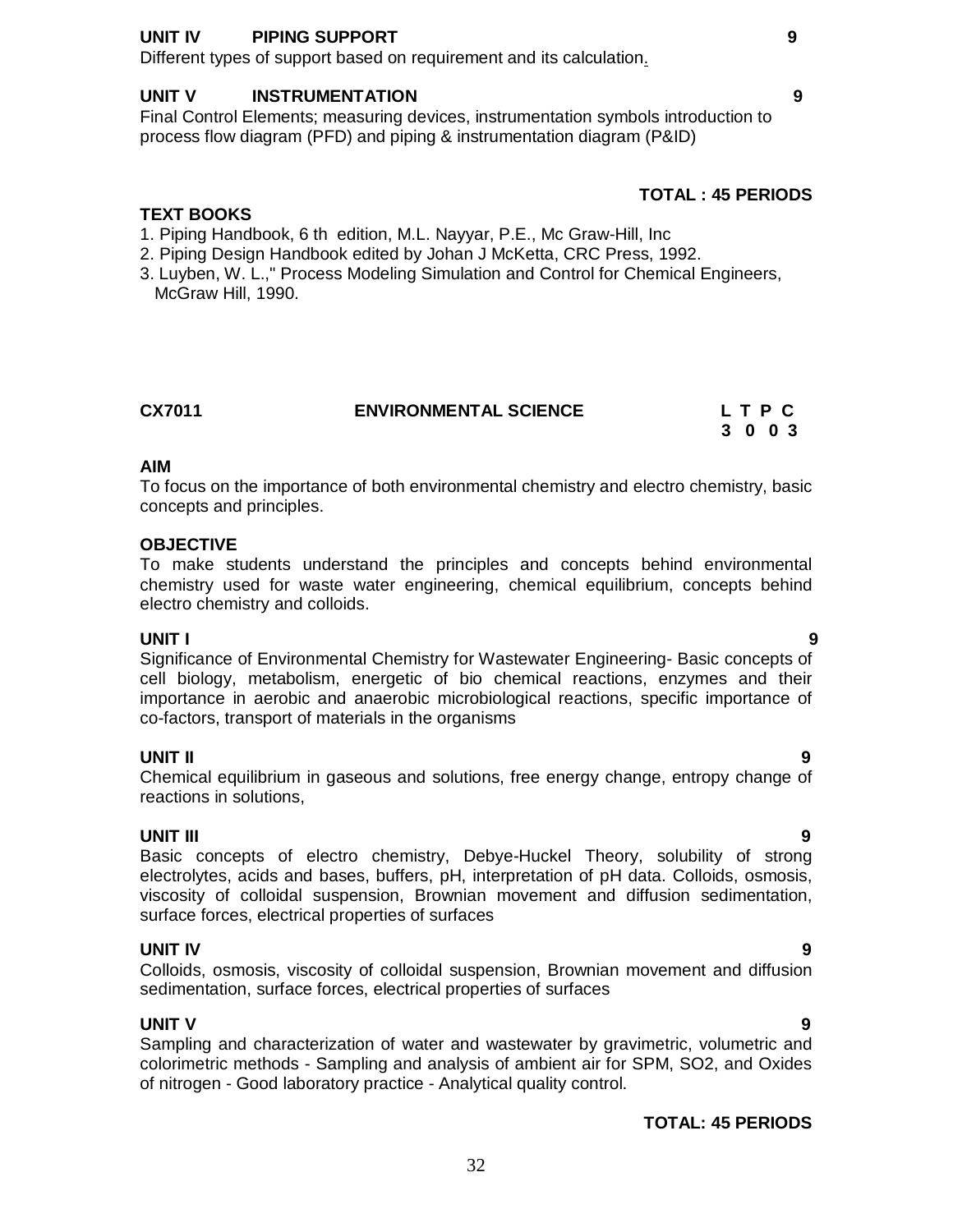#### **REFERENCES**

- 1. Sawyer C L McCarty P L and Parkin G E, Chemistry for Environmental Engineering. McGraw Hill, 1995
- 2. Rajeshwar, K. and Ibanez, J. G., Environmental Electrochemistry Academic Press, 2008.
- 3. VanLoon G W and S.J. Duffy, Environmental Chemistry, Oxford university press, 2005

## **CX7012 ENVIRONMENTAL RISK ASSESSMENT L T P C**

#### **AIM**

To illuminate the general principles of environmental risk assessment and methodologies used.

#### **OBJECTIVE**

To make students understand about the risk analysis, available methodologies, risk contours for failure scenarios, safety measures design and past accident analysis.

#### **UNIT I 9**

Risk analysis introduction, quantitative risk assessment, rapid risk analysis – comprehensive risk analysis – identification, evaluation and control of risk

#### **UNIT II 9**

Risk assessment – introduction and available methodologies, Risk assessment steps, Hazard identification, Hazard assessment (consequence analysis), probabilistic hazard assessment (Fault tree analysis)

#### **UNIT III 9**

Overall risk contours for different failure scenarios – disaster management plan – emergency planning – onsite and offsite emergency planning, risk management ISO 14000, EMS models – case studies – marketing terminal, gas processing complex.

#### **UNIT IV 9**

Safety measures design in process operations. Accidents modeling – release modeling, toxic release and dispersion modeling, fire and explosion modeling.

#### **UNIT V 9**

Past accident analysis: Flux borough – Mexico – Bhopal analysis. Government policies to manage environmental risk

### **TOTAL: 45 PERIODS**

### **REFERENCES**

- 1. Crowl,D.A and Louvar,J.F., Chemical process saftery; Fundamentals with applications, prentice hall publication inc., 2002.
- 2. Khan,F.I and Abbasi,S.A., Risk assessment of chemical process industries; Emerging technologies, Discovery publishing house, New Delhi, 1999.
- 3. Houstan,H.B., Process safety analysis, Gulf publishing company, 1997.

# **3 0 0 3**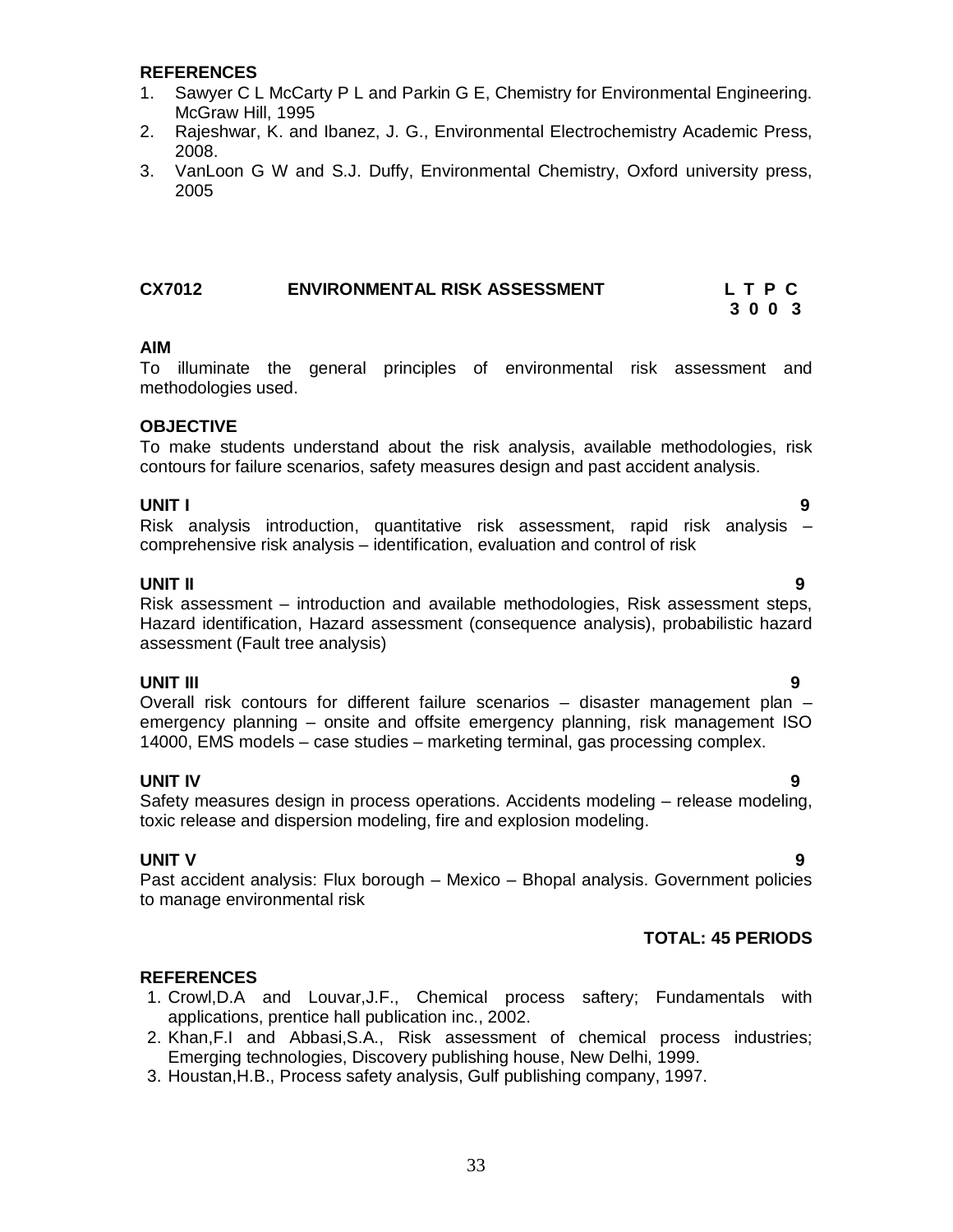To know about various risk in the process industries.

## **OBJECTIVE**

To analyze, reduce and minimize the risks identified through risk analysis.

**UNIT I 9** General: Risk types, Completion, Permitting, Resource, Operating, Environmental, Manageable, Insurable, Risk Causes, Risk Analysis types and causes.

**UNIT II 9** Techniques: General, Risk adjusted discounted rate method, Certainty Equivalent Coefficient method, Quantitative Sensitivity analysis, Probability distribution, Coefficient of variation method, Simulation method, Crude Procedures, Payback period, Expected monetary value method, Refined procedures, Shackle approach, Hiller's model, Hertz model, Goal programming.

**UNIT III 9** Risk Management: Emergency relief Systems, Diers program, Bench scale experiments, Design of emergency relief systems, Internal emergency planning, Risk management plan, mandatory technology option analysis, Risk management alternatives, risk management tools, risk management plans, Risk index method, Dowfire and explosion method, Mond index Method.

# **UNIT IV 9**

Risk Assurance and Assessment: Property Insurance, Transport insurance, Liability insurance, Pecunious insurance, Risk Assessment, Scope Canvey study, Rijimond pilot study, Low Probability high consequence events. Fault tree analysis, Event tree analysis, Zero Infinity dilemma.

### **UNIT V 9**

Risk Analysis in Chemical Industries: Handling and storage of Chemicals, Process plants, Personnel protection equipments. Environmental risk analysis, International environmental management system, Corporate management system, Environmental risk assessment, Total quality management, Paradigms and its convergence.

### **TOTAL: 45 PERIODS**

### **REFERENCES**

- 1. Srivastav, S., "Industrial Maintenance Management", Sultan Chand & Co., 1998.
- 2. Rao, P. C. K., "Project Management and Control", Sultan Chand & Co., Ltd., 1996
- 3. Sincero, A. P. and Sincero, G. A., "Environmental Engineering A Design Approach", Prentice Hall of India, 1996.
- 4. Pandya, C. G., "Risks in Chemical Units", Oxford and IBH Publishers, 1992.
- 5. Fawcett, H. H., "Safety and Accident Prevention in Chemical Operations by John Wiley & Sons, 1982.
- 6. Kind, R. W., "Industrial Hazard and Safety Handbook" Butterworth, 1982.
- 7. Steiner, H. M., "Engineering Economic Principles", McGraw Hill Book Co., New York, 1996.

#### 34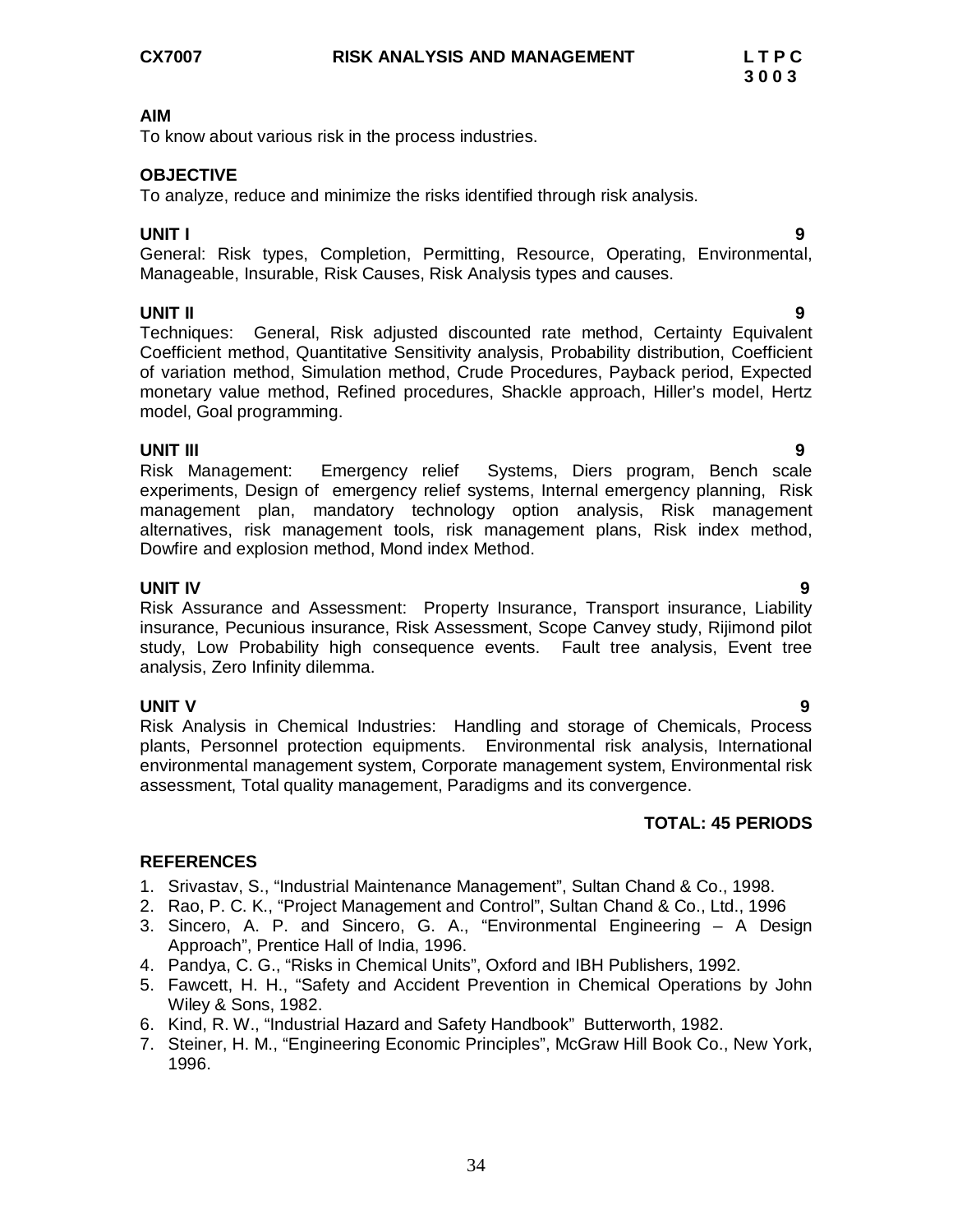To understand the Total Quality Management concept and principles and the various tools available to achieve Total Quality Management.

#### **OBJECTIVE**

To create an awareness about the ISO and QS certification process.

#### **UNIT I CONCEPTS OF TQM 5**

Philosophy of TQM, Customer focus, organization, top management commitment, team work, quality philosophies of Deming, Crosby and Muller.

#### **UNIT II** TQM PROCESS 12

QC Tools, Problem solving methodologies, new management tools, work habits, quality circles, bench marking, strategic quality planning.

#### **UNIT III TQM SYSTEMS 8**

Quality policy deployment, quality function deployment, Standardization, designing for quality, manufacturing for quality.

#### **UNIT IV GUALITY SYSTEM 10**

Need for ISO 9000 system, Advantages, clauses of ISO 9000, Implementation of ISO 9000, quality costs, quality, auditing, case studies.

#### **UNIT V IMPLEMENTATION OF TQM 10**

Steps, KAIZEN, 5s, JIT, POKAYOKE, Taguchi methods, case studies.

### **TOTAL: 45 PERIODS**

#### **REFERENCES**

- 1. Rose J. E., "Total quality Management", Kogan Page Ltd, 1999.
- 2. Bank, J., "The essence of Total Quality Management", Prentice Hall of India, 1993.
- 3. Bonds, G., "Beyond Total Quality Management", McGraw Hill, 1994.
- 4. Osada, T., "The 5S's, The Asian Productivity Organisation", 1991.

| CX7009 | <b>SAFETY AND HAZARD CONTROL</b> | LTPC    |
|--------|----------------------------------|---------|
|        |                                  | 3 0 0 3 |

#### **AIM**

To get awareness on the important of total plant safety and hazard control in a Chemical Industry.

#### **OBJECTIVES**

Become a skilled person in HAZOP and hazard analysis and able to find out the root cause of an accident. Gain knowledge in devising safety policy and procedures to be adopted to implement total safety in a plant.

#### **UNIT I 9**

Conventional and modern concepts of safety, Basic Principles and concepts in hazard identification, Chemical hazards, Process and operation hazard, Hazards from utilities like air, water, steam etc., Occupational health hazards, Hazard and operability Studies, Safety Audits.

#### **CX7025 TOTAL QUALITY MANAGEMENT L T P C 3 0 0 3**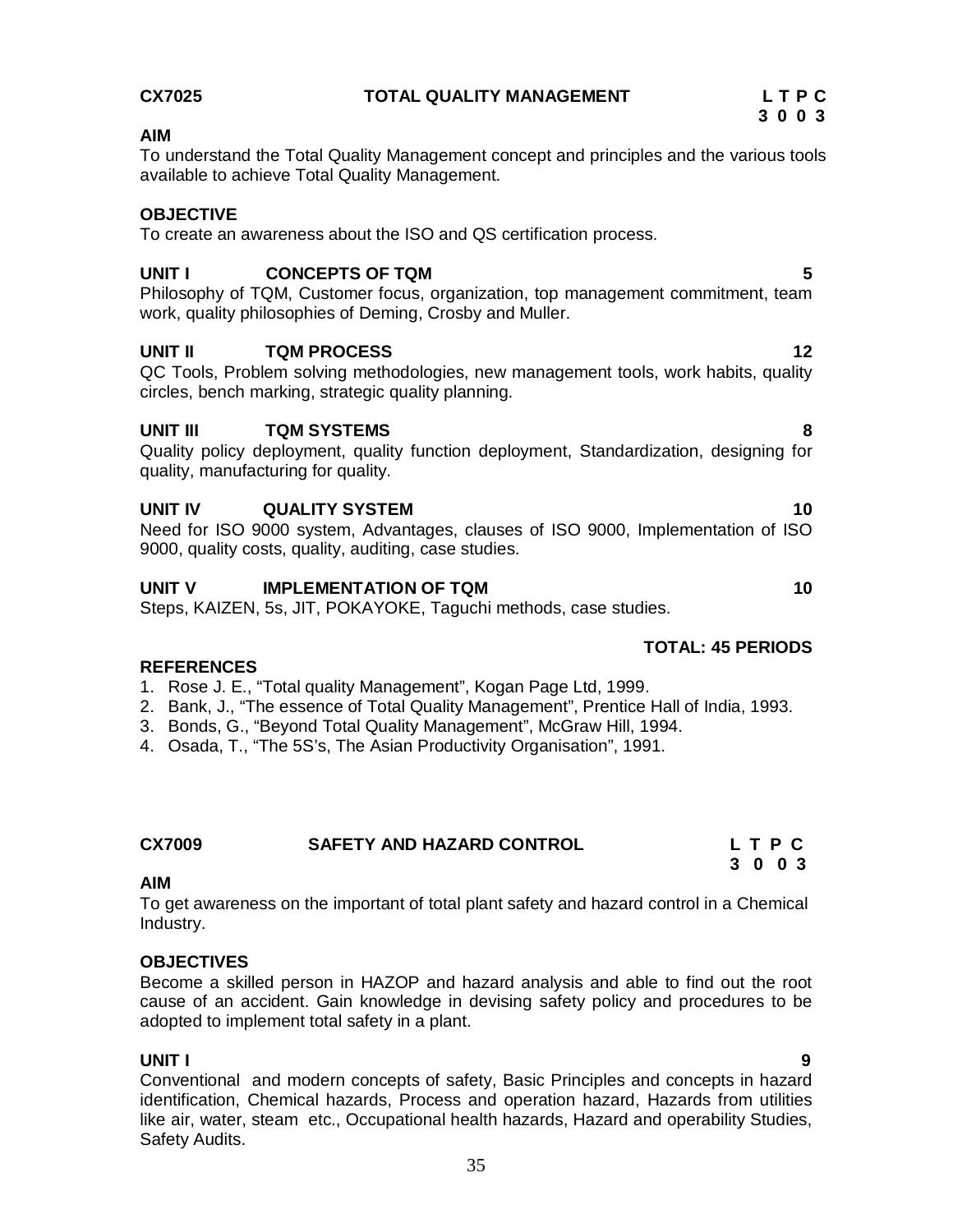#### **UNIT II 9**

Past Accident Analysis, Consequence Analysis of fire, gas/vapour, Dispersions and explosion, Vulnerability models, Fault and Event Tree Analysis.

### **UNIT III 9**

Safety in plant design and layout. Risk Assessment.

## **UNIT IV 9**

Safety measures in handling and storage of chemicals, Process plant, personnel Protection, First Aid.

#### **UNIT V 9**

Disaster mitigation, Emergency Preparedness plans.

#### **TOTAL: 45 PERIODS**

### **REFERENCES**

- 1. Well, G.S Safety Process Plants Design, George Godwin Ltd., London, John Wilelys and Sons, New York, 1980.
- 2. Safety in Chemical and Petrochemical Industries, Report of the Inter Ministry Group, Dept. of Chemicals and Petrochemicals, Govt.of India, ICMA Publications. 1986.
- 3. Major Hazard Control, Manual by International Labour Organization, Geneva, 1990.
- 4. Frank P.Less, Loss Prevention in Process Industries, Vol. I and Vol II Butterworth, London, 1980.
- 5. Marshal, V.C Major Chemical Hazards, Ellis Harwood Ltd. Chichester, U.K. 1987.
- 6. Guidelines for Chemical Process Quantitative Risk Analysis, Published by Centre for Chemical Process Safety of the AICh.E., New York, USA. 1989.
- 7. Raghavan, K.V and A.A Khan, Methodologies in Hazard Identification and Risk Assessment, Manual by CLRI., Dec, 1990.
- 8. R.K.Sinnott, Coulson & Richardson's Chemical Engineering, Vol.6 Butlerworth Heinmann. Oxford, 1996.
- 9. Coulson J.M and Richardson J.F., Chemical Engineering, Vol. 1 (Chaper 4) Asian Book House Pvt. Ltd., New Delhi. 1998.

### **CX7002 ENERGY MANAGEMENT L T P C**

# **3 0 0 3**

# **AIM**

To gain the knowledge on sources of energy and how it would be conserved.

# **OBJECTIVES**

Students gain the knowledge on energy sources, various forms, demand, power requirements, conservation and optimization techniques and the sources of continuous power.

### **UNIT I 9**

Energy sources; coal oil, natural gas; nuclear energy; hydro electricity, other fossil fuels; geothermal; supply and demand; depletion of resources; need for conservation; uncertainties; national and international issues.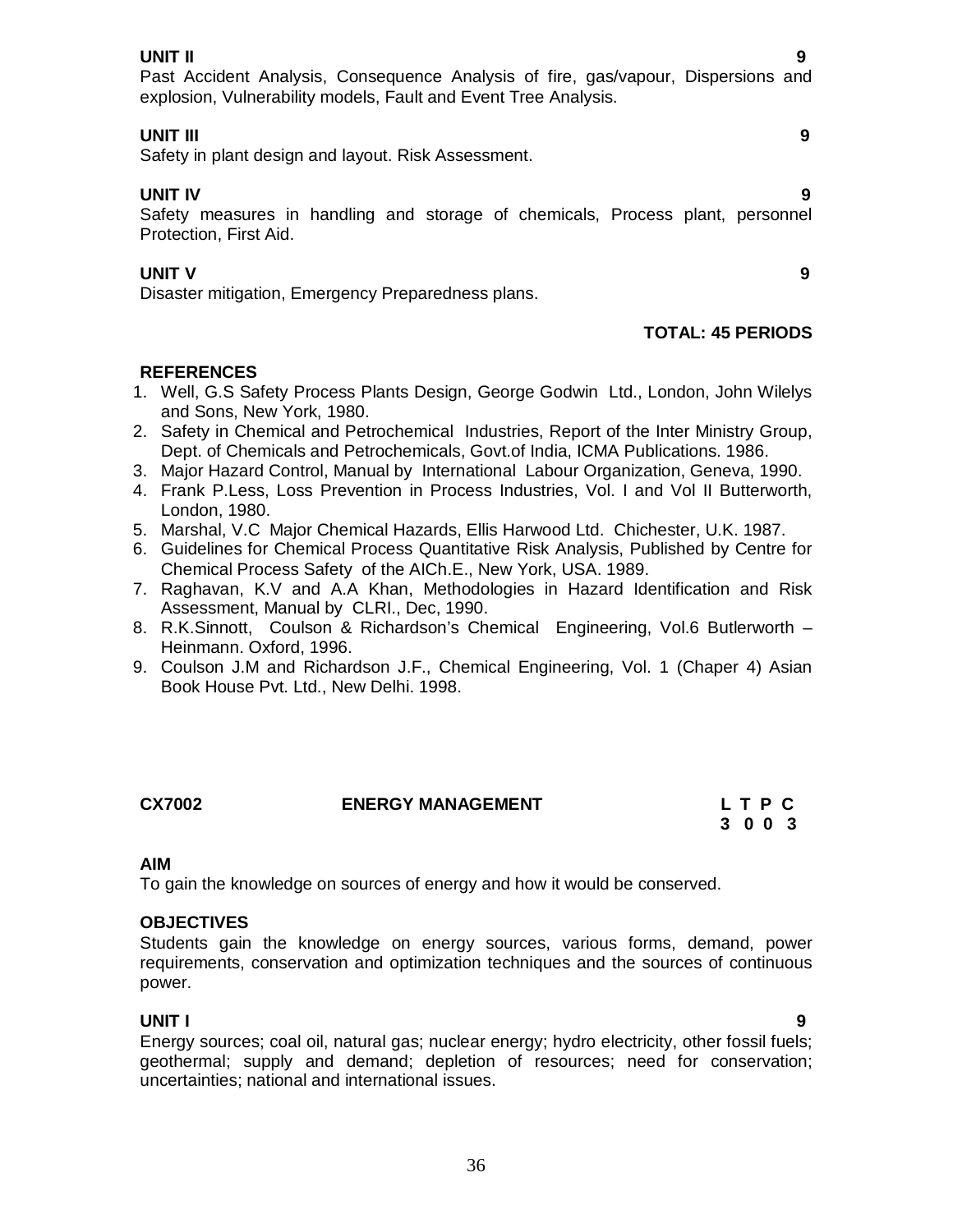#### **UNIT II 9**

Forecasting techniques, energy demand, magnitude and pattern, input and output analysis, energy modeling and optimal mix of energy sources. Energy - various forms, energy storage, structural properties of environment.

#### **UNIT III 9**

Bio-geo-chemical cycles; society and environment population and technology. Energy and evolution, growth and change, patterns of consumption in developing and advances countries, commercial generation of power requirements and benefit.

#### **UNIT IV 9**

Chemical industries, classification, conservation in unit operation such as separation, cooling tower,drying, conservation applied to refineries, petrochemical, fertilizers, cement, pulp and paper, food industries, chloro alkali industries, conservation using optimization techniques.

# **UNIT V 9**

Sources of continuous power, wind and water, geothermal, tidal and solar power, MHD, fuel cells, hydrogen as fuel. Cost analysis, capacity; production rate, system rate, system cost analysis, corporate models, production analysis and production using fuel inventories, input-output analysis, economics, tariffs.

# **TOTAL: 45 PERIODS**

### **REFERENCES**

- 1. Krentz, J. H., Energy Conservation and Utilisation , Allyn and Bacur Inc., 1976.
- 2. Gramlay, G. M., Energy , Macmillan Publishing Co., New York, 1975.
- 3. Rused, C. K., Elements of Energy Conservation , McGraw-Hill Book Co., 1985.
- 4. Loftiness, R.L. Energy Hand Book, Van Nostrand Reinhold Company, New York, 1978.

| <b>CX7019</b> | INDUSTRIAL POLLUTION PREVENTION |         | LTPC |  |
|---------------|---------------------------------|---------|------|--|
|               |                                 | 3 0 0 3 |      |  |

### **AIM**

To understand the need for the industrial pollution prevention.

### **OBJECTIVES**

Students should understand the various types and causes of industrial pollution.

### **UNIT I 9**

Basics of Jurisprudence-Environmental law relation with other disciplines-Criminal law-Common Law-Relevant sections of the code of civil procedure, criminal procedure code -Indian Penal code.

**UNIT II 9** Fundamental Rights-Directive principles of state policy-Article 48(A) and 51-A (g) Judicial enforcibility-Constitution and resources management and pollution control-Indian forest policy (1990) –Indian Environmental policy (1992).

### **UNIT III 9**

Administration regulations-constitution of pollution control Boards Powers, functions, Accounts, Audit etc.-Formal Justice Delivery Mechanism Higher and Lower of judiciary-Constitutional remedies writ jurisdiction Article 32,226,136 special reference to madamus and certiorori for pollution abatement-Equitable remedies for pollution control.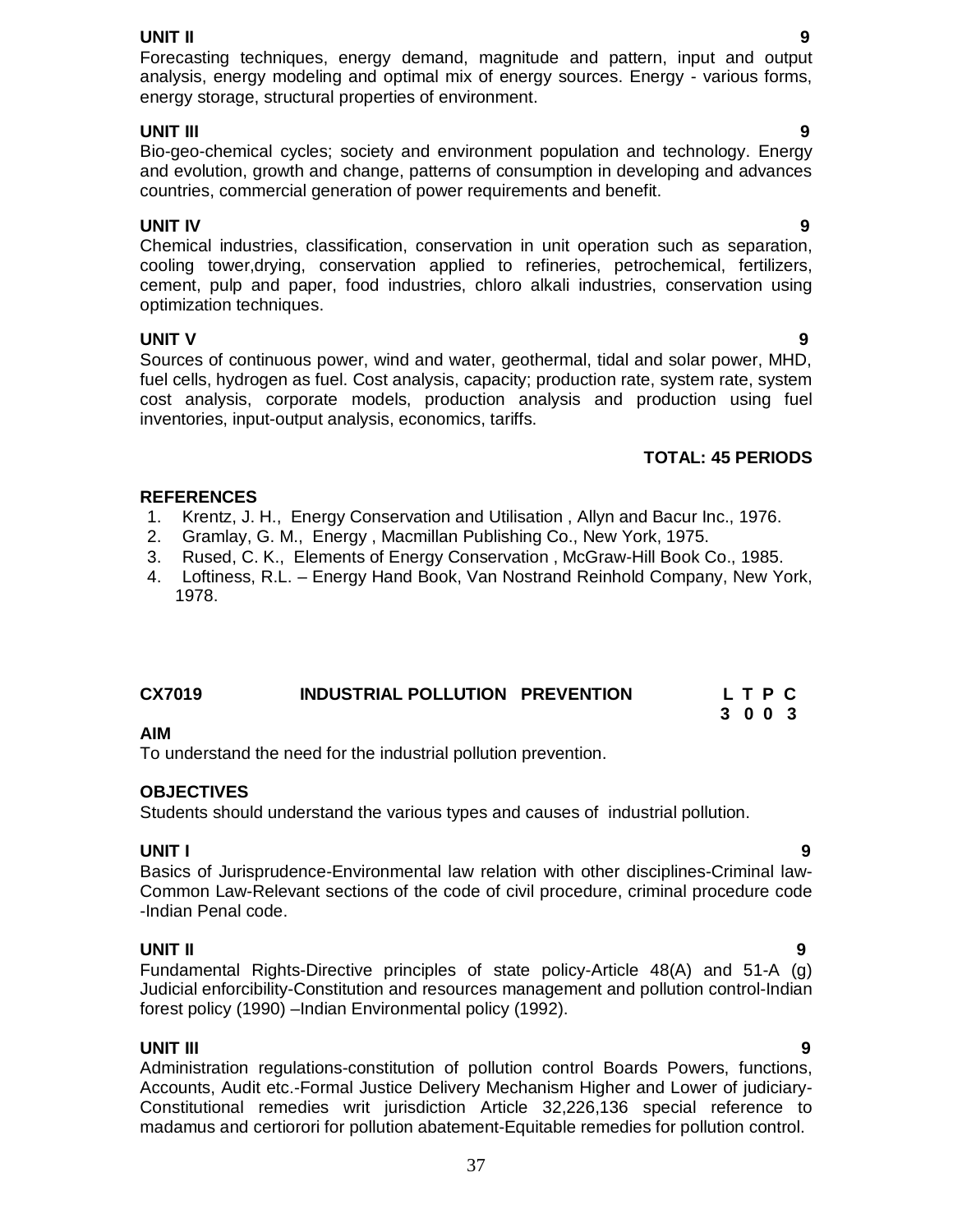**UNIT IV 9**  Administrative regulation under recent legislations in water pollution control, Water (prevention and control of pollution)Act 1974 as Amended by amendment act 1988 .Water(prevention of control and pollution)Rules1975 Water (prevention and pollution) Cess Act.1977 as amended by amendment act1991.Air(prevention and control of pollution)Act 1981 as amended by Amendment act 1987 and relevant notifications.

# **UNIT V** 9

Relevant notifications in connection with Hazardous Wastes (Management and handling), Biomedical Wastes (Management and Handling), Noise pollution, Ecolabelling, and EIA.

# **TOTAL : 45 PERIODS**

# **REFERENCES**

- 1. Constitution of India Eastern Book Company Lucknow 12th Edition.1997
- 2. Pandey, J.N., Constitutional Law of India, (31st Edition) Central Law of Agency, Allahabad, 1997
- 3. Kesari, U.P.D, Administrative Law, Universal Book Trade, Delhi, 1998.
- 4. Tiwari, H.N., Environmental Law, Allahabad Law.Agency 1997.
- 5. Shyam Divan and Armin Roseneranz "Environmental law and policy in India "Oxford University Press, New Delhi, 2001.

| CX7031 | <b>POLLUTION ABATEMENT</b> | LTPC |
|--------|----------------------------|------|
|        |                            | 3003 |

#### **AIM**

To focus on various types of pollution,methods of decreasing pollutants and wastes disposal.

### **OBJECTIVES**

To make students aware of types of pollution, control aspects, waste characterization, treatment and disposal techniques, methods of decreasing pollutant contents and health effects of pollution.

### **UNIT I 9**

Man and environment, types of pollution, pollution controls aspects, industrial pollution, pollution monitoring and analysis of pollutants, Indian pollution regulations.

**UNIT II 9** Water pollution- source of water pollution- measurement of quality- BOD- COD- colour and odor-PH- heavy metals-treatments etc (qualitatively). Industrial waste water treatment (qualitatively) and recycle.

**UNIT III 9** Solid wastes- quantities and characterizations – industrial –hazardous waste- radio active waste- simple treatments and disposal techniques (qualitatively treatment).

### **UNIT IV 9**

Air pollution-types and sources of gaseous pollutants-particulate matter-hazardous air pollutants-global and atmospheric climatic change (Green house effect)-acid rain. Industrial exhaust –characterization and Methods of decreasing the pollutants content in exhaust gasses (qualitatively).

# 38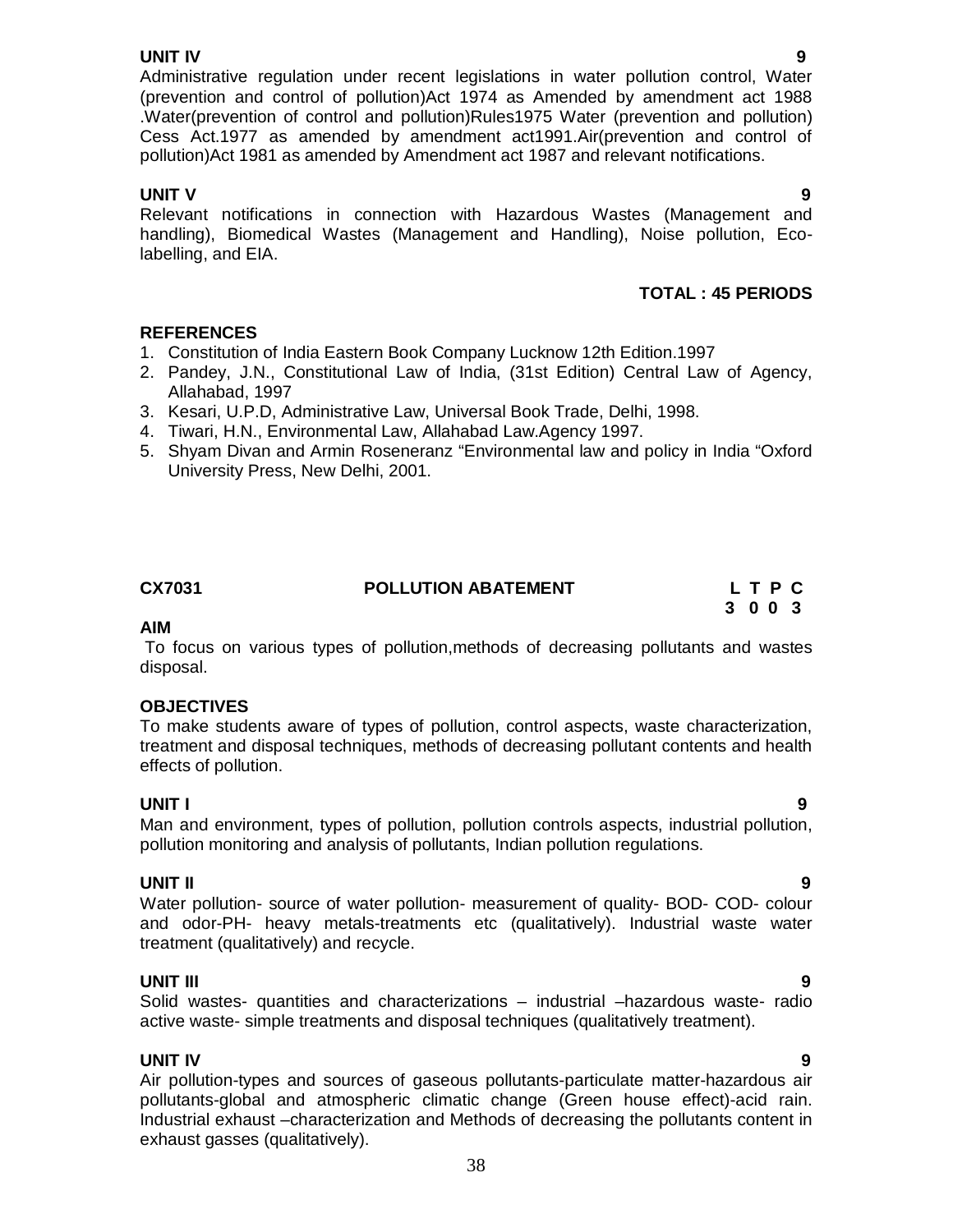Noise pollution –sound level-measuring transient noise-acoustic environment-health effects of noise –noise control. Introduction to cosmic pollution.

# **TOTAL : 45 PERIODS**

# **REFERENCES**

- 1. Jeffrey Pierce J, Environmental pollution and control, Butterworth-Heinemann;  $4<sup>th</sup>$ edn, 1997
- 2. Rao. C.S. Environmental Pollution Control Engineering, New age International Publishers, 2006.

| CX7033 | <b>ENVIRONMENTAL MANAGEMENT</b> | LTPC |
|--------|---------------------------------|------|
|        |                                 | 3003 |

#### **AIM**

To focus on environmental legislations worldwide, environmental impact assessment and auditing.

### **OBJECTIVES**

To make students aware of environmental legislations in various countries, various acts and guidelines, principles behind environmental impact assessments and audits, principle behind clean technology in industrial processes.

#### **UNIT I 8**

Environmental Legislations in India, Europe, USA and Canada – Development of Legislations, Standards and Guidelines

**UNIT II 5** Water (Prevention and control of Pollution) Act 1974, Air (Prevention and Control of Pollution) Act 1981, Environmental Protection Act 1986, Hazardous Waste management Rules and Guidelines for siting of industries. Standards for discharge of treated liquid effluent into water bodies, including inland water bodies, and sea, standards for disposal of air emissions  $(SO_2, SPM, NH_3, H_2S$  and HC) into atmosphere.

**UNIT III 8** Factory Act 1987 of India, Occupational health and safety requirements and standards of ILO, Compliance of rules and guidelines of Factory Act applicable to industries.

#### **UNIT IV** 10

Principles of Environmental impact assessment and audit guidelines and legislature requirements for siting of industrial units in estates/complex. Preparatory procedures for EIA study, Evaluation of impact on air, water and land environment.

#### **UNIT V** 14

Principles of Environmental Auditing, Cleaner Technologies in Industrial Processes and<br>evaluation of processes Auditing techniques in Preparing EA. evaluation of processes Auditing techniques in Preparing EA. Monitoring of ambient environment, including air, water and land, noise, liquid and solid waste management.

### **TOTAL : 45 PERIODS**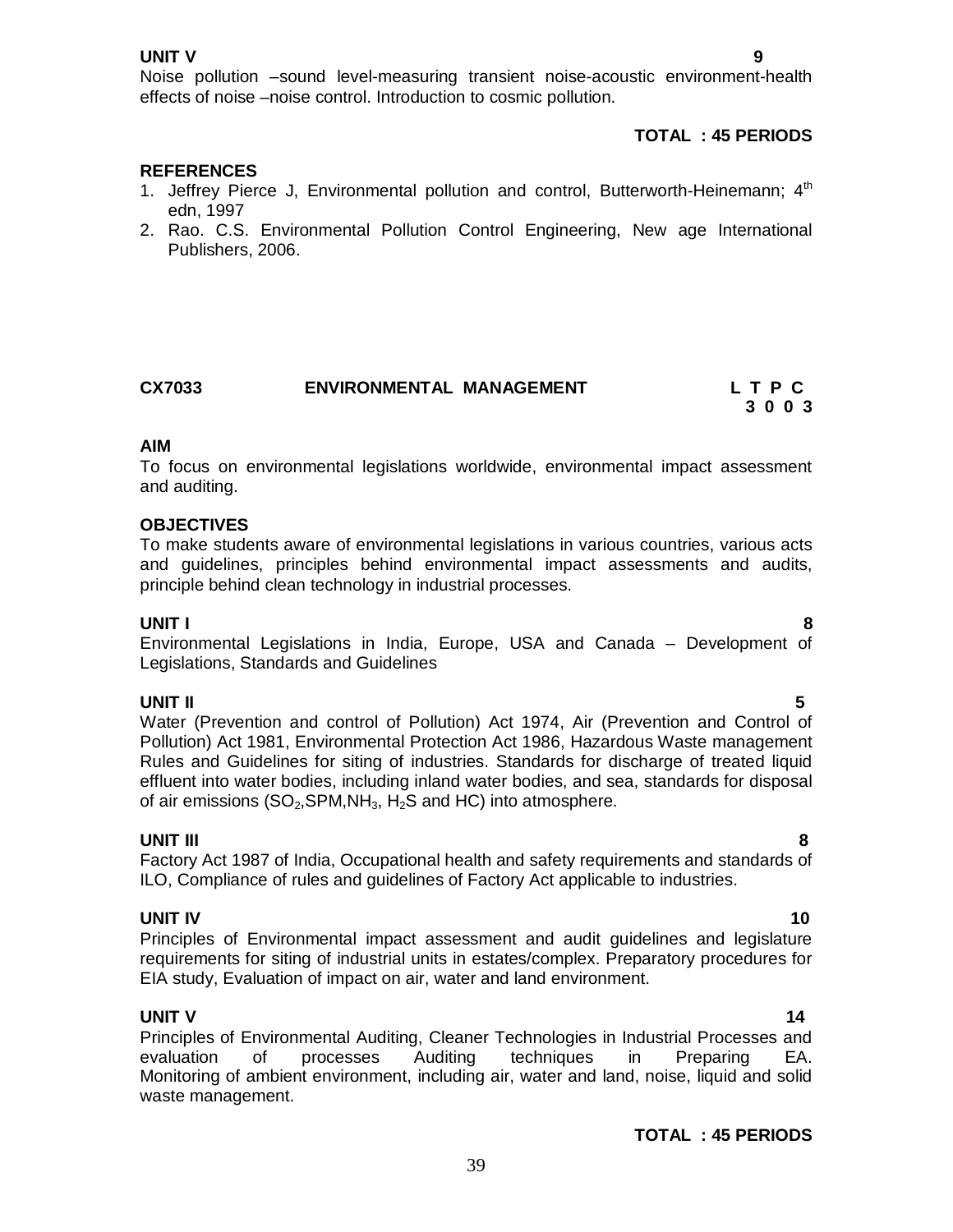### **REFERENCES**

- 1. Mike Russo., Environmental Management: Readings and Cases, 2<sup>nd</sup> Edition, Sage Publications, 2008.
- 2. Canter, W.L., Environmental Impact Assessment, McGraw-Hill Inc., 1992
- 3. Rau, J.G and Wooten, D.C., Environmental Impact Analysis Handbook, McGraw-Hill, 1980.
- 4. Jain, R.K., Urban, L.V., Stacey, G.S. and Balbach, H.E., Environmental Assessment, McGraw-Hill, 1993.
- 5. UNEP/IED Technical Report Serial No.2., Environmental Auditing, 1990.

#### **CX7026 SUPPLY CHAIN MANAGEMENT L T P C 3 0 0 3**

#### **AIM**

The overall aim of the course is to introduce students into the field of Supply Chain Management with focus on collaboration and interaction in and between companies.

#### **OBJECTIVES**

On completion of the course the student will be able to demonstrate knowledge about and the use of basic concepts of supply chain management and discuss issues that can be related to participants and flows in the Supply Chain analyze and interpret Supply chain with focus on its participants, flows, and functions critically study, theories, models and tools related to Supply Chain Management

#### **UNIT I INTRODUCTION 6**

Definition of Logistics and SCM: Evolution, Scope, Importance& Decision Phases – rivers of SC Performance and Obstacles.

### **UNIT II LOGISTICS MANAGEMENT** 10

Factors – Modes of Transportation - Design options for Transportation Networks-Routing and Scheduling – Inbound and outbound logistics- Reverse Logistics – 3PL- Integrated Logistics Concepts- Integrated Logistics Model – Activities - Measuring logistics cost and performance – Warehouse Management - Case Analysis.

### **UNIT III** SUPPLY CHAIN NETWORK DESIGN 10

Distribution in Supply Chain – Factors in Distribution network design –Design options-Network Design in Supply Chain – Framework for network Decisions - Managing cycle inventory and safety.

### **UNIT IV SOURCING, AND PRICING IN SUPPLY CHAIN 9**

Supplier selection and Contracts - Design collaboration - Procurement process. Revenue management in supply chain.

# UNIT V COORDINATION AND TECHNOLOGY IN SUPPLY CHAIN 40

Supply chain coordination - Bullwhip effect – Effect of lack of co-ordination and obstacles – IT and SCM - supply chain IT frame work. E Business & SCM. Metrics for SC performance – Case Analysis.

### **TOTAL : 45 PERIODS**

- 1. Supply Chain Management, Strategy, Planning, and operation Sunil Chopra and Peter Meindl- PHI, Second edition, 2007.
- 2. Logistics, David J.Bloomberg, Stephen Lemay and Joe B.Hanna, PHI 2002.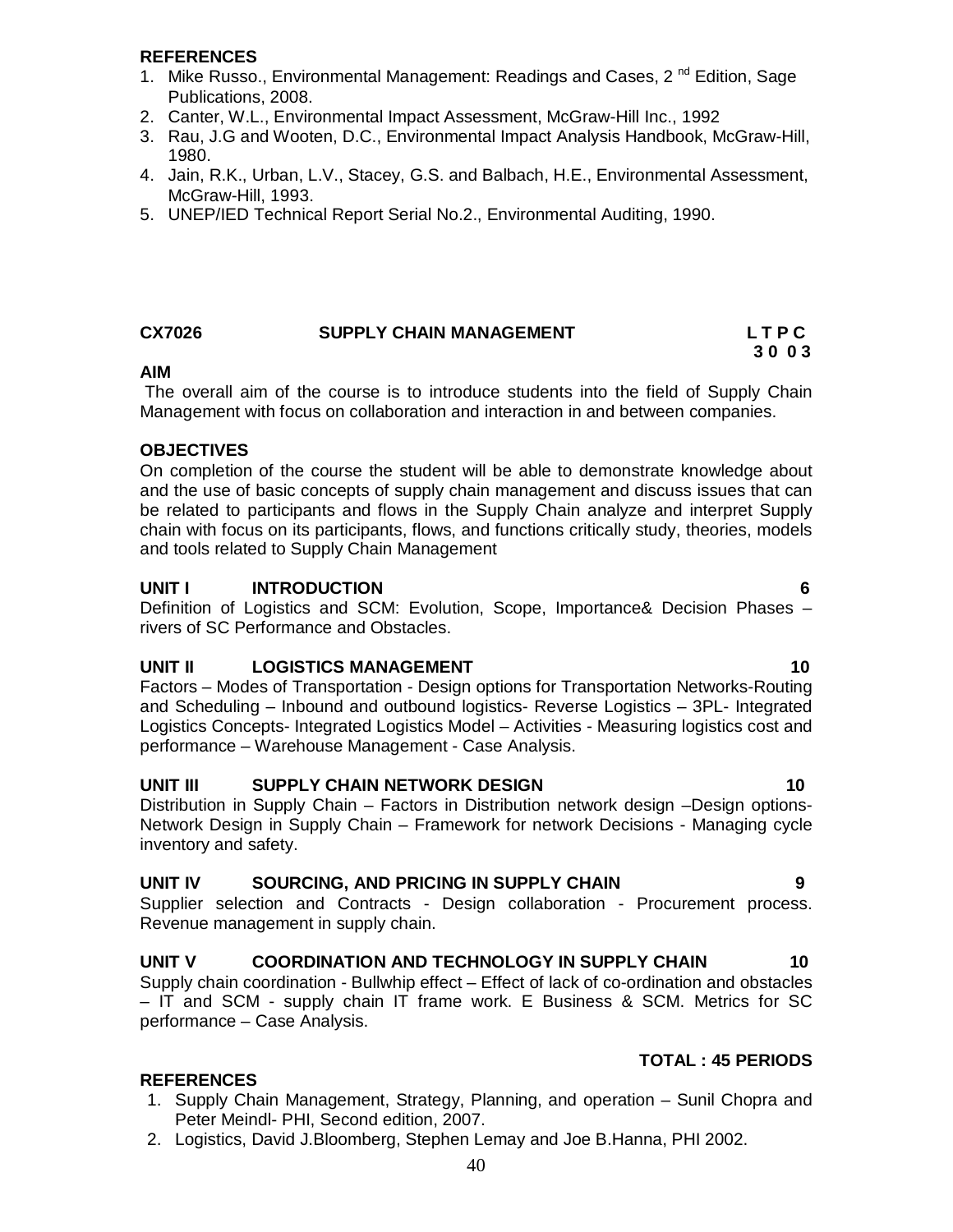- 3. Logistics and Supply Chain Management –Strategies for Reducing Cost and Improving Service. Martin Christopher, Pearson Education Asia, Second Edition.
- 4. Modeling the supply chain, Jeremy F.Shapiro, Thomson Duxbury, 2002.
- 5. Handbook of Supply chain management, James B.Ayers, St.Lucle Press, 2000.

#### **CX7027 INTELLECTUAL PROPERTY RIGHTS L T P C**

#### **AIM** The aim of this course is to let the students learn about the kind of innovative technical work that can be protected by IPRs and how companies with respect to IPRs make business assessments.

# **OBJECTIVES**

After completing the course, the students will have capacity to solve, on their own hand, minor juridical questions within "Intellectual Property Rights". They will also be able to follow and understand more complex juridical discussions.

**UNIT I 5** Introduction – Invention and Creativity – Intellectual Property (IP) – Importance – Protection of IPR – Basic types of property (i). Movable Property ii. Immovable Property and iii. Intellectual Property.

# **UNIT II** 10

IP – Patents – Copyrights and related rights – Trade Marks and rights arising from Trademark registration – Definitions – Industrial Designs and Integrated circuits – Protection of Geographical Indications at national and International levels – Application Procedures..

### **UNIT III** 10

International convention relating to Intellectual Property – Establishment of WIPO – Mission and Activities – History – General Agreement on Trade and Tariff (GATT).

**UNIT IV** 10 Indian Position Vs WTO and Strategies – Indian IPR legislations – commitments to WTO-Patent Ordinance and the Bill – Draft of a national Intellectual Property Policy – Present against unfair competition.

**UNIT V** 10 Case Studies on – Patents (Basumati rice, turmeric, Neem, etc.) – Copyright and related rights – Trade Marks – Industrial design and Integrated circuits – Geographic indications – Protection against unfair competition.

# **TOTAL: 45 PERIDOS**

### **TEXT BOOKS**

1. Subbaram N.R. "Handbook of Indian Patent Law and Practice ", S. Viswanathan, Printers and Publishers Pvt. Ltd., 1998.

# **REFERENCES**

- 1. Eli Whitney, United States Patent Number: 72X, Cotton Gin, March 14, 1794.
- 2. Intellectual Property Today: Volume 8, No. 5, May 2001, [www.iptoday.com].
- 3. Using the Internet for non-patent prior art searches, Derwent IP Matters, July 2000.

 **3 0 0 3**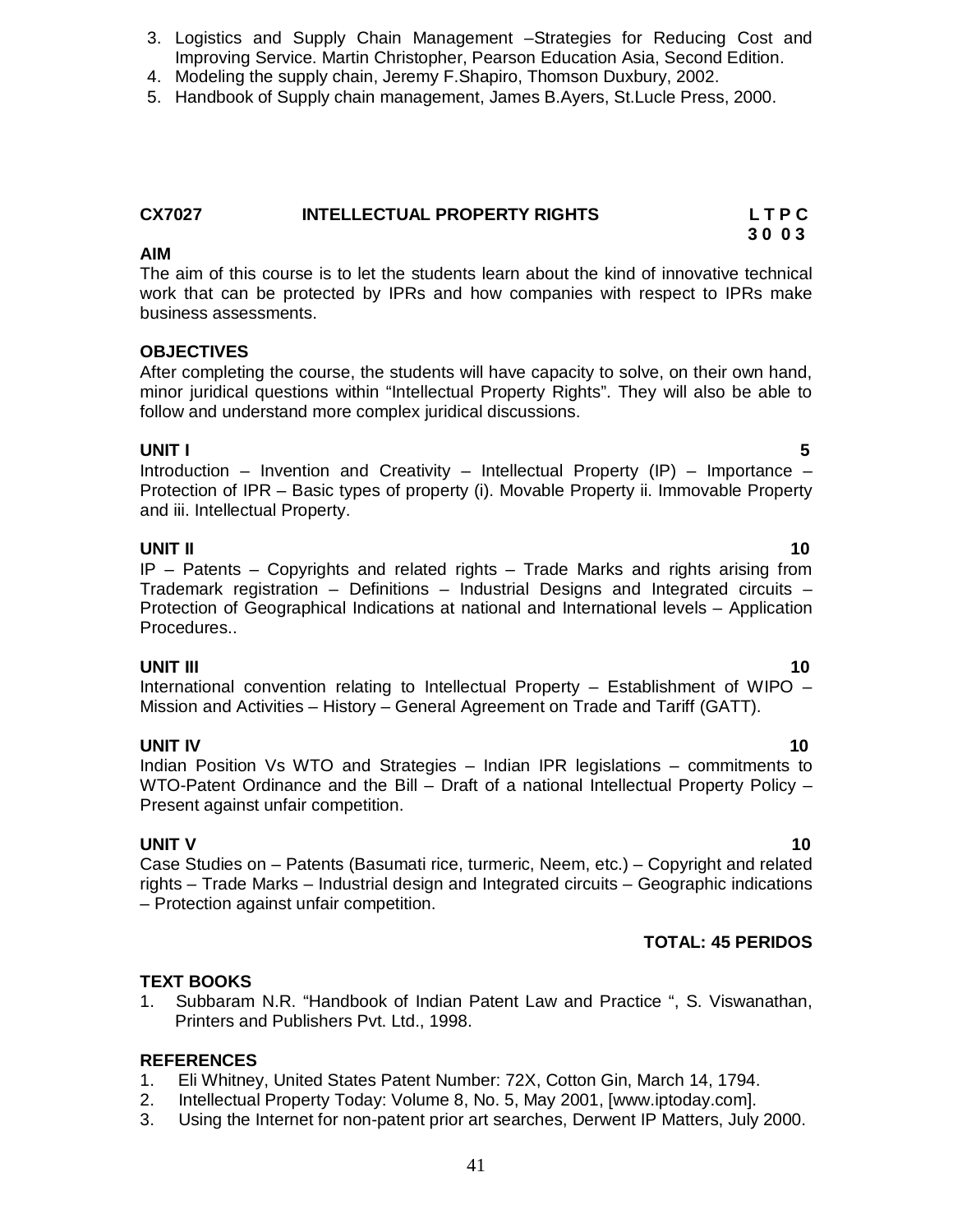To impart knowledge on principles of solvent extraction and the design of extractors.

### **OBJECTIVES**

Student develop a sound knowledge on equilibrium in liquid-liquid system, HETS, NETS, HTU, NTU, dispersion and coalescence in extractors and design of extraction column.

### **UNIT I EQUILIBRIUM IN LIQUID-LIQUID SYSTEM 9**

Binary and ternary liquid equilibria, Tie-lines, Critical solution temperature, Tie line correlations ,Contour/prism diagrams, Binary / Ternary prediction methods of activity coefficient, Theory and Prediction of diffusivity in liquids, Theory of inter phase mass transport, Estimation and prediction of mass transport coefficients.

#### **UNIT II DIFFERENTIAL / STAGE-WISE EQUILIBRIUM CONTACT OPERATIONS 9**

Equilibrium stage-wise contact, Single and multiple contacts with co-current and counter current flow of phases for immiscible and partially miscible solvent phases , Calculation methods, Fractional extraction with reflux of raffinate and extract. Differential contact, HETS, NETS, HTU, NTU concepts and Estimation of these parameters, Mass transfer efficiency, Axial mixing and Residence time distribution in extractors and their estimation.

# **UNIT III DISPERSION AND COALESCENCE IN EXTRACTORS 13**

Characteristics of dispersion involving single and multiple nozzle distributors, Drop size and formation and coalescence, Mean drop size at dispersion and their settling velocities/relative characteristics velocities. Effect of drop oscillation ,wobbling and Internal circulation, Effect of surface active agents, Prediction of drop size and characteristics velocity in spray , packed and mechanically agitated contactors as in RDC, pulsed columns, solute transfer effects on drop dynamics.

### **UNIT IV DESIGN OF LIQUID EXTRACTION COLUMNS 14**

Design of extractor height and diameter, Prediction of flow capacities in terms of flooding rates, Regime of operating envelops, Hydrodynamic design variables such as hold up, characteristic velocities, pressure drop, Effect of direction of solute transfer on these variables and their prediction methods, Correction of mass transfer data, Axial mixing correction for column height, Interfacial area estimations, using slow, fast and instantaneous reactions and their application with models for mass transfer coefficients.

# **TOTAL: 45 PERIODS**

- 1. Laddha, G. S. and Degaleesan, T. E., "Transport Phenomena in Liquid Extraction", Tata McGraw Hill, New Delhi, 1976.
- 2. Hanson, C., Baird, M. H. I. and Lo, T. C., "Hand Book of Solvent Extraction", Wiley International, New York, 1983.
- 3. Hanson, C., "Recent Advances in Liquid Extraction", Pergamon Press, London, 1972.
- 4. Treybal, R. E., "Liquid Extraction", McGraw Hill, New York, 1963.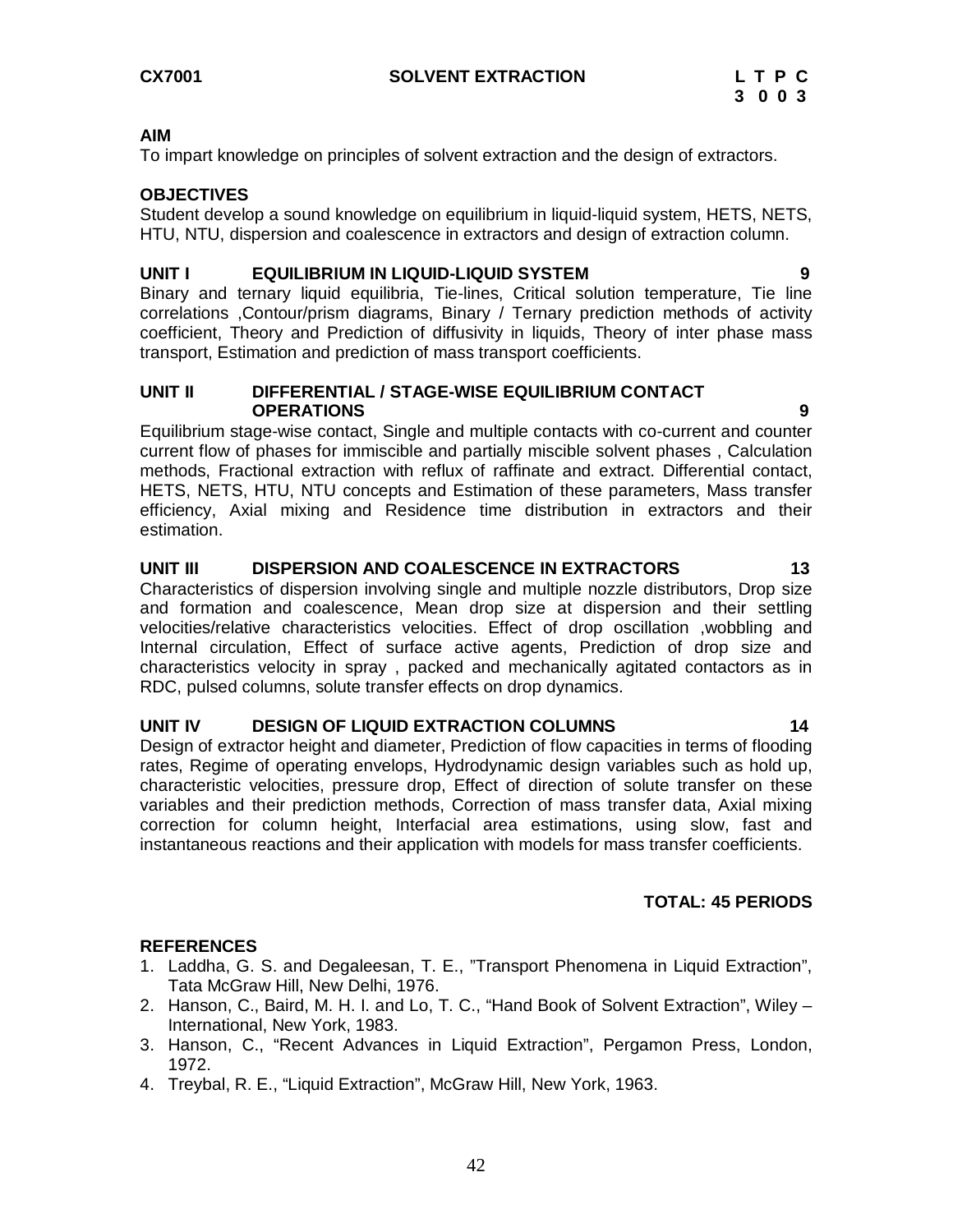**CX7017 POLYMER TECHNOLOGY L T P C** 

#### **AIM**

To have an in depth knowledge on polymer chemistry.

### **OBJECTIVES**

Students develop knowledge on properties of polymer, types and uses, molding techniques of polymers and testing of plastics.

### **UNIT I GENERAL ASPECTS OF POLYMERS 9**

Classification, mechanisms and methods of polymerization, properties-molecular weight, glass transition temperature, crystallinity, thermal, electrical and mechanical properties.

### **UNIT II APPLICATION ORIENTED POLYMERS**

Resins-PVC-Silicon oil and resin, fibrous polymers-nylon 66, polyacrylonitrile, adhesivesepoxides, phenol formaldehyde, urea formaldehyde.

### **UNIT III ELASTOMERS 9**

Natural rubber, styrene-butadiene, poly isopropane-neoprene, silicon rubber, thermoplastic elastomer.

#### **UNIT IV PROCESSING OF POLYMERS 9**

Processing additives, plasticzer, antiaging additives, surface and optical properties, modifiers, fire retardants, additives for rubber and elastomer, various molding techniques.

# **UNIT V PHYSICAL AND CHEMICAL TESTING OF PLASTICS 9**

Mechanical properties, tensile strength and hardness, electrical properties, volume resistivity, dielectric strength, optical properties glass, light transmission and refractive index, chemical analysis-elemental and functional analysis.

#### **TOTAL: 45 PERIODS**

#### **REFERENCES**

- 1. Miles, D.C & Briston, J.H. Polymer Technology, Chemical publishing Co: Inc: NY: 1979
- 2. Maturine Morton, "Rubber Technology", 3<sup>rd</sup> Edition, Van Nostrand Re Inhold, NY: 1987
- 3. Masic, L. "Thermoplastics Materials Engineering", Applied science publishers Ltd, NY: 1986
- 4. Raymond E.Seymour, "Engineering Polymer Source Book", Mc Graw Hill

#### **CX7018 INDUSTRIAL INSTRUMENTATION L T P C**

 **3 0 0 3**

### **AIM**

To introduce control equipments used to control the production process of a chemical factory and the mechanism of control through automation and computers.

#### **OBJECTIVES**

Students get the knowledge on how to measure process variables, analytical instrumentation, automatic process controls.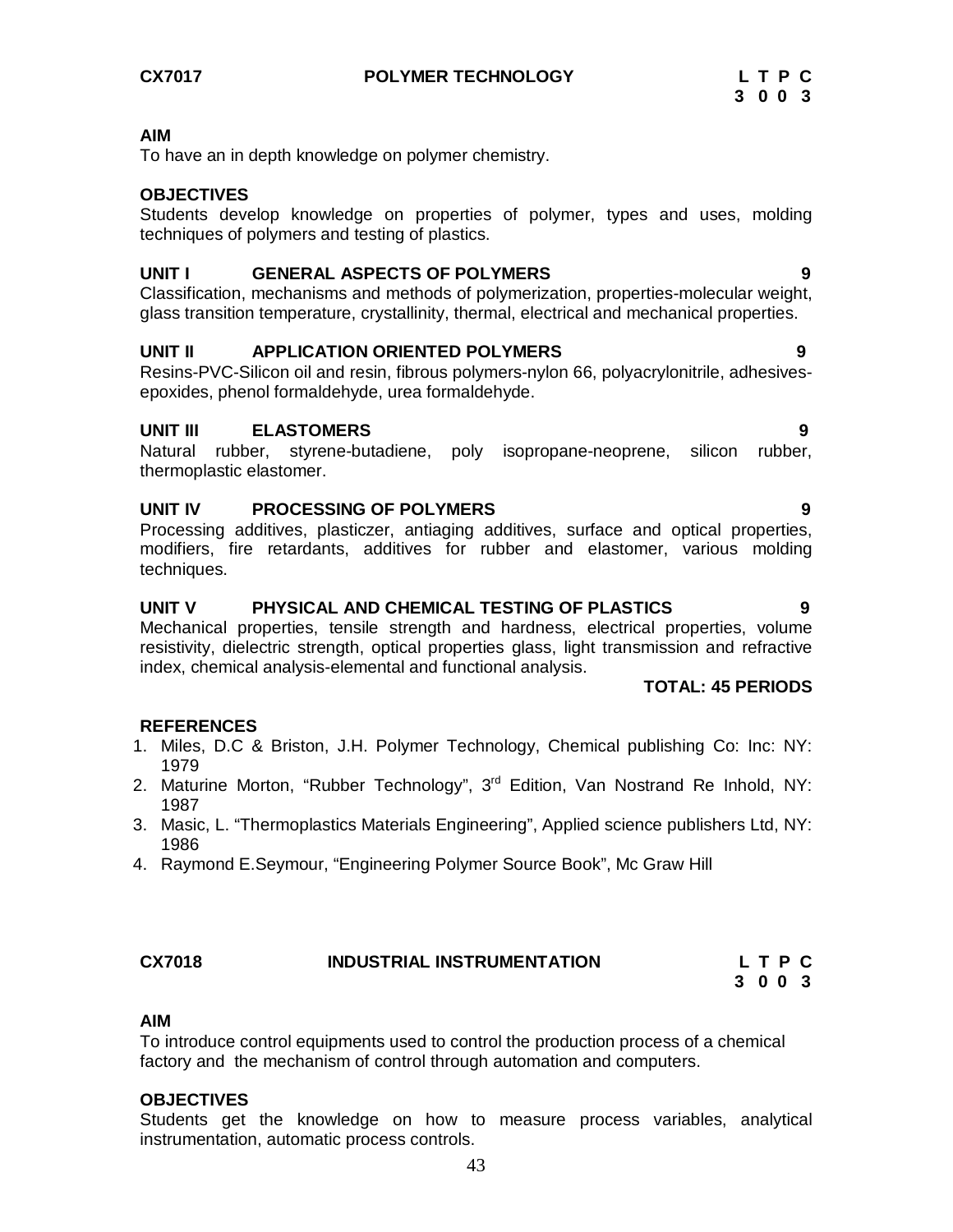#### **UNIT I 5**

## **UNIT II 12**

Process Variables Measurement–Temperature systems– Thermocouples, Thermo resistive system, Filled-system thermometers, Radiation thermometry, Location of temperature measuring devices in equipments, Pressure system – Mechanical pressure elements Pressure Transducers and Transmitters, Vacuum measurement, Resonant wire pressure Transducer, Flow system – Differential producers, Variable area flow meters, Velocity, vortex, mass, ultrasonic & other flow meters, positive displacement flow meters, Open – channel flow measurements, Force systems, Strain gauges Humidity Moisture system, Humidity Measurement, Moisture measurement system, Rheological system, Viscosity measurement, Radiation system, Nuclear radiation instrumentation.

**UNIT III 12** Analytical instrumentation – Analysis instruments, Sample conditioning for process analyzers, X-ray Analytical methods, Quadrupole mass spectrometry, Ultra violet Absorption Analysis, Infra red process analyzers, Photometric reaction product analysers Oxygen analyzers, Oxidation – reduction potential measurements, pH measuring systems, Electrical conductivity and Resistivity measurements, Thermal conductivity, gas analysis, Combustible, Total hydro carbon, and CO analyzer, Chromatography.

# **UNIT IV 9**

Fundamentals of Automatic process control – Control algorithms-Automatic controllers – Electronic controllers -Electric controllers (Traditional) - Hydraulic controllers – Fluidics - Programmable controllers.

### **UNIT V 7**

Sensors, Transmitters and control valves - Pressure, Flow, Level, Temperature and Composition sensors, Transmitters, Pneumatic and electronic control valves, Types, Actuator, accessories, Instrumentation symbols and Labels.

# **TOTAL: 45 PERIODS**

- 1. Fribance, "Industrial Instrumentation Fundamentals" ,Mc Graw Hill Co. Inc. New York 1985
- 2. Eckman D.P. "Industrial Instrumentation", Wiley Eastern Ltd., 1989.
- 3. Considine D M and Considine G D "Process Instruments Controls" Handbook 3<sup>rd</sup> Edition, McGraw – Hill Book Co., NY, 1990.
- 4. Scborg D E,.Edgar T.F and Mellichamp D.A, "Process Dynamics and Control" John Wiley 1989.
- 5. Ernest Doebelin, Measurement systems, McGraw Hill Book, Co., NY, 1975.
- 6. Astrom K.J., Bjon wittenmark, Computer controlled systems, Prentice- Hall of India, New Delhi 1994.
- 7. Cartis Johnson, Process Control Instrumentation Technology, Prentice-Hall of India, New Delhi 1993.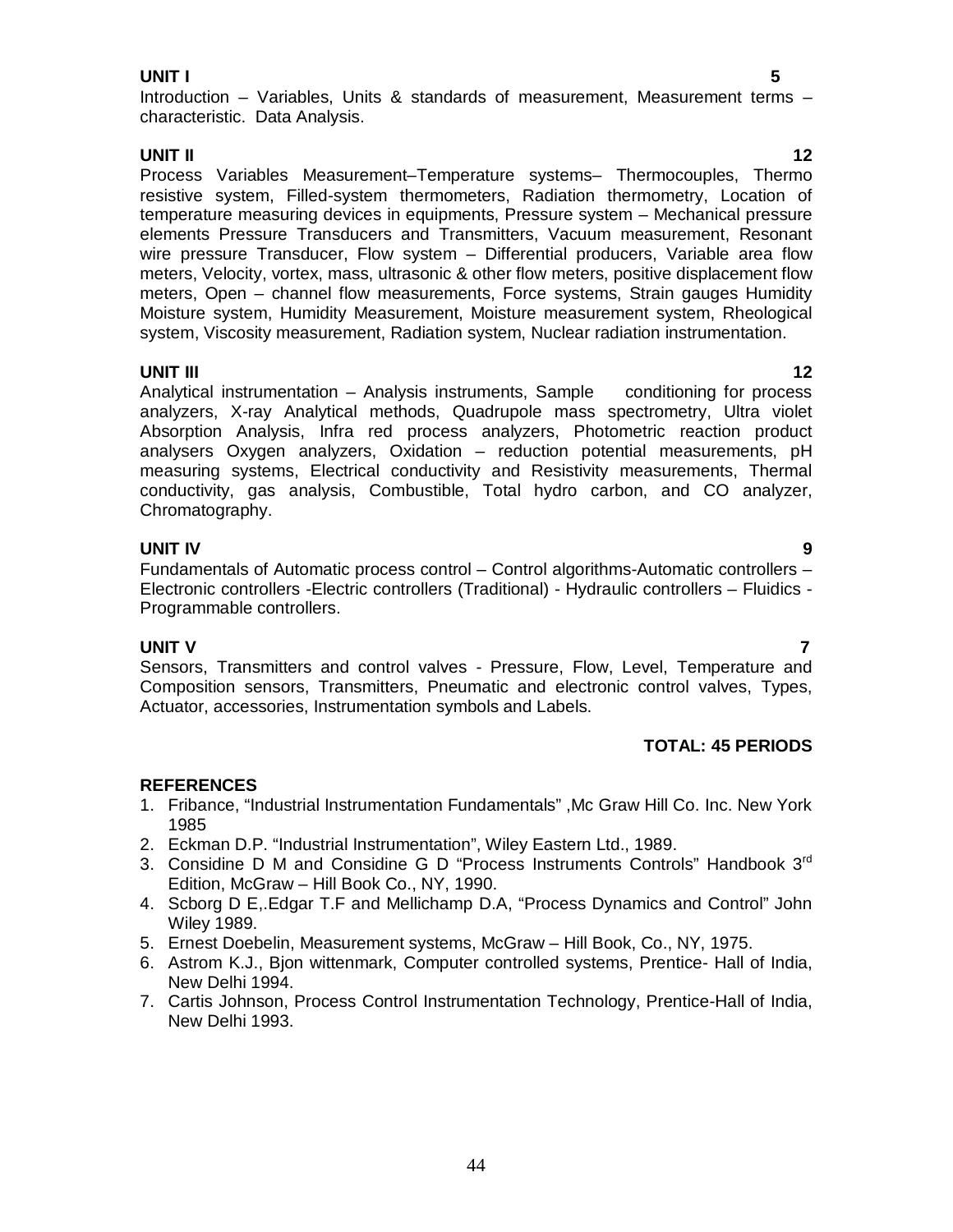To present various gas transportation methodology.

#### **OBJECTIVES**

Students gain knowledge on selection of right type of transport and various types of pipes, pipeline protection techniques and design of pipeline.

#### **UNIT I 9**

Introduction, widespread use, the various types, the advantages and the special features of pipelines.

### **UNIT II 9**

The fluid mechanics of various types of pipe flow including incompressible and compressible flows of Newtonian fluids, non-Newtonian fluids, flow of solid/liquid mixture (slurry), flow of solid/air mixture (pneumatic transport), and flow of capsules (capsule pipelines).

**UNIT III 9** Various types of pipes (steel, concrete, PE, PVC, etc.), valves (gate, globe, ball, butterfly, etc.) and pressure regulators in pipelines. Blowers and compressors (for gases). Various kinds of flowmeters, sensors, pigs (scrapers) and automatic control systems used in pipelines.

**UNIT IV 9** Various means to protect pipelines against freezing, abrasion and corrosion, such as cathodic protection, Planning, construction and operation of pipelines, including modern use of advanced technologies such as global positioning systems (GPS), directional drillings, automatic control using computers, and pipeline integrity monitoring such as leak detection.

### **UNIT V 9**

Structural design of pipelines —load considerations and pipe deformation and failure. Economics of pipelines including life-cycle, Cost analysis and comparison of the costeffectiveness of pipelines with alternative modes of transport such as truck or railroad. Legal, safety and environmental issues about pipelines.

### **TOTAL: 45 PERIODS**

- 1. Liu, H., R. L. Gandhi, M. R. Carstens and G. Klinzing, "Freight pipelines: current status and anticipated use,"(Report of American Society of Civil Engineers (ASCE) Task Committee on freight Pipelines), ASCE J. of Transportation Engr., vol. 124, no. 4, pp.300-310, Jul/Aug 1998.
- 2. Liu, H and T. Marrero, "Pipeline engineering research and education at universities in the United States," C.D. Proc. of Intl. Conf. on Engr. Education (ICEE-98), Rio de Janeiro Brazil, 15 pages, August 17-20, 1998.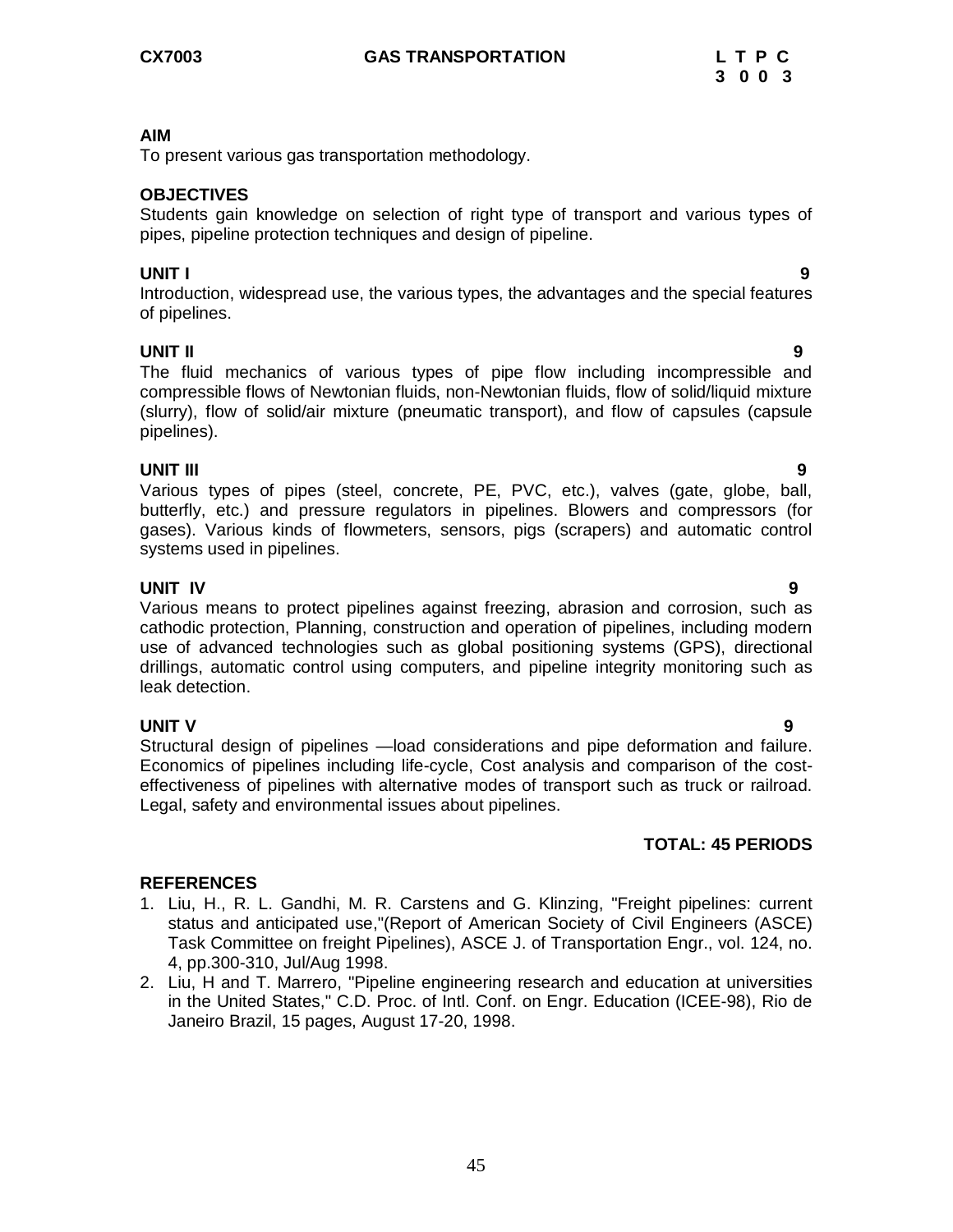To introduce process economics and industrial management principles to petroleum engineers.

## **OBJECTIVES**

The objective of this course is to teach principles of cost estimation, feasibility analysis, management, organization and quality control that will enable the students to perform as efficient managers.

### **UNIT I 9**

Introduction to upstream economics analysis, energy overview of India – Time value of money, cash flow analysis, capital budgeting techniques, general probability, elements of oil and gas project cash flows.

#### **UNIT II 9**

Reserves classification methods, quantification, assessment of geoscience and reservoir engineering uncertainties – Assessment of reserves, production and demand in international market.

#### **UNIT III 9**

Inflation and cost escalation, oil market and OPEC, share of non OPEC countries in oil production – International oil and gas pricing mechanism – Geopolitics.

### **UNIT IV 9**

Petroleum Fiscal system, classification and analysis – Reserves Auditing – Accounting systems for oil and gas.

### **UNIT V 9**

Project Economic Evaluation and petroleum economic models – Decision analysis – Valuation of petroleum properties.

### **TOTAL: 45 PERIODS**

- 1. Abdel-Aal, H. K. Bakr, A. B. Al-Sahlawi. A : Petroleum Economics and Engineering, Dekrer Publication, 1992
- 2. Cronquist, C., Estimation and classification of Reserves of Crude oil, Natural Gas, and Condensate, SPE (2001)
- 3. Johnston, D, "International Exploration Economics, Risk, and Contract Analysis", Pennwell Books, 2003.
- 4. Seba R. D., "Economics of Worldwide Petroleum Production", OGCL Publications, USA, 1998.
- 5. Thompson R. S. and Wright J. D., "Oil Property Evaluation", 2<sup>nd</sup> Edition, Thompson-Wright Associates, 1985.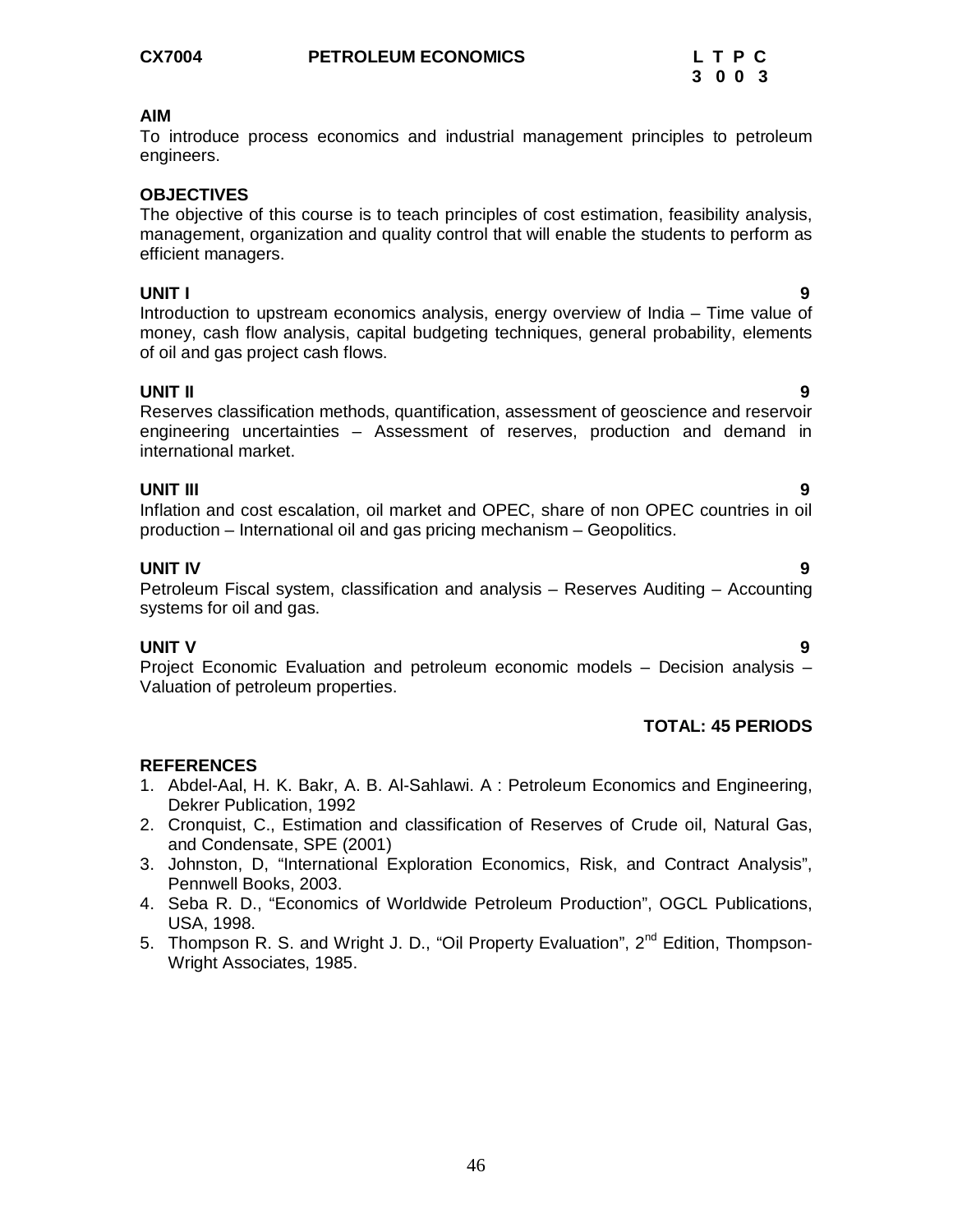To impart knowledge on how residual oil is recovered and the problems of Enhanced Oil Recovery.

#### **OBJECTIVES**

Students gain knowledge on residual oil recovery, operations and problems of Enhanced Oil Recovery.

### **UNIT I FUNDAMENTALS OF ENHANCED OIL RECOVERY 9**

Pore Geometry, Microscopic aspects of displacement. Residual oil magnitude and mobilization. Buoyancy forces and prevention of trapping, Wettability, Residual oil and Oil recovery. Macroscopic aspect of displacement.

#### **UNIT II WATER FLOODING 9**

Properties, sampling and analysis of oil field water; Injection waters; Water flooding - Sweep efficiency, Predictive techniques, Improved water flood processes, Performance of some important water floods.

#### **UNIT III ENHANCED OIL RECOVERY OPERATIONS-1 10** Flooding – miscible,  $CO<sub>2</sub>$ , polymer, alkaline, surfactants, steam;

# **UNIT IV ENHANCED OIL RECOVERY OPERATIONS-2 10**

Gas injection, in-situ combustion technology, microbial method.

#### **UNIT V PROBLEMS IN ENHANCED OIL RECOVERY 7**

Precipitation and deposition of Asphaltenes and Paraffins, Scaling problems, Formation of damage due to migration of fines, Environmental factors.

#### **TOTAL : 45 PERIODS**

#### **REFERENCES**

- 1. Donaldson, E.C. and G. V. Chilingarian, T. F. Yen, "Enhanced oil Recovery I & II", Fundamentals and Analysis, Elsevier Science Publishers, New York, 1985.
- 2. Lake, L.W., "Enhanced oil recovery", Prentice Hall, 1989.
- 3. Schumacher, M.M., "Enhanced oil recovery: Secondary and tertiary methods", Noyes Data Corp., 1978.
- 4. Van Poollen, H.K. "Fundamentals of enhanced oil recovery", PennWell Books, 1980.

| <b>CX7006</b> | <b>MULTICOMPONENT DISTILLATION</b> | <b>LTPC</b> |
|---------------|------------------------------------|-------------|
|               |                                    | 3003        |

# **AIM**

To gain the knowledge on principles and operations on MCD.

#### **OBJECTIVES**

Students develop a sound knowledge on application of thermodynamic principles in MCD, design of MCD columns and types of MCD columns.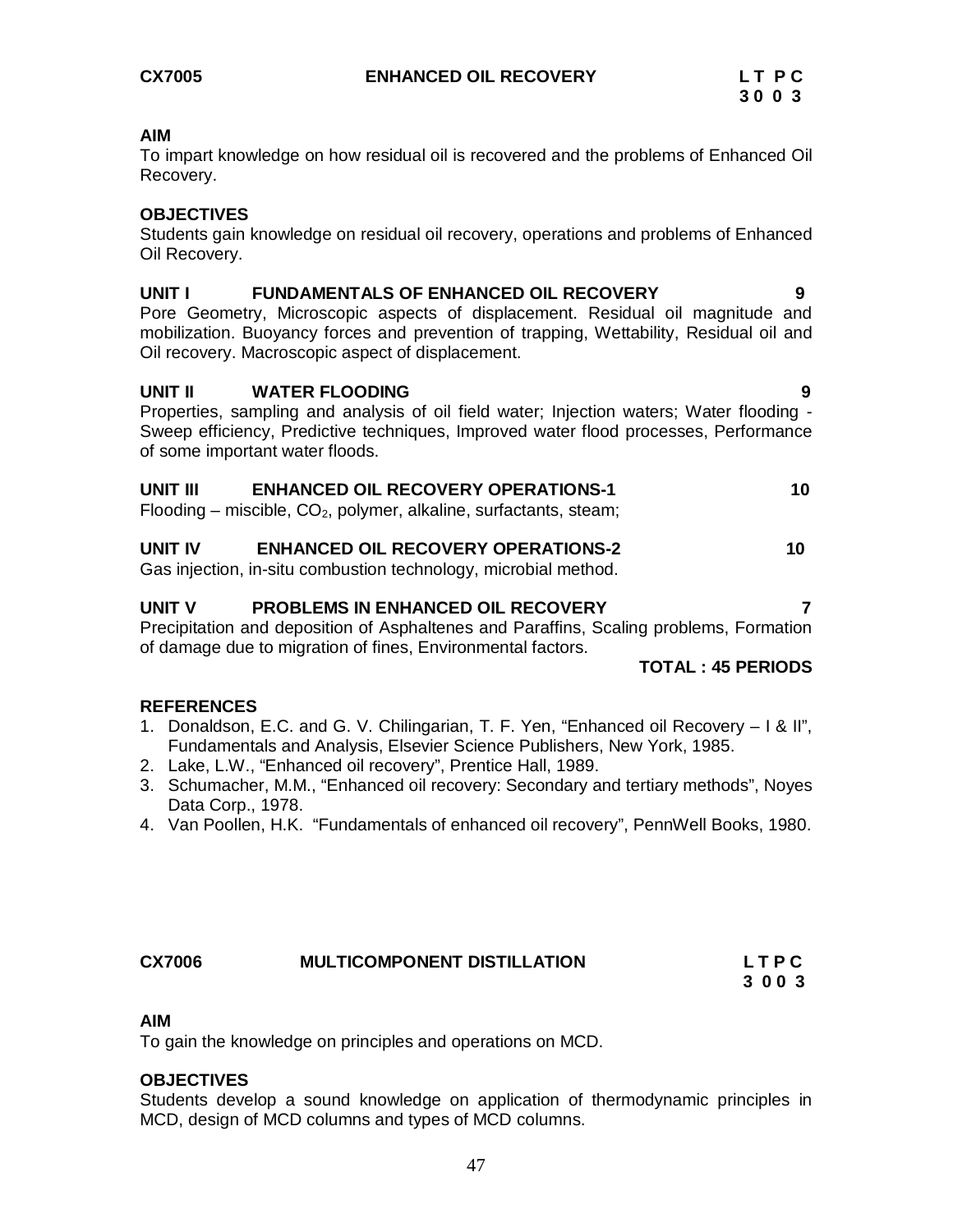# **UNIT I THERMODYNAMIC PRINCIPLES 9**

Fundamental Thermodynamic principles involved in the calculation of vapor – liquid equilibria and enthalpies of multi component mixtures – Use of multiple equation of state for the calculation of K values – Estimation of the fugacity coefficients for the vapor phase of polar gas mixtures – calculation of liquid – phase activity coefficients.

# **UNIT II THERMODYNAMIC PROPERTY EVALUATION 9**

Fundamental principles involved in the separation of multi component mixtures – Determination of bubble-point and Dew Point Temperatures for multi component mixtures – equilibrium flash distillation calculations for multi component mixtures – separation of multi component mixtures at total reflux.

### **UNIT III MINIMUM REFLUX RATIO FOR MCD SYSTEM 9**

General considerations in the design of columns – Column sequencing – Heuristics for column sequencing – Key components – Distributed components – Non-Distributed components – Adjacent keys. Definition of minimum reflux ratio – calculation of Rm for multi component distillation – Underwood method – Colburn method.

### **UNIT IV VARIOUS METHODS OF MCD COLUMN DESIGN 9**

Theta method of convergence  $-$  Kb method and the constant composition method  $-$ Application of the Theta method to complex columns and to system of columns – Lewis Matheson method – Stage and reflux requirements – Short cut methods and Simplified graphical procedures.

# **UNIT V VARIOUS TYPES OF MCD COLUMNS 9**

Design of sieve, bubble cap, valve trays and structured packing columns for multi component distillation – computation of plate efficiencies.

### **TOTAL : 45 PERIODS**

### **TEXT BOOKS**

- 1. Holland, C.D., "Fundamentals of Multi Component Distillation", McGraw Hill Book Company,1981
- 2. Van Winkle, "Distillation Operations", McGraw Hill Publications, 1987.

### **CX7028 ATMOSPHERIC SCIENCE L T P C**

 **3 0 0 3**

#### **AIM**

To understand the nature of atmosphere by studying its physical and chemical properties.

### **OBJECTIVE**

Students should have thorough knowledge about the atmosphere at the end of the course by knowledge obtained from literature study of atmosphere.

### **UNIT I INTRODUCTION 9**

Introduction: Definitions and terms – A brief survey of atmosphere: Stoichiometry and mass balance, chemical equilibrium, acid-base, optical properties, mass, chemical composition, structure, winds and precipitation. Components of Earth system – Hydrologic cycle – Carbon cycle – Oxygen in earth system – Climate and earth system.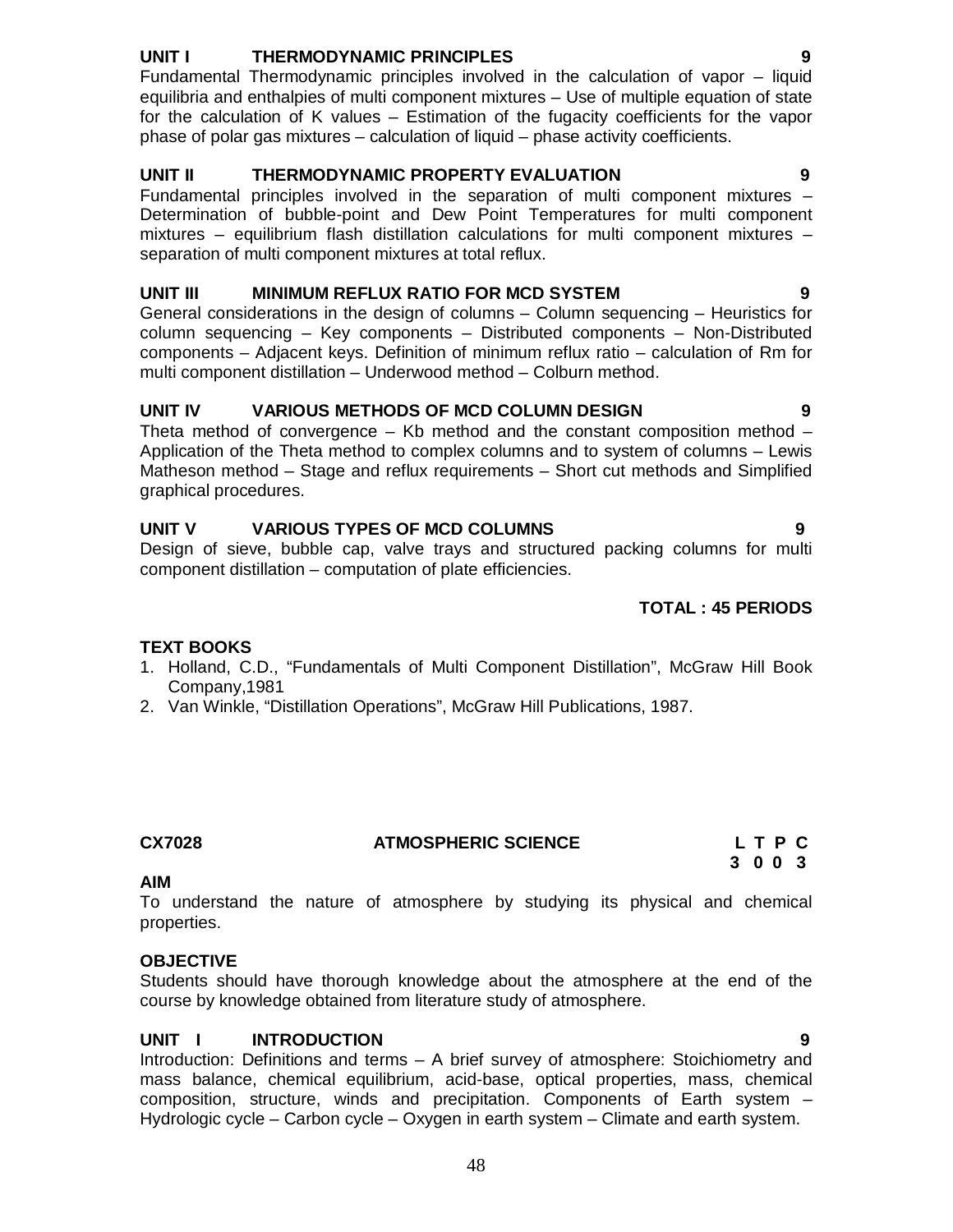# **UNIT II ATMOSPHERIC THERMODYNAMICS 9**

Atmospheric thermodynamics – The hydrostatic equation – First law of thermodynamics – adiabatic processes – water vapor in air – moisture parameters, latent heats – Normand's rule – Unsaturated air, saturated air – second law of thermodynamics.

## **UNIT III ATMOSPHERIC CHEMISTRY 9**

Composition of tropospheric air – Sources, transport and sinks of trace gases – Tropospheric aerosols – air pollution – tropospheric chemical cycles – stratospheric chemistry.

# **UNIT IV ATMOSPHERIC DYNAMICS 9**

Kinematics of the large-scale horizontal flow – Dynamics of horizontal flow – primitive equations – atmospheric general circulation – numerical weather prediction.

# **UNIT V CLIMATE 9**

The present day climate – Climate variability – Climate equilibrium, sensitivity – Green house warming – Climate changes – Climate monitoring and prediction – weather systems – tropical cyclones – case studies: tsunami and sea level rising, Acid rain– The concept of El Nino.

# **TOTAL: 45 PERIODS**

# **REFERENCES**

- 1. John.M.Wallace, Peter.V.Hobbs, Atmospheric science: An introductory survey, 2<sup>nd</sup> edition, Academic press, 2006.
- 2. C. N. Hewitt, Andrea V. Jackson, Handbook of Atmospheric Science: Principles and Applications, Blackwell Publishing, 2003.
- 3. John E. Frederick, Principles of Atmospheric Science, Jones & Bartlett Publishers, 2007.

| CX7032 | <b>ENVIRONMENTAL NANOTECHNOLOGY</b> |         | LTPC |  |
|--------|-------------------------------------|---------|------|--|
|        |                                     | 3 0 0 3 |      |  |

### **AIM**

To focus on concepts of nanotechnology and its application in environmental engineering.

# **OBJECTIVES**

To make students understand the principles behind synthesis and fabrication of nanomaterials, their characteristics, features and environmental applications.

# **UNIT I GENERAL 9**

Background of nanotechnology, particle size and surface area, quantum dot. Converging science and technology, nanotechnology as a tool for sustainability, health, safety and environmental issues.

# **UNIT II SYNTHESIS AND FABRICATION OF NANOMATERIALS 9**

Preparation of nano scale metal oxides, metals, CNT, functionalized nano porous adsorbents, nano composite- Chemical vapour deposition, sol gel, sonochemical, microwave, solvothermal, plasma, pulsed laser abalation, magnetron sputtering, electrospinning, Molecular imoring.

# **UNIT III CHARACTERISATION OF NANOMATERIALS 9**

AFM, STM, SEM, TEM, XRD, ESCA, IR & Raman, UV-DRS, of nanomaterials for structural & chemical nature.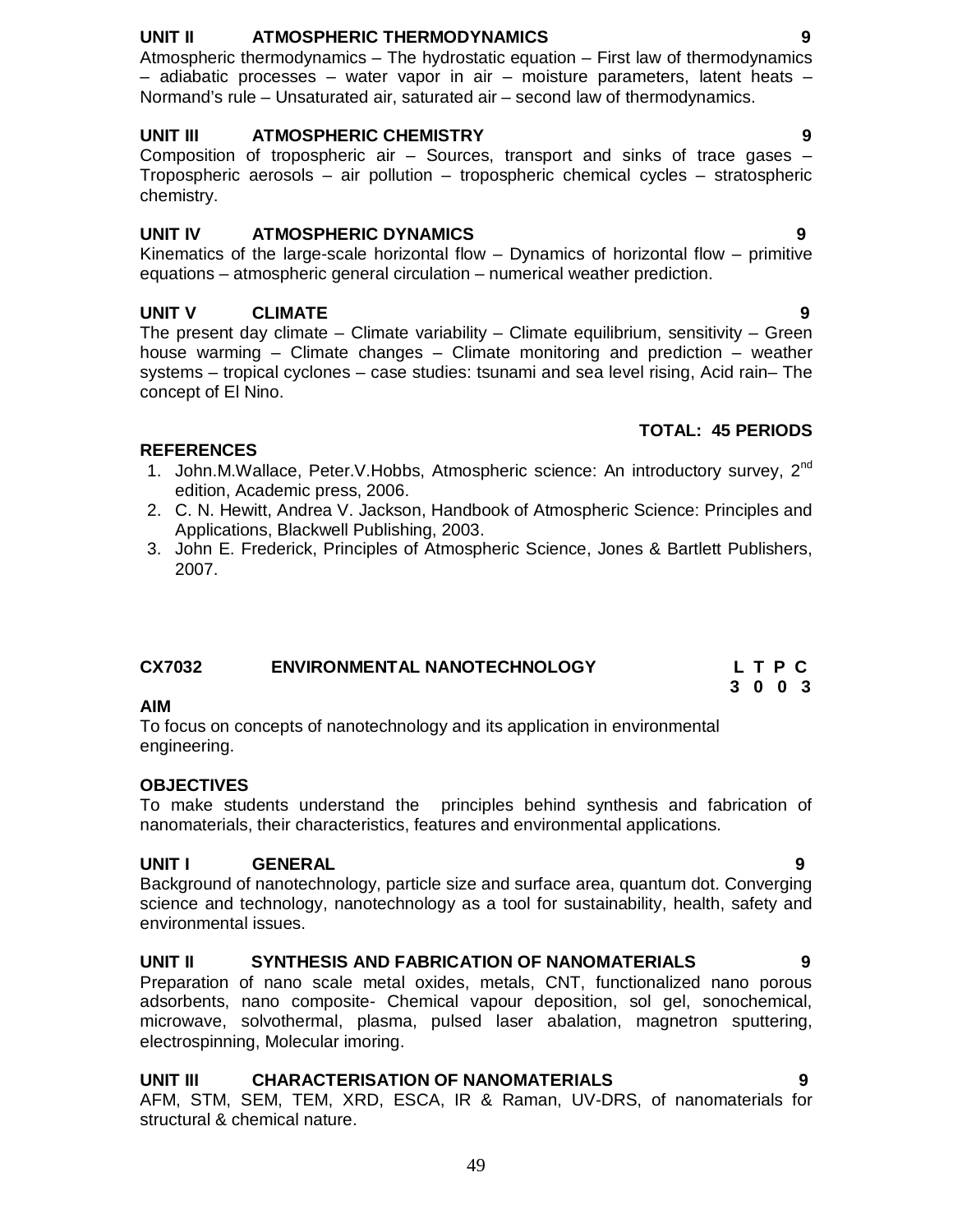#### **UNIT IV OTHER FEATURES OF NANO PARTICLES 9**

Nanoparticle transport, aggregation & deposition. Energy applications- $H_2$  storage.

#### **UNIT V ENVIRONMENTAL APPLICATIONS 9**

Gas sensors, microfludics and lab on chip, catalytic and photocatalyic applications, Nonmaterials for ground water remediation, nanomaterials as adsorbents, membrane process.

#### **TOTAL : 45 PERIODS**

## **REFERENCE**

- 1. Environmental applications of nanomaterials-Synthesis, Sorbents and Sensors, edited by Glen E Fryxell and Guozhong Cao, worldscibooks, UK
- 2. Environmental nanotechnology, Mark Wisener, Jeo Yues Bolteru, 2007, McGraw Hill.
- 3. The Chemistry of Nanomaterials, Sysnthesis, Properties and applications. Edited by C.N.R.Rao. Mulller, A.K.Cheetham Copyright 8 2004 WILEY-VCH Verlag GmbH & Co. KGaA, Weinheim
- 4. Handbook of Nanotechnology, Edi-Bharat Bhushan, Springer, 2004.

| <b>CX7034</b> | <b>ENVIRONMENTAL BIOTECHNOLOGY</b> | L T P C |
|---------------|------------------------------------|---------|
|               |                                    | 3003    |

#### **AIM**

This course aims to introduce students the essential tool for understanding and designing microbiological processes used for environmental protection and improvement.

#### **OBJECTIVES**

This course will enable students to expand their background of environmental biotechnology, and to integrate these aspects into the physical and chemical aspects of environmental technology. The major topics include aspects on foundation in microbiology and engineering principles, major environmental biological applications, quantitative analysis of biotechnology, detoxification of hazardous chemicals, clean technology, and resource bio recovery in environmental monitoring.

#### **UNIT I 5**

Principles and concepts of environmental biotechnology - usefulness to mankind.

**UNIT II** 11 Degradation of high concentrated toxic pollutants - non-halogenated, halogenated petroleum hydrocarbons - metals. Mechanisms of detoxification, oxidation reactions, dehalogenation - biotransformation of metals. Microbial cell/enzyme technology adapted microorganisms - biological removal of nutrients – microalgal biotechnology and applications in agriculture- role of extra cellular polymers.

#### **UNIT III** 11

Biotechnological remedies for environmental damages - decontamination of ground water systems – subsurface environment - reclamation concepts - bioremediation. Production of proteins - biofertilizers. Biodegradation of solid wastes - physical, chemical and microbiological factors of composting - health risk - pathogens – odor management technologies of commercial importance advances in biogas technology - case study.

# 50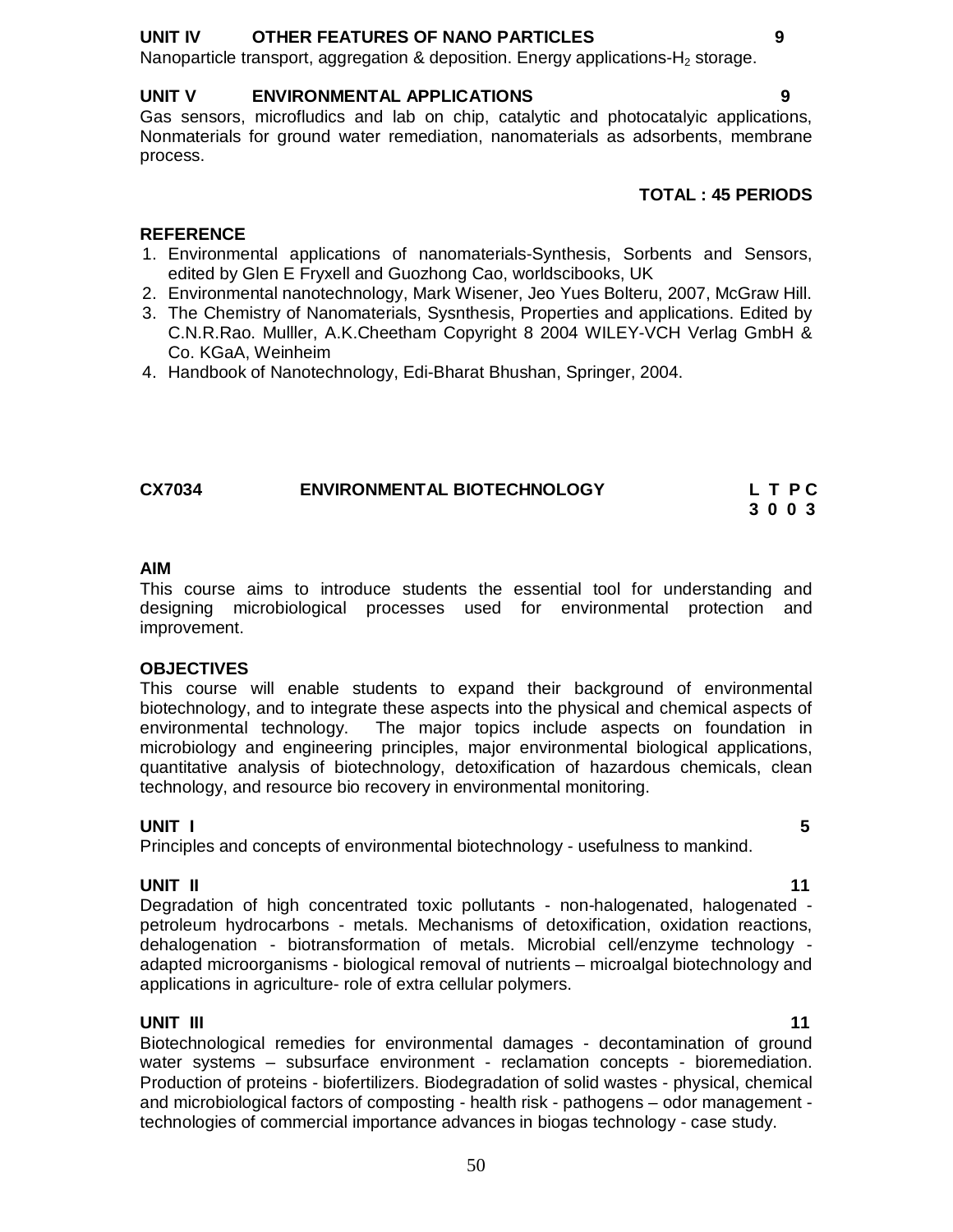#### **UNIT IV 9**

# **UNIT V 9**

Environmental effects and ethics of microbial technology - safety of genetically engineered organisms.

# **TOTAL : 45 PERIODS**

# **REFERENCES**

- 1. Fulker M.H. Environmental Biotechnology, CRC Press, 2010.
- 2. Wainwright, M, An Introduction to Environmental Biotechnology, 1999.
- 3. Martin, A.M., Biological Degradation of Wastes, Elsevier Appl. Science,New York, 1991
- 4. Gray, S.S., Fox, R and James W. Blackburn Environmental Biotechnology for Waste Treatment, Plenum Press, New York 1991.
- 5. Rittmann, B.E, Seagren, E., Wrenn, B. A and Valocchi A.J, Ray, C and Raskin, L Insitu Bioremediation (2nd Ed.) Nayes Publ. U.S.A. 1994.
- 6. Old, R.W., and. Primrose, S.B., Principles of Gene Manipulation (3rd Ed.), Blackwell Sci. Pub, Cambridge, 1985

| <b>CX7020</b> | <b>BIOCHEMICAL ENGINEERING</b> | <b>LTPC</b> |
|---------------|--------------------------------|-------------|
|               |                                | 3003        |

#### **AIM**

To impart knowledge on the role of micro organism in different types of Bio-chemical reaction.

### **OBJECTIVE**

To design Bio-chemical reactors with proper knowledge on Enzyme Engineering.

### **UNIT I 9**

Introduction – principles of microbiology, structure of cells, microbes, bacteria, fungi, algae, chemicals of life – lipids, sugars and polysaccharides, amino acids, proteins, nucleotides, RNA and DNA, hierarchy of cellular organization, Principles of genetic engineering, Recombinant DNA technology, mutation.

# **UNIT II 9**

The kinetics of enzyme catalysed reactions – the enzyme substrate complex and enzyme action, simple enzyme kinetics with one and two substrates, determination of elementary step rate constants. Isolation and utilization of Enzymes – production of crude enzyme extracts, enzyme purification, applications of hydrolytic enzymes, other enzyme applications, enzyme production – intercellular and extra cellular enzymes.

#### **UNIT III 9**

Metabolic pathways and energetics of the cell, concept of energy coupling, ATP and NAD, Photosynthesis, Carbon metabolism, EMP pathway, Tricarboxylic cycle and electron transport chain, aerobic and anaerobic metabolic pathways, transport across cell membranes, Synthesis and regulation of biomolecuels.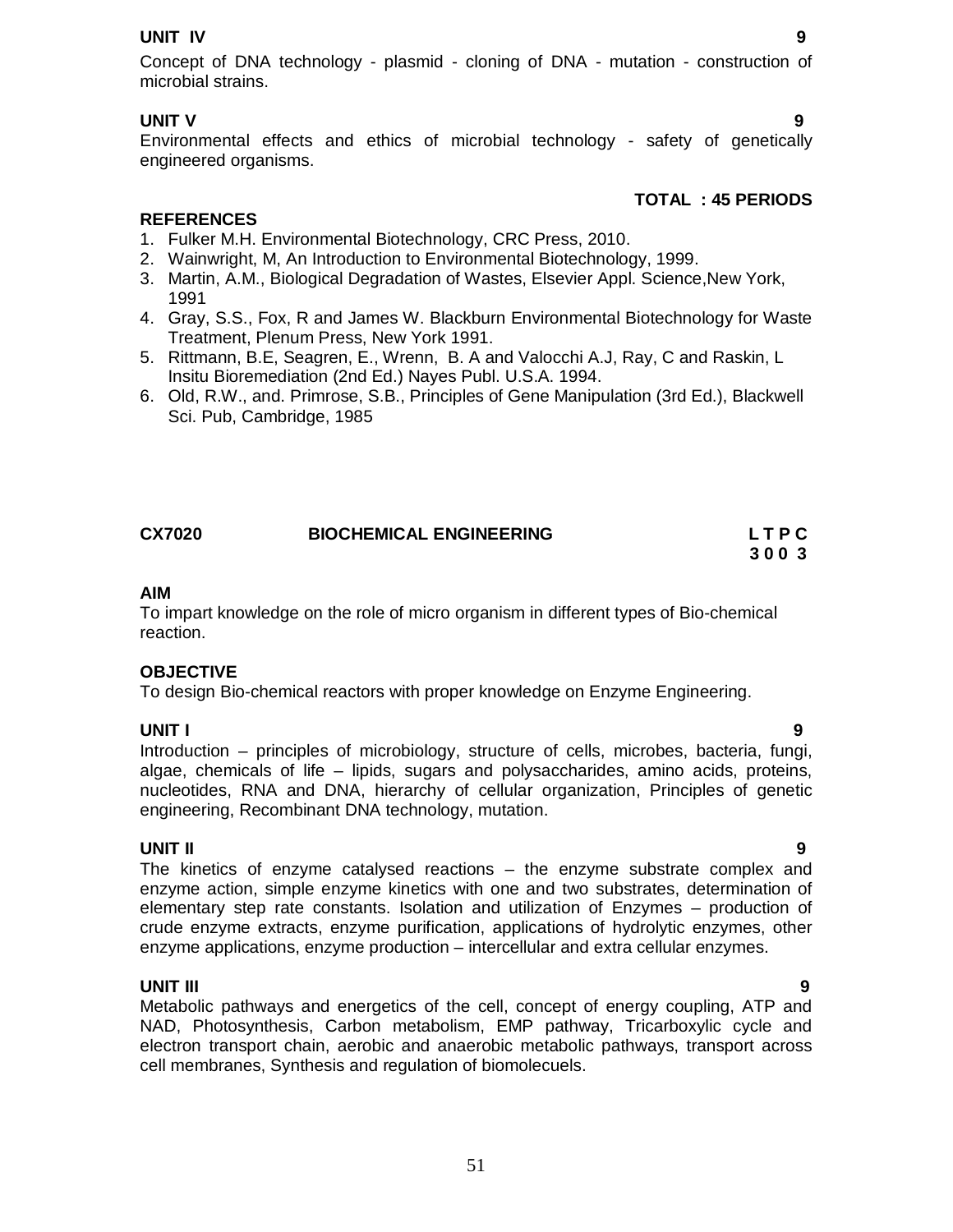### **UNIT IV 9**

#### Typical growth characteristics of microbial cells, Factors affecting growth, Batch and continuous cell growth, nutrient media, enrichment culture, culture production and preservation Immobilization technology – Techniques of immobilization, Characterization and applications, Reactors for immobilized enzyme systems.

**UNIT V 9** Introduction to biological reactors, Continuously stirred aerated tank bioreactors, mixing power correlation, Determination of volumetric mass transfer rate of oxygen from air bubbles and effect of mechanical mixing and aeration on oxygen transfer rate, heat transfer and power consumption, Multiphase bioreactors and their applications. Downstream processing and product recovery in bio processes.

#### **TOTAL : 45 PERIODS**

#### **REFERENCES**

- 1. Shuler M.L. and Kargi F. Bioprocess Engineering: Basic Concepts, 1<sup>st</sup> Edition, Prentice Hall, New Jersey, 1992.
- 2. Lee J., Biochemical Engineering, Prentice Hall Englewood Cliffs, 1992.
- 3. Blanch H.W and Clark D.S, Biochemical Engineering, Marcel Dekker, 1997.

### **CX7022 DRUGS AND PHARMACEUTICAL TECHNOLOGY L T P C 3 0 0 3**

#### **AIM**

The aim of this course is to let the students learn about the types of drugs and its formulations.

#### **OBJECTIVES**

To impart knowledge on methodology for drug manufacture, important unit processes involved, pharmaco kinetics and drug analysis.

### **UNIT I INTRODUCTION 9**

Development of drugs and pharmaceutical industry; organic therapeutic agents uses and economics

#### **UNIT II DRUG METABOLISM AND PHARMACO KINETICS & MICROBIOLOGICAL AND ANIMAL PRODUCTS 9**

Drug metabolism; physico chemical principles; pharma kinetics-action of drugs on human bodies. Antibiotics- gram positive, gram negative and broad spectrum antibiotics; hormones

**UNIT III IMPORTANT UNIT PROCESSES AND THEIR APPLICATIONS 9** Chemical conversion processes; alkylation; carboxylation; condensation and cyclisation; dehydration, esterification, halogenation, oxidation, sulfonation; complex chemical conversions fermentation.

### **UNIT IV MANUFACTURING PRINCIPLES & PACKING AND QUALITY CONTROL 9**

Compressed tablets; wet granulation; dry granulation or slugging; advancement in granulation; direct compression, tablet presses formulation; coating pills; capsules sustained action dosage forms; parential solutions, oral liquids; injections; ointments;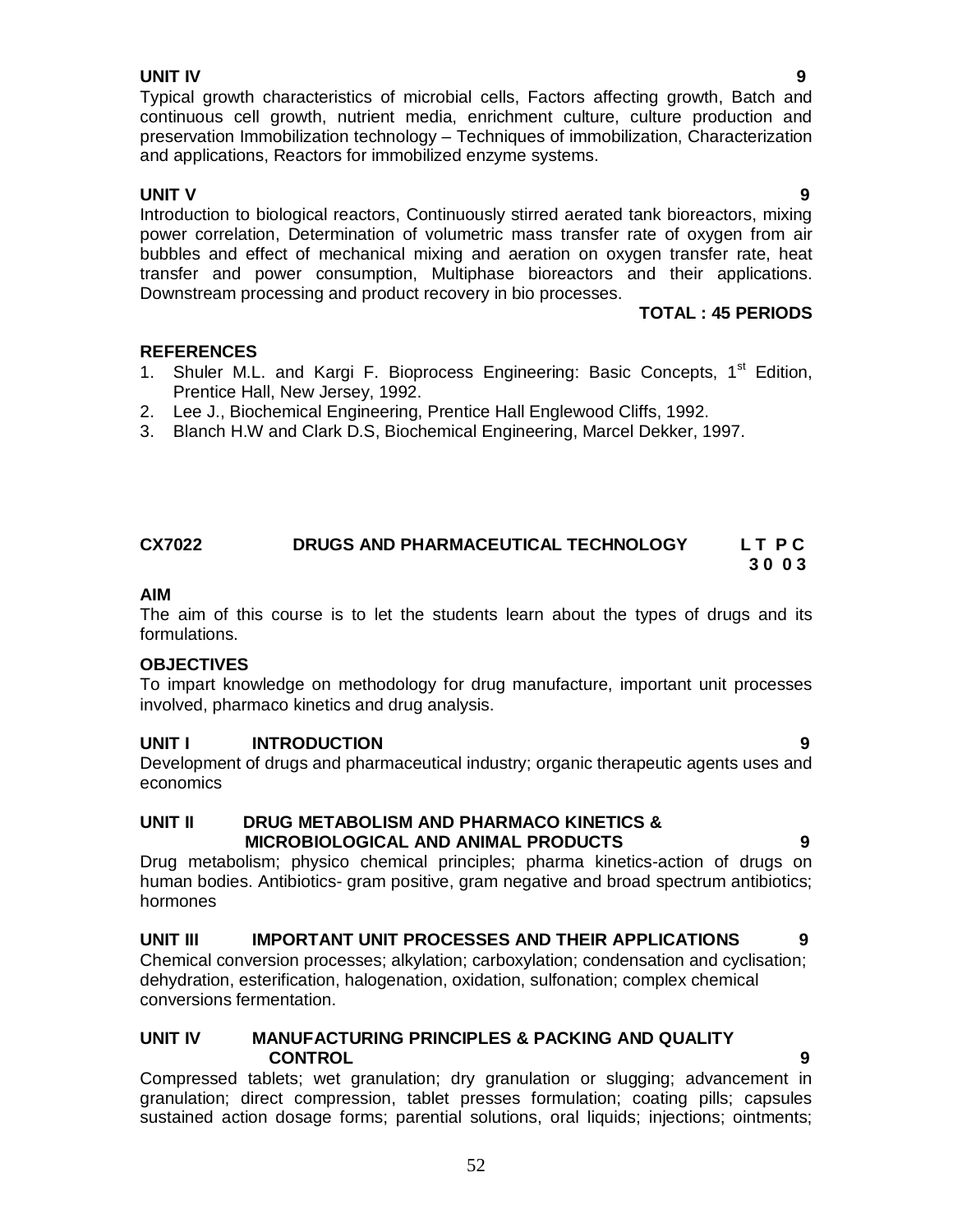standard of hygiene and manufacturing practice. Packing; packing techniques; quality control.

### **UNIT V PHARMACEUTICAL PRODUCTS & PHARMACEUTICAL ANALYSIS**

**9 9 9 9** 

Vitamins; cold remedies; laxatives; analgesics; nonsteroidal contraceptives; external antiseptics; antacids and others. Analytical methods and tests for various drugs and pharmaceuticals – spectroscopy, chromatography, fluorimetry, polarimetry, refractometry, pHmetry

# **TOTAL : 45 PERIODS**

## **TEXT BOOK**

1. Rawlines, E.A.; "Bentleys Text book of Pharmaceutics ", III Edition, Bailliere Tindall, London, 1977.46

### **REFERENCES**

1. Yalkonsky, S.H.; Swarbick. J.; " Drug and Pharamaceutical Sciences ", Vol. I, II, III, IV, V,VI and VII, Marcel Dekkar Inc., New York, 1975. "Remingtons Pharmaceutical Sciences ", Mack Publishing Co., 1975.

# **CX7035 SOIL POLLUTION ENGINEERING L T P C**

# **3 0 0 3**

### **AIM**

To focus on soil chemistry, geo chemistry and techniques used in waste management.

### **OBJECTIVE**

To make students understand about the chemical properties of soil, inorganic and organic geochemistry, transport processes in soil, ground improvement techniques in waste management and soil remediation techniques.

### **UNIT I PHYSICS AND CHEMISTRY OF SOIL 8**

Soil formation – composition – soil fabric – mass-volume relationship – Index properties and soil classification – hydraulic and consolidation characteristics – Chemical properties – soil pH – Surface charge and point of zero charge – Anion and Cation exchange capacity of clays– Specific surface area- bonding in clays-soil pollution-factors governing soil-pollutant interaction.

# **UNIT II INORGANIC AND ORGANIC GEOCHEMISTRY 9**

Inorganic geochemistry – Metal contamination – Distribution of metals in soils – Geochemical processes controlling the distribution of metals in soils – Chemical analysis of metal in soil – Organic geochemistry – Organic contamination – Distribution of NAPLs in soils – Process controlling the distribution of NAPLs in soil – Chemical analysis of NAPLs in soils.

### **UNIT III CONTAMINANT FATE AND TRANSPORT IN SOIL 9**

Transport processes – advection – diffusion – dispersion – chemical mass transfer processes – sorption and desorption – precipitation and dissolution – oxidation and reduction – acid base reaction – complexation – ion exchange – volatilization – hydrolysis – biological process-microbial transformation of heavy metals.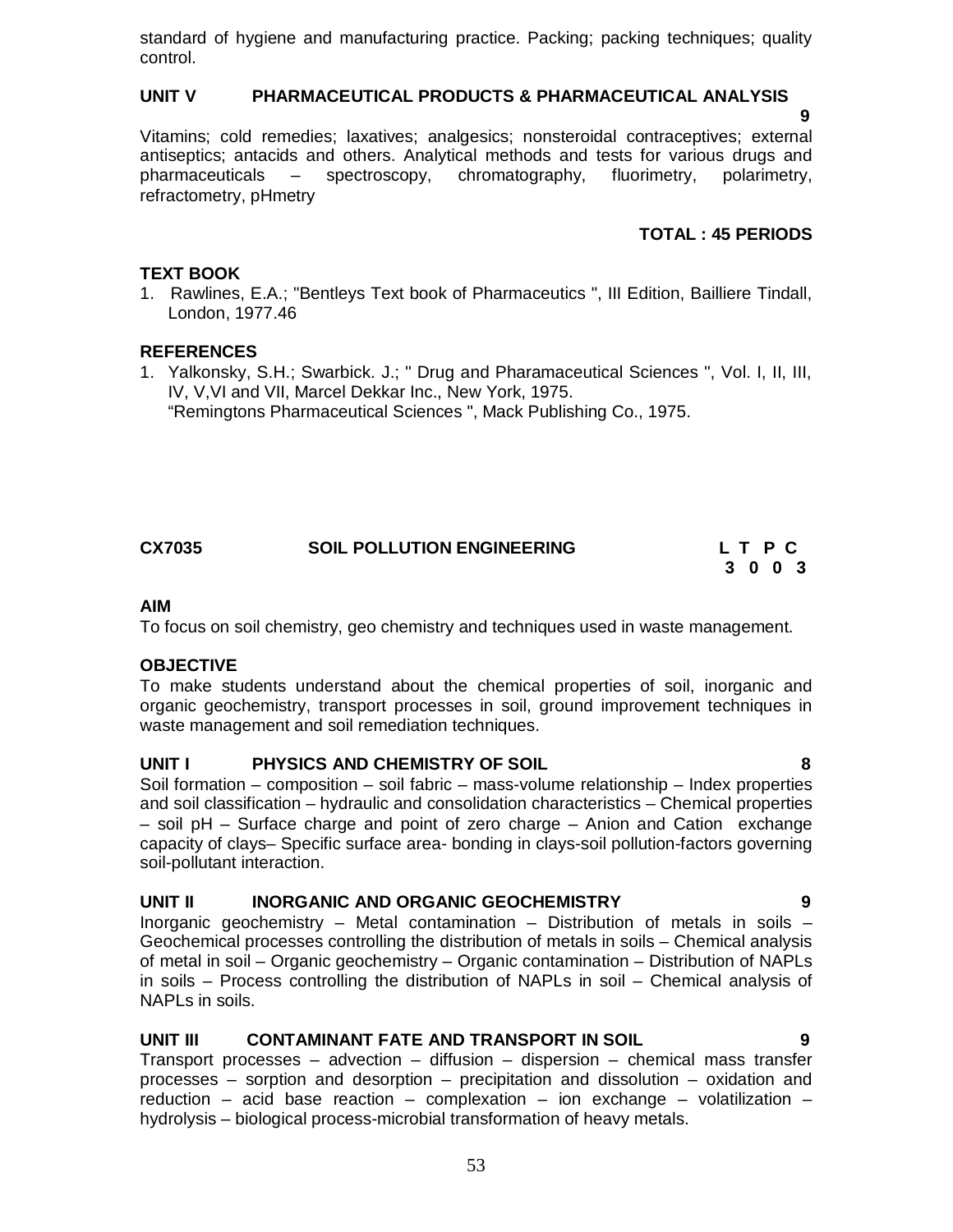### **UNIT IV GROUND IMPROVEMENT TECHNIQUES IN WASTE MANAGEMENT**

 **9** Role of Ground Improvement-Drainage and Ground Water Lowering-Electro osmotic Methods-Diaphragm walls-Thermal and Freezing methods - Insitu Densification - Deep Compaction -Dynamic Compaction -Blasting Sand piles pre-loading with sand drains-Stone Columns Lime piles- Earth reinforcement -rock bolts Cables and guniting Geotextiles as reinforcement Filtration. Drainage and Erosion control.

# **UNIT V SOIL REMEDIATION TECHNOLOGIES** 10

Contaminated site characterization – Containment – Soil vapour extraction - Soil washing – Solidification and Stabilization – Electro-kinetic remediation – Thermal desorption – Vitrification – In-situ and Ex-situ Bioremediation – Phytoremediation – Soil fracturing – Biostimulation – Bioaugmentation –Chemical oxidation and reduction.

# **TOTAL: 45 PERIODS**

# **REFERENCES**

- 1. Calvin Rose, An Introduction to the Environmental Physics of Soil, Water and Water Sheds, Cambridge University Press, 2004.
- 2. Paul Nathanail C. and Paul Bardos R., Reclamation of Contaminated Land, John Wiley & Sons Limited, 2004.
- 3. Hari D. Sharma and Krishna R. Reddy, Geo-Environmental Engineering : Site Remediation, Water Contaminant and Emerging Water Management Technologies, John Wiley & Sons Limited, 2004.
- 4. Marcel Vander Perk, Soil and Water Contamination from Molecular to Catchment Scale, Taylor & Francis, 2006.
- 5. William J. Deutsch, Groundwater Geochemistry: Fundamentals and Applications to Contamination, Lewis Publishers, 1997.

# **CX7036 ENVIRONMENT, HEALTH AND SAFETY IN INDUSTRIES L T P C**

 **3 0 0 3**

# **AIM**

To focus on requirements, features and techniques of environment, health and safety systems in industries.

# **OBJECTIVE**

To make students to get a clear picture of environment, health and safety systems, their features and techniques used and the principles and methods of effective training.

# **UNIT I INTRODUCTION 9**

Need for developing Environment, Health and Safety systems in work places. Status and relationship of Acts, Regulations and Codes of Practice .Role of trade union safety representatives. International initiatives. Ergonomics and work place.

# **UNIT II OCCUPATIONAL HEALTH AND HYGIENE 9**

Definition of the term occupational health and hygiene. Categories of health hazards. Exposure pathways and human responses to hazardous and toxic substances. Advantages and limitations of environmental monitoring and occupational exposure limits. Hierarchy of control measures for occupational health risks. Role of personal protective equipment and the selection criteria. Effects on humans, control methods and reduction strategies for noise, radiation and excessive stress.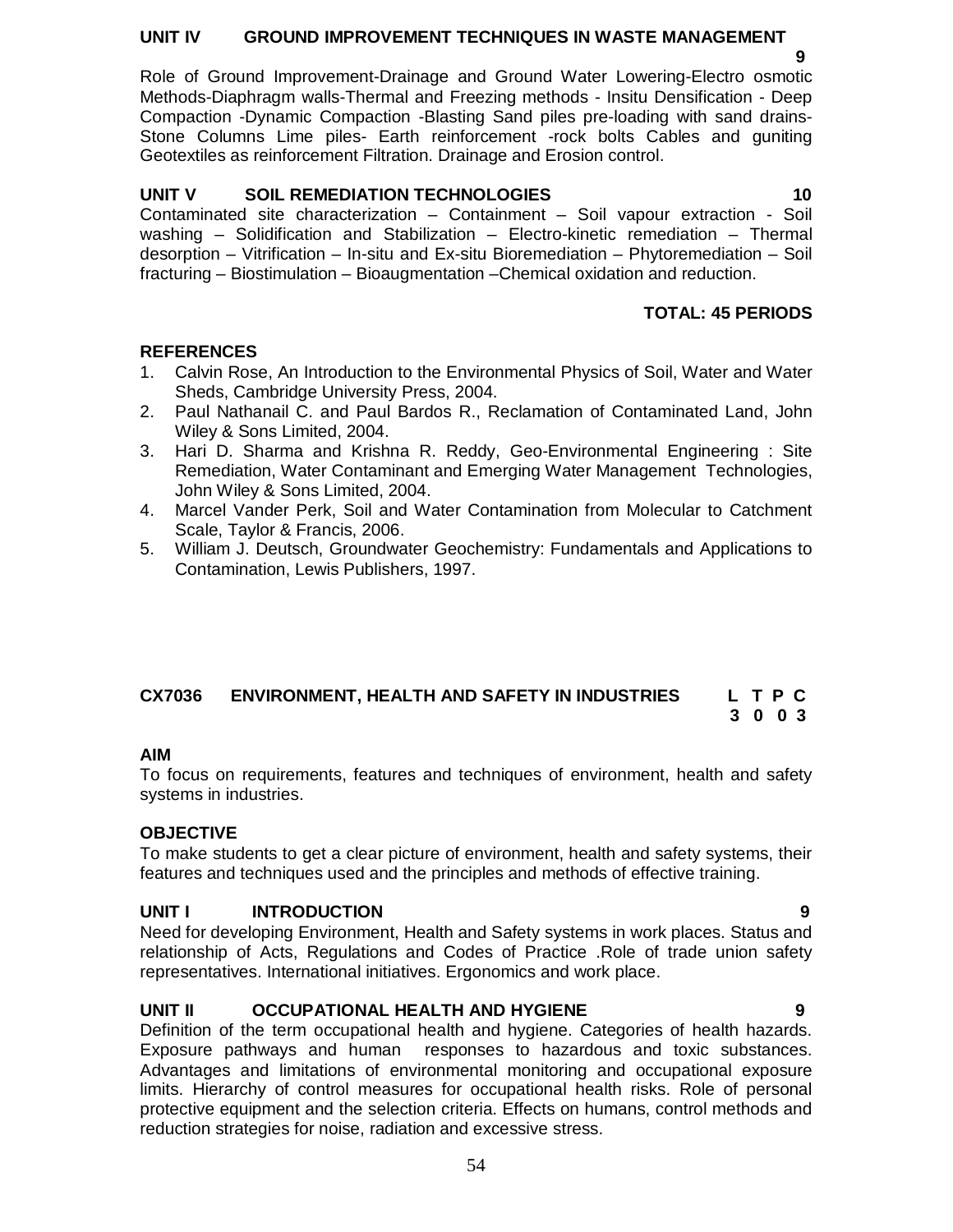# **UNIT III WORKPLACE SAFETY AND SAFETY SYSTEMS 9**

Features of the satisfactory design of work premises HVAC, ventilation. Safe installation and use of electrical supplies. Fire safety and first aid provision. Significance of human factors in the establishment and effectiveness of safe systems. Safe systems of work for manual handling operations. Control methods to eliminate or reduce the risks arising from the use of work equipment. Requirements for the safe use of display screen equipment. Procedures and precautionary measures necessary when handling hazardous substances. Contingency arrangements for events of serious and imminent danger.

# **UNIT IV TECHNIQUES OF ENVIRONMENTAL SAFETY 9**

Elements of a health and safety policy and methods of its effective implementation and review. Functions and techniques of risk assessment, inspections and audits. Investigation of accidents- Principles of quality management systems in health and safety management. Relationship between quality manuals, safety policies and written risk assessments. Records and other documentation required by an organisation for health and safety. Industry specific EHS issues.

# **UNIT V EDUCATION AND TRAINING 9**

Requirements for and benefits of the provision of information, instruction, training and supervision. Factors to be considered in the development of effective training programmes. Principles and methods of effective training. Feedback and evaluation mechanism.

# **TOTAL: 45 PERIODS**

# **REFERENCES**

- 1. Environmental and Health and Safety Management by Nicholas P. Cheremisinoff and Madelyn L. Graffia, William Andrew Inc. NY, 1995
- 2. The Facility Manager's Guide to Environmental Health and Safety by Brian Gallant, Government Inst Publ., 2007.
- 3. Effective Environmental, Health, and Safety Management Using the Team Approach by Bill Taylor, Culinary and Hospitality Industry Publications Services 2005

### **CX7055 GREEN CHEMISTRY AND ENGINEERING L T P C**

#### **3 0 0 3 AIM**

To focus on various environmental issues and the principles behind green chemistry.

### **OBJECTIVE**

To make students aware of global environmental issues, concepts behind pollution prevention, environmental risks, green chemistry, methods to evaluate environmental costs and life cycle assessments.

**UNIT I 9** Overview of Major Environmental Issues, Global Environmental Issues. Air Quality Issues. Water Quality Issues, Ecology, Natural Resources, Description of Risk. Value of Risk Assessment in the Engineering Profession. Risk-Based Environmental Law. Risk Assessment Concepts. Hazard Assessment. Dose-Response. Risk Characterization.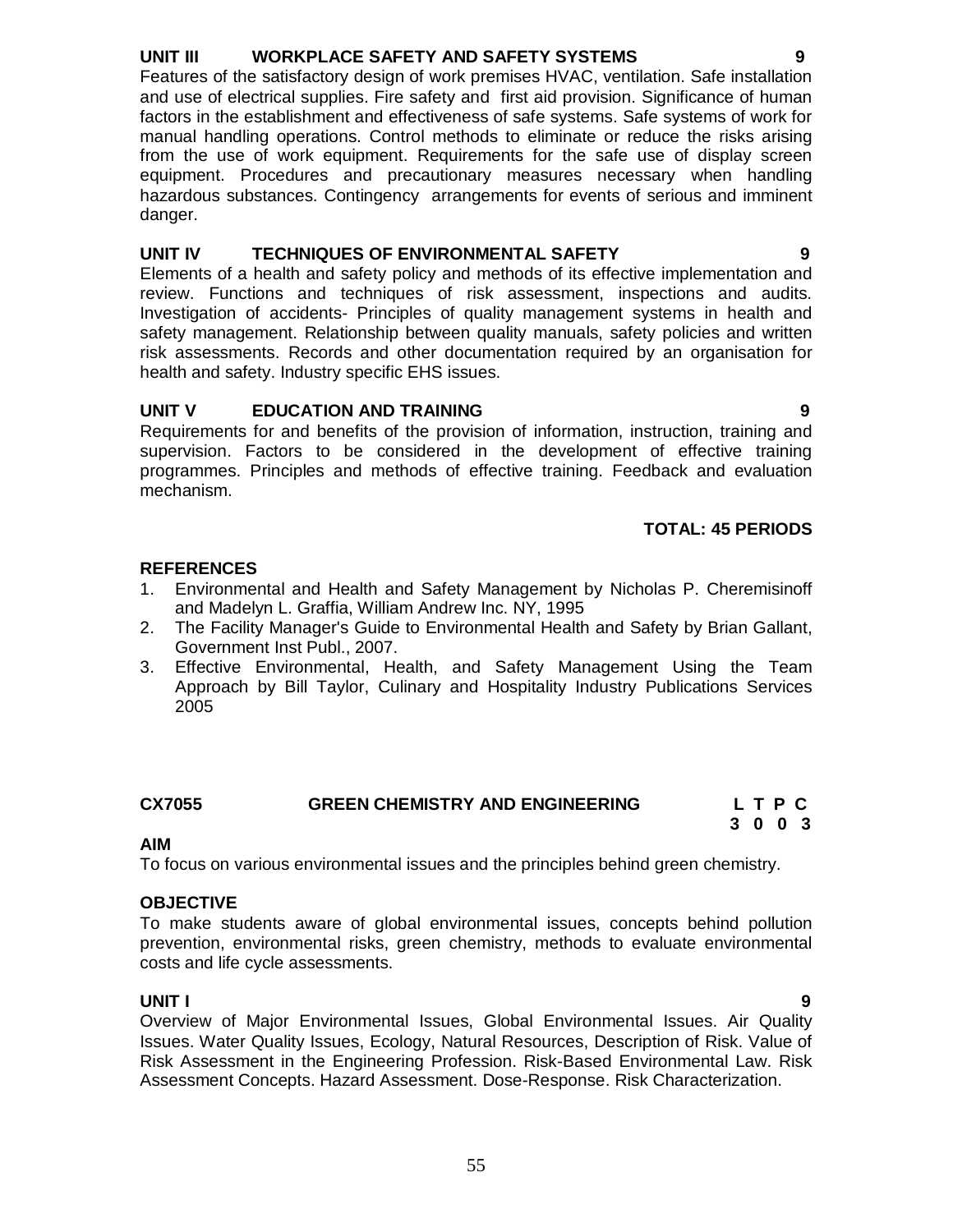**UNIT II 9** Pollution Prevention- Pollution Prevention Concepts and Terminology. Chemical Process Safety. Responsibilities for Environmental Protection. Environmental Persistence. Classifying Environmental Risks Based on Chemical Structure. Exposure Assessment for Chemicals in the Ambient Environment.

# **UNIT III 9**

Green Chemistry. Green Chemistry Methodologies. Quantitative/Optimization-Based Frameworks for the Design of Green Chemical Synthesis Pathways. Green Chemistry Pollution Prevention in Material Selection for Unit Operations. Pollution Prevention for Chemical Reactors. Pollution Prevention for Separation Devices. Pollution Prevention Applications for Separative Reactors. Pollution Prevention in Storage Tanks and Fugitive Sources.

# **UNIT IV 9**

Process Energy Integration. Process Mass Integration. Case Study of a Process Flow sheet- Estimation of Environmental Fates of Emissions and Wastes.

**UNIT V** 9 Magnitudes of Environmental Costs. A Framework for Evaluating Environmental Costs. Hidden Environmental Costs. Liability Costs. Internal Intangible Costs. External Intangible Costs. Introduction to Product Life Cycle Concepts. Life-Cycle Assessment. Life-Cycle Impact Assessments. Streamlined Life-Cycle Assessments. Uses of Life-Cycle Studies.

# **TOTAL: 45 PERIODS**

# **REFERENCES**

- 1. Allen, D.T., Shonnard, D.R, Green Engineering: Environmentally Conscious Design of Chemical Processes. Prentice Hall PTR 2002.
- 2. MukeshDoble and Anil Kumar Kruthiventi, Green Chemistry and Engineering, Elsevier, Burlington, USA, 2007.

### **CX7016 ECOLOGY AND ENVIRONMENT L T P C**

# **3 0 0 3**

### **AIM**

To illuminate general principles that explains about ecosystem and ecological engineering systems.

### **OBJECTIVE**

To make the students aware of how ecosystems work, principles behind ecotechnology, interactions between environmental systems and applications of ecological engineering systems.

**UNIT I** 10 Aim - scope and applications of Ecology, Ecological Engineering and Ecotechnology and their relevance to human civilization - Development and evolution of ecosystems - Principles and concepts pertaining to communities in ecosystem - Energy flow and material cycling in ecosystems - Productivity in ecosystems.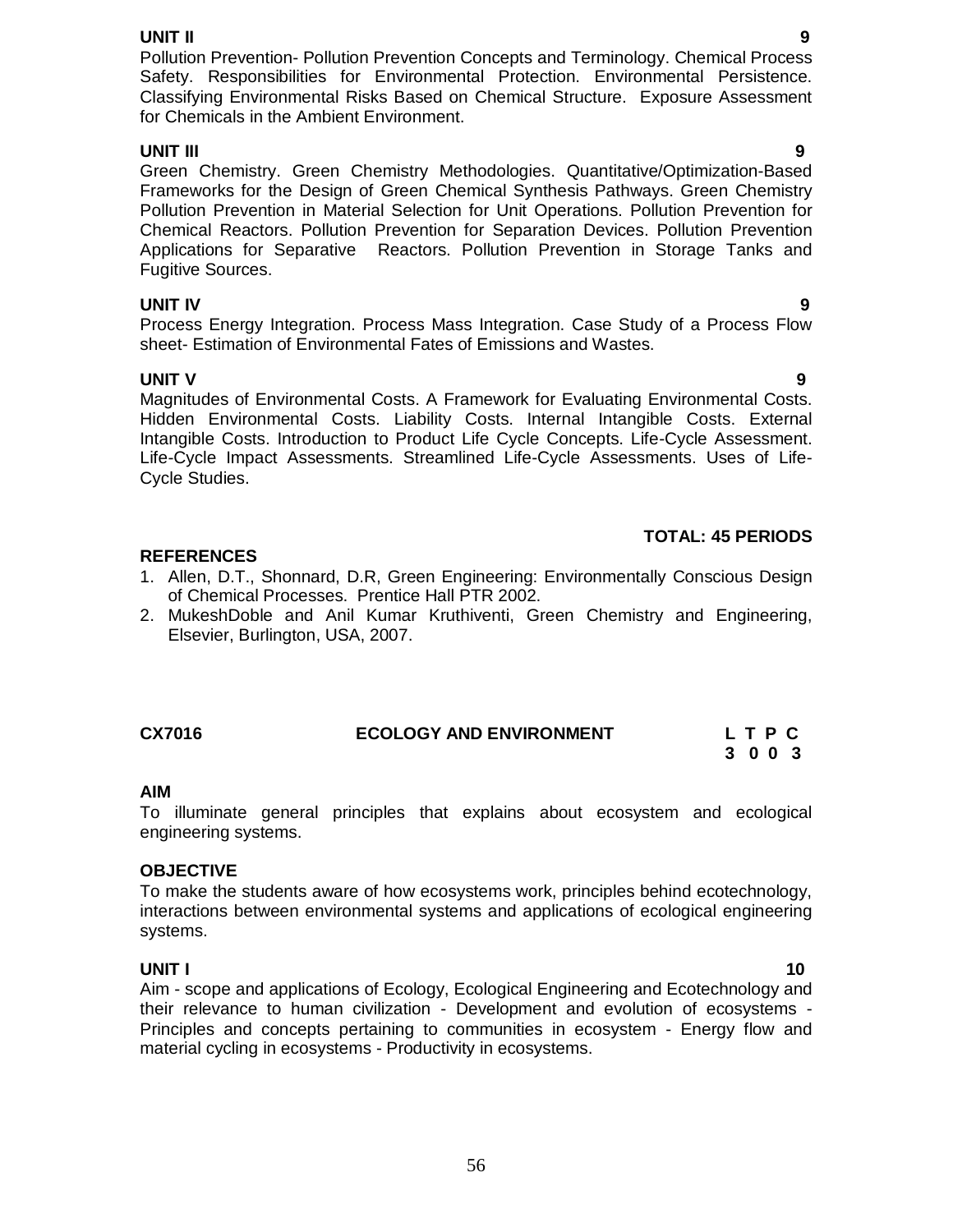**UNIT II** 10 Classification of ecotechnology - Principles and components of Systems and Modeling - Structural and functional interactions in environmental systems - Human modifications of environmental systems.

# **UNIT III** 10

# Self organizing processes - Multiple seeded microcosms- Interface coupling in ecological systems - Concept of energy - Adapting ecological engineering systems to potentially catastrophic events - Agro ecosystems - Determination of sustainable loading of ecosystems.

**UNIT IV** 10 Principles and operation of soil infiltration systems - wetlands and ponds - source separation systems aqua cultural systems - detritus based treatment for solid wastes - Applications of ecological engineering marine systems.

# **UNIT V** 5

Case studies of integrated ecological engineering systems

# **TOTAL: 45 PERIODS**

# **REFERENCES**

- 1. Ignaci Muthu S, 'Ecology and Environment', Eastern Book Corporation, 2007.
- 2. Krebs, Charles J. 2001. Ecology: The Experimental Analysis of Distribution and Abundance. 5th edition.
- 3. Mitsch, J.W. and Jorgensen, S.E., Ecological Engineering, An Introduction to Ecotechnology, John Wiley & Sons, New York, 1989.

| <b>PP7001</b> | PILOT PLANT AND SCALE-UP METHODS | L T P C |
|---------------|----------------------------------|---------|
|               |                                  | 3 0 0 3 |

### **AIM**

To understand the principles and applications of scale up methods in chemical engineering

# **OBJECTIVE**

- To impart knowledge on scale up techniques
- To understand the application of scale up of Chemical equipments

# **UNIT I PRINCIPALS OF SIMILARITY, PILOT PLANTS & MODELS 9**

Introduction to scale-up methods, pilot plants and models and principles of similarity.

# **UNIT II DIMENSIONAL ANALYSIS AND SCALE-UP CRITERION 9**

Dimensional analysis, regime concept, similarity criterion and scale up methods used in chemical engineering.

# **UNIT III SCALE-UP OF HEAT TRANSFER EQUIPMENT 9**

Typical problems in scale-up of mixing equipment and heat transfer equipment

# **UNIT IV SCALE-UP OF MASS TRANSFER EQUIPMENT 9**

Scale-up of distillation columns and packed towers for continuous and batch processes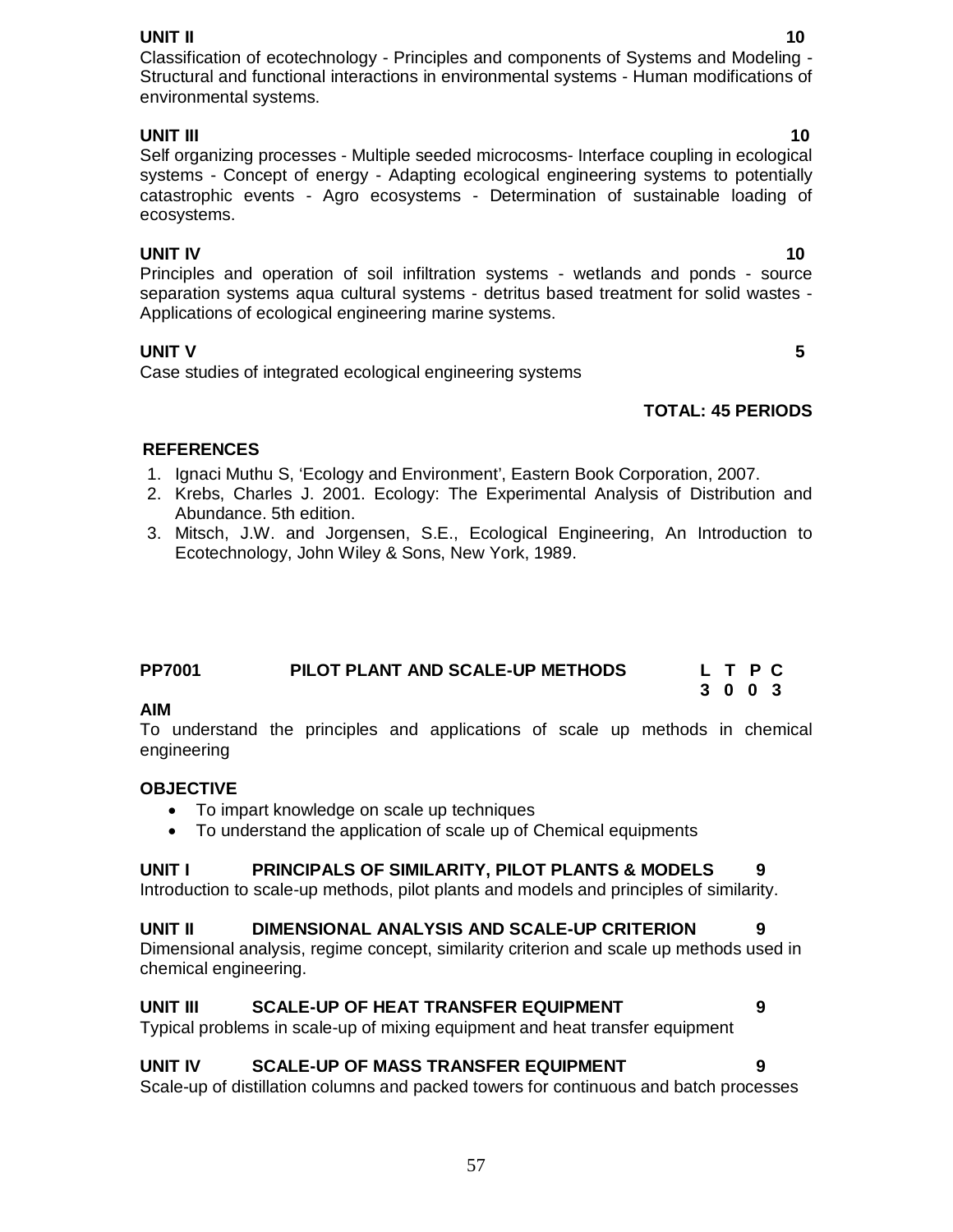Kinetics, reactor development & scale-up techniques for chemical reactors.

#### **TOTAL : 45 PERIODS**

#### **TEXT BOOKS**

- 1. Marko Zlokarnik, "Dimensional Analysis and Scale-up in Chemical Engg.", Springer Verlag, Berlin, Germany, 1986.
- 2. Johnstone and Thring ," Pilot Plants Models and Scale-up methods in Chemical Engg.", McGraw Hill, New York, 1962.

#### **REFERENCE**

1. Donald G. Jordan,"Chemical Process Development" (Part 1 and 2), Interscience Publishers, 1988.

#### **CX7023 MEMBRANE TECHNOLOGIES FOR WATER AND WASTEWATER TREATMENT L T P C 3 0 0 3**

#### **AIM**

To illuminate the principles behind various membrane technologies used for water and wastewater treatment.

#### **OBJECTIVE**

To make students understand about the principles behind separation systems, membrane processes and systems, membrane bioreactors and pretreatment systems.

#### **UNIT I** INTRODUCTION 10

Solid Liquid separation systems-Filtration systems- Theory of Membrane separation – mass Transport Characteristics Cross Flow filtration-Membarne Filtration- Types and choice of membranes, porous, non porous, symmetric and assymmetric – Plate and Frame, spiral wound and hollow fibre membranes – Liquid Membranes

#### **UNIT II MEMBRANE PROCESSES AND SYSTEMS 10**

Microfiltration – Ultrafiltration- Nano Filtration – Reverse Osmosis – Electro dialysis-Pervaporation -Membrane manufactures – Membrane Module/Element designs – Membrane System components – Design of Membrane systems - pump types and Pump selection – Plant operations – Economics of Membrane systems

#### **UNIT III MEMBRANE BIOREACTORS 9**

Introduction and Historical Perspective of MBRs, Biotreatment Fundamentals, Biomass Separation MBR Principles, Fouling and Fouling Control, MBR Design Principles, Design Assignment, Alternative MBR Configurations, Commercial Technologies, Case Studies

#### **UNIT IV PRETREATMENT SYSTEMS 8**

Membrane Fouling – Pretreatment methods and strategies – monitoring of Pretreatment – Langlier Index, Silt Density Index, Chemical cleaning, Biofoulant control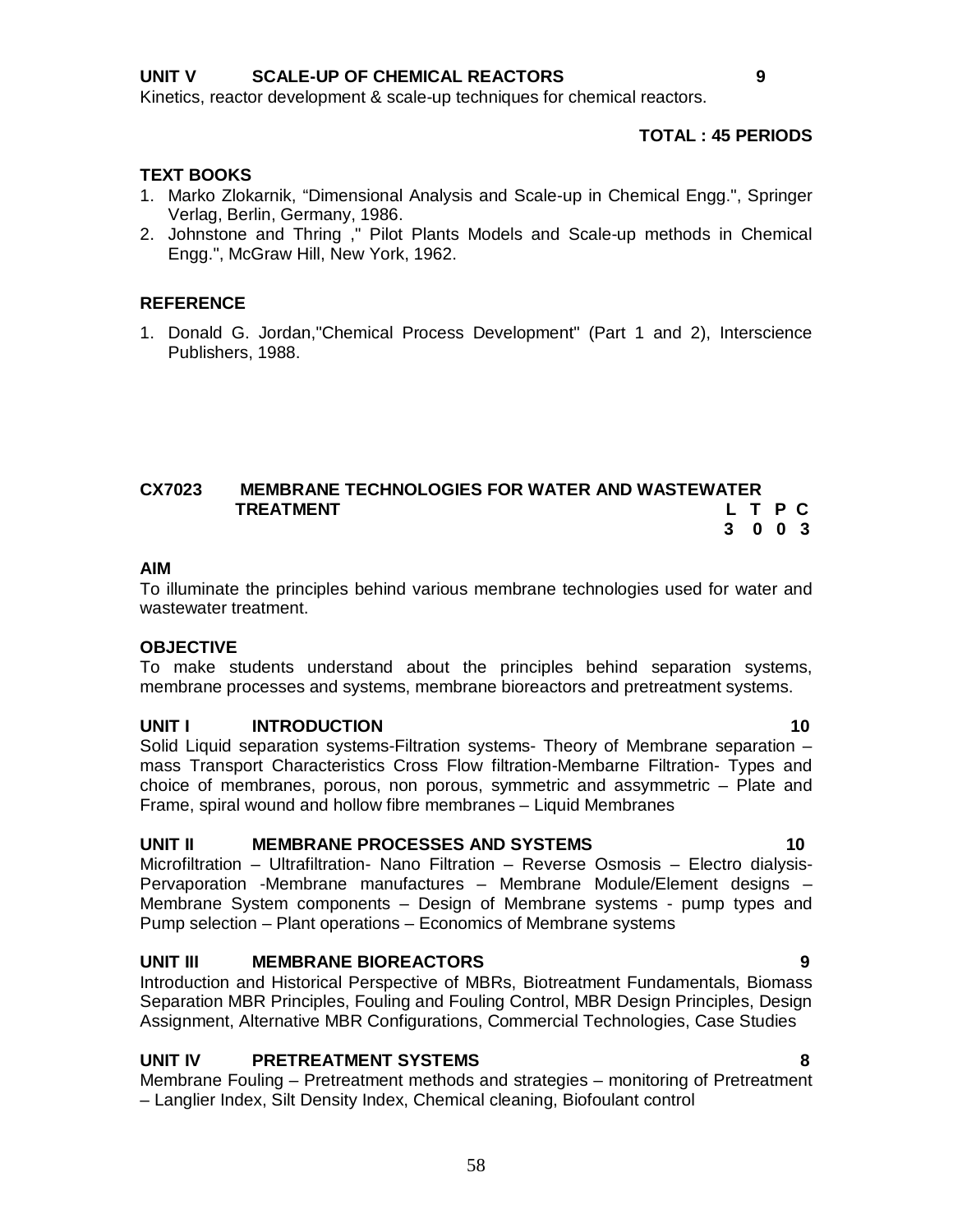# **UNIT V CASE STUDIES 8**

Case studies on the design of membrane based water and wastewater treatment systems – zero Liquid effluent discharge Plants

#### **TOTAL: 45 PERIODS**

#### **REFERENCES**

- 1. Water Environment Federation (WEF), Membrane Systems for Wastewater Treatment, McGraw-Hill, USA, 2005
- 2. Symon Jud, MBR Book Principles and application of MBR in water and wastewater treatment,Elservier, 2006
- 3. K. Yamamoto and Urase T, Membrane Technology in Environmental management, special issue, Water Science and technology, Vol.41, IWA Publishing, 2000
- 4. Jorgen Wagner, Membrane Filtration handbook, Practical Tips and Hints, Second Edition, Revision2, Osmonics Inc., 2001
- 5. Mulder, M., Basic Principle of Membrane Technology, Kluwer Academic Publishers, 1996
- 6. Noble, R.D. and Stern, S.A., Membrane Separations Technology: Principles and Applications, Elservier, 1995

# **CX7039 WASTE MANAGEMENT AND ENERGY RECOVERY L T P C 3 0 0 3**

#### **AIM**

To focus on characteristics various wastes and management and energy recovery.

### **OBJECTIVE**

To make students understand about characteristics of various waste, their collection, transport and processing techniques, energy generation techniques, hazardous waste management and ultimate disposal.

#### **UNIT I SOLID WASTE – CHARACTERISTICS AND PERSPECTIVES 6**

Definition - types – sources – generation and estimation. Properties: physical, chemical and biological – regulation

#### **UNIT II COLLECTION, TRANSPORTATION AND PROCESSING TECHNIQUES 8**

Onsite handling, storage and processing – types of waste collection mechanisms transfer Stations : types and location – manual component separation - volume reduction : mechanical, thermal – separation : mechanical, magnetic electro mechanical

#### **UNIT III ENERGY GENERATION TECHNIQUES 16**

Basics, types, working and typical conversion efficiencies of composting – anaerobic  $digestion - RDF - combustion - incineration - gasification - pyrolysis$ 

### **UNIT IV HAZARDOUS WASTE MANAGEMENT 8**

Hazardous waste  $-$  definition - potential sources - waste sources by industry  $-$  impacts  $$ waste control methods – transportation regulations - risk assessment - remediation technologies – Private public paternership – Government initiatives.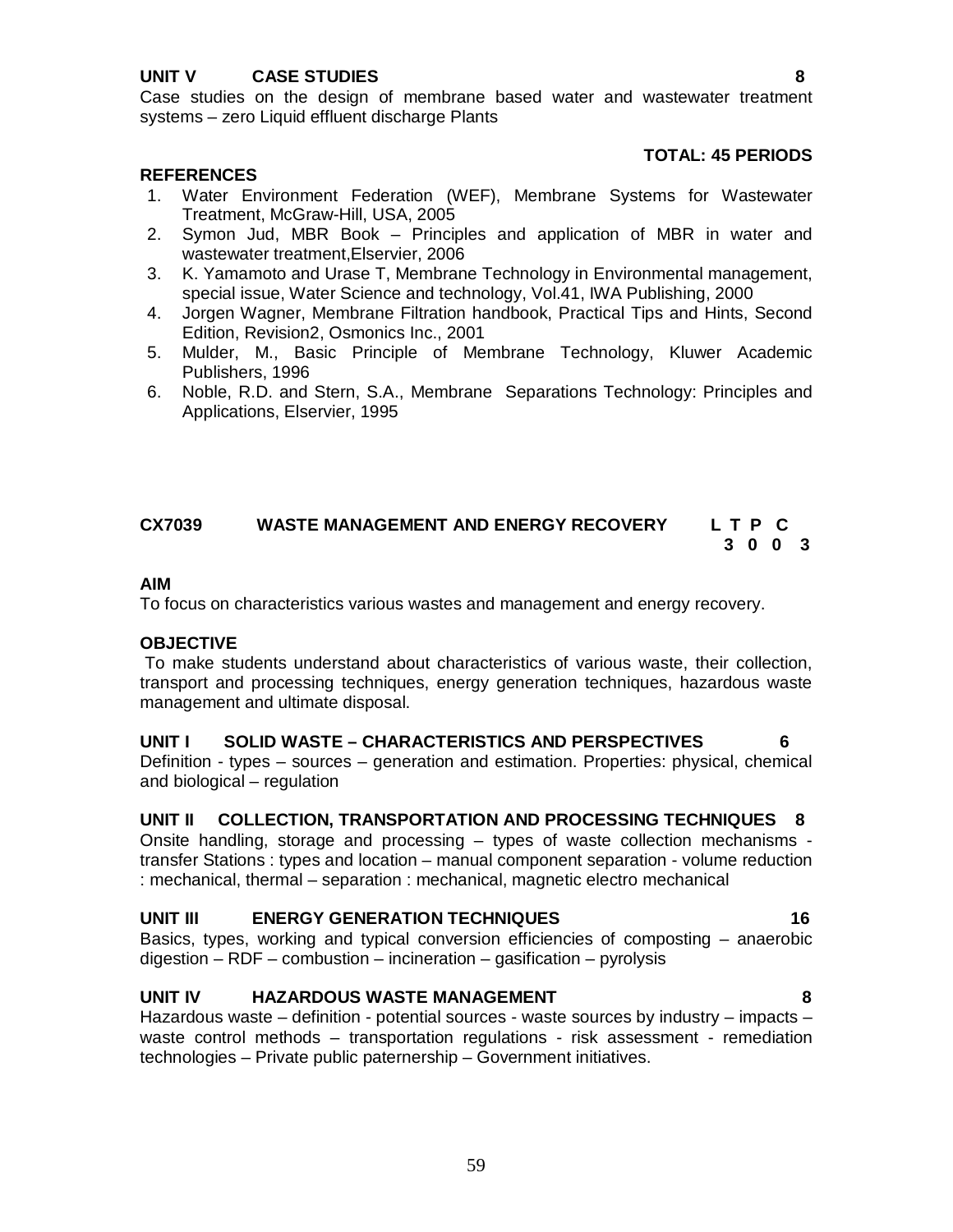### **UNIT V ULTIMATE DISPOSAL 7**

Landfill – classification – site selection parameters – design aspects – Leachate control – environmental monitoring system for Land Fill Gases.

#### **TOTAL: 45 PERIODS**

#### **TEXT BOOKS**

- 1. Tchobanoglous, Theisen and Vigil, Integrated Solid Waste Management, 2d Ed. McGraw-Hill, New York, 1993.
- 2. Howard S. Peavyetal, Environmental Engineering, McGraw Hill International Edition, 1985

#### **REFERENCES**

- 1. LaGrega, M., et al., Hazardous Waste Management, McGraw-Hill, c. 1200 pp., 2<sup>nd</sup> ed., 2001.
- 2. Stanley E. Manahan. Hazardous Waste Chemistry, Toxicology and Treatment, Lewis Publishers, Chelsea, Michigan, 1990
- 3. Parker, Colin and Roberts, Energy from Waste An Evaluation of Conversion Technologies, Elsevier Applied Science, London, 1985.
- 4. ManojDatta, Waste Disposal in Engineered Landfills, Narosa Publishing House, 1997

| <b>CX7047</b> | <b>BIO - ENERGY CONSERVATION TECHNIQUES</b> |  | LTPC |
|---------------|---------------------------------------------|--|------|
|               |                                             |  | 3003 |

#### **AIM**

To illuminate the principles behind various bio-energy conservation techniques.

#### **OBJECTIVE**

To make students understand about biomass, microbial systems used in biomethanation, Combustion, application of gasification, pyrolysis and carbonization.

#### **UNIT I INTRODUCTION 8**

Biomass: types – advantages and drawbacks – Indian scenario – characteristics – carbon neutrality – conversion mechanisms – fuel assessment studies

#### **UNIT II BIOMETHANATION 8**

Microbial systems – phases in biogas production – parameters affecting gas production – effect of additives on biogas yield – possible feed stocks. Biogas plants – types – design – constructional details and comparison – biogas appliances – Burner, illumination and power generation – effect on engine performance.

#### **UNIT III COMBUSTION 10**

Perfect, complete and incomplete – equivalence ratio – fixed Bed, fluid Bed – fuel and ash handling – steam cost comparison with conventional fuels. Briquetting: types of Briquetting – merits and demerits – feed requirements and preprocessing – advantages drawbacks

#### **UNIT IV GASIFICATION 10**

Types – comparison – application – performance evaluation – economics – dual fuel engines – 100 % Gas Engines – engine characteristics on gas mode – gas cooling and cleaning train.

60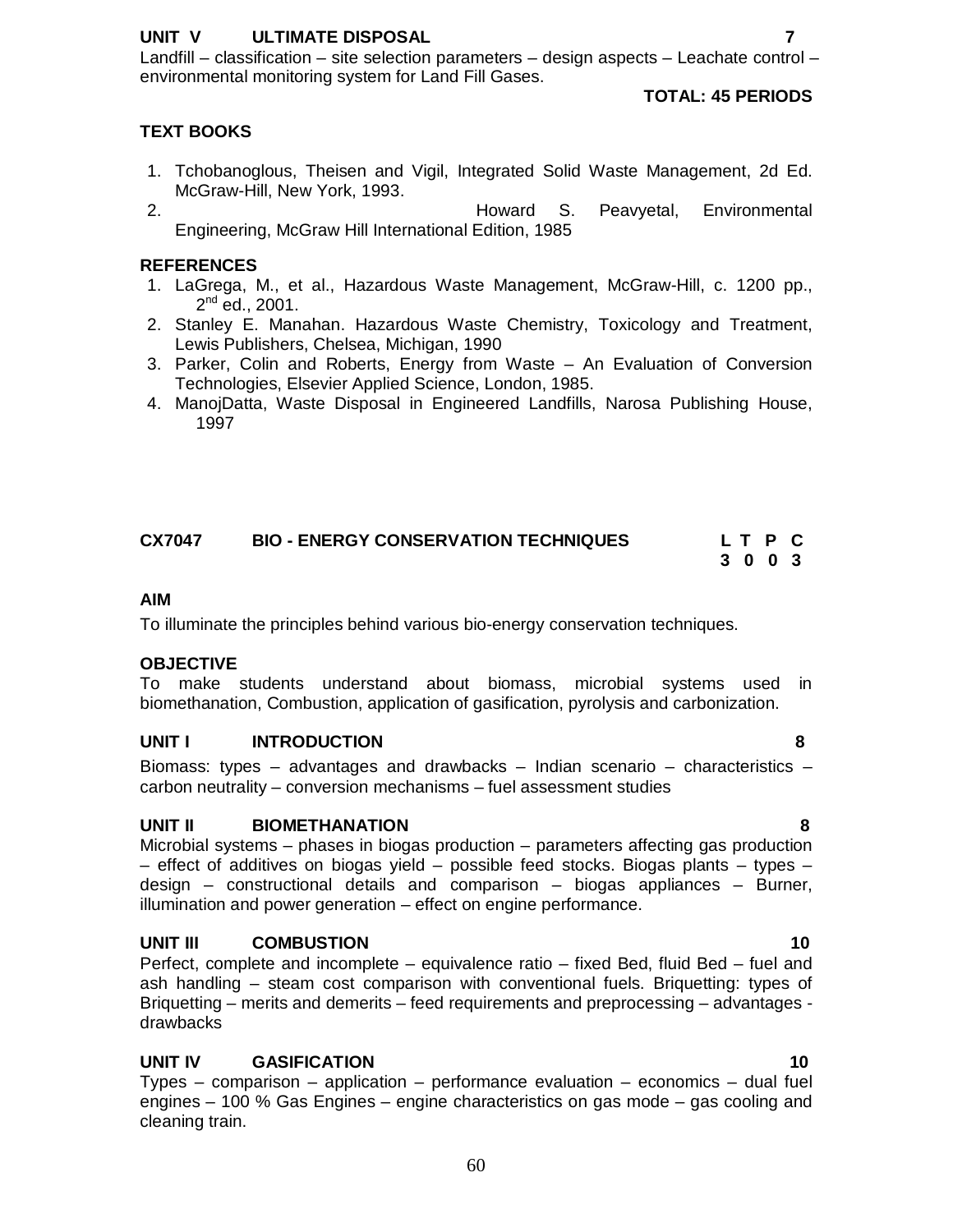### **UNIT V PYROLYSIS AND CARBONIZATION 9**

Types – process governing parameters – thermo gravimetric analysis – differential thermal analysis – differential scanning calorimetry – Typical yield rates.

# **TOTAL: 45 PERIODS**

## **TEXT BOOKS**

- 1. David Boyles, Bio Energy Technology Thermodynamics and costs, Ellis Hoknood Chichester, 1984.
- 2. Khandelwal KC, Mahdi SS, Biogas Technology A Practical Handbook, Tata McGraw Hill, 1986

### **REFERENCES**

- 1. Mahaeswari, R.C. Bio Energy for Rural Energisation, Concepts Publication,1997
- 2. Tom B Reed, Biomass Gasification Principles and Technology, Noyce Data Corporation, 1981
- 3. Best Practises Manual for Biomass Briquetting, I R E D A, 1997
- 4. Eriksson S. and M. Prior, The briquetting of Agricultural wastes for fuel, FAO Energy and Environment paper, 1990
- 5. Iyer PVR et al, Thermochemical Characterization of Biomass, M N E S

# **CX7048 HYDROGEN AND FUEL CELLS L T P C**

#### **3 0 0 3**

# **AIM**

To impart knowledge on hydrogen and fuel cells.

# **OBJECTIVES**

Different types of fuel cells and their applications would be studied. Hydrogen production techniques, storage and applications would be studied.

### **UNIT I HYDROGEN – BASICS AND PRODUCTION TECHNIQUES 9**

Hydrogen – physical and chemical properties, salient characteristics. Production of hydrogen – steam reforming – water electrolysis – gasification and woody biomass conversion – biological hydrogen production – photo dissociation – direct thermal or catalytic splitting of water.

### **UNIT II HYDROGEN STORAGE AND APPLICATIONS 9**

Hydrogen storage options – compressed gas – liquid hydrogen – Hydride – chemical Storage – comparisons. Hydrogen transmission systems. Applications of Hydrogen.

# **UNIT III FUEL CELLS 9**

History – principle – working – thermodynamics and kinetics of fuel cell process – performance evaluation of fuel cell – comparison on battery Vs fuel cell

# **UNIT IV FUEL CELL – TYPES 9**

Types of fuel cells – AFC, PAFC, SOFC, MCFC, DMFC, PEMFC – relative merits and demerits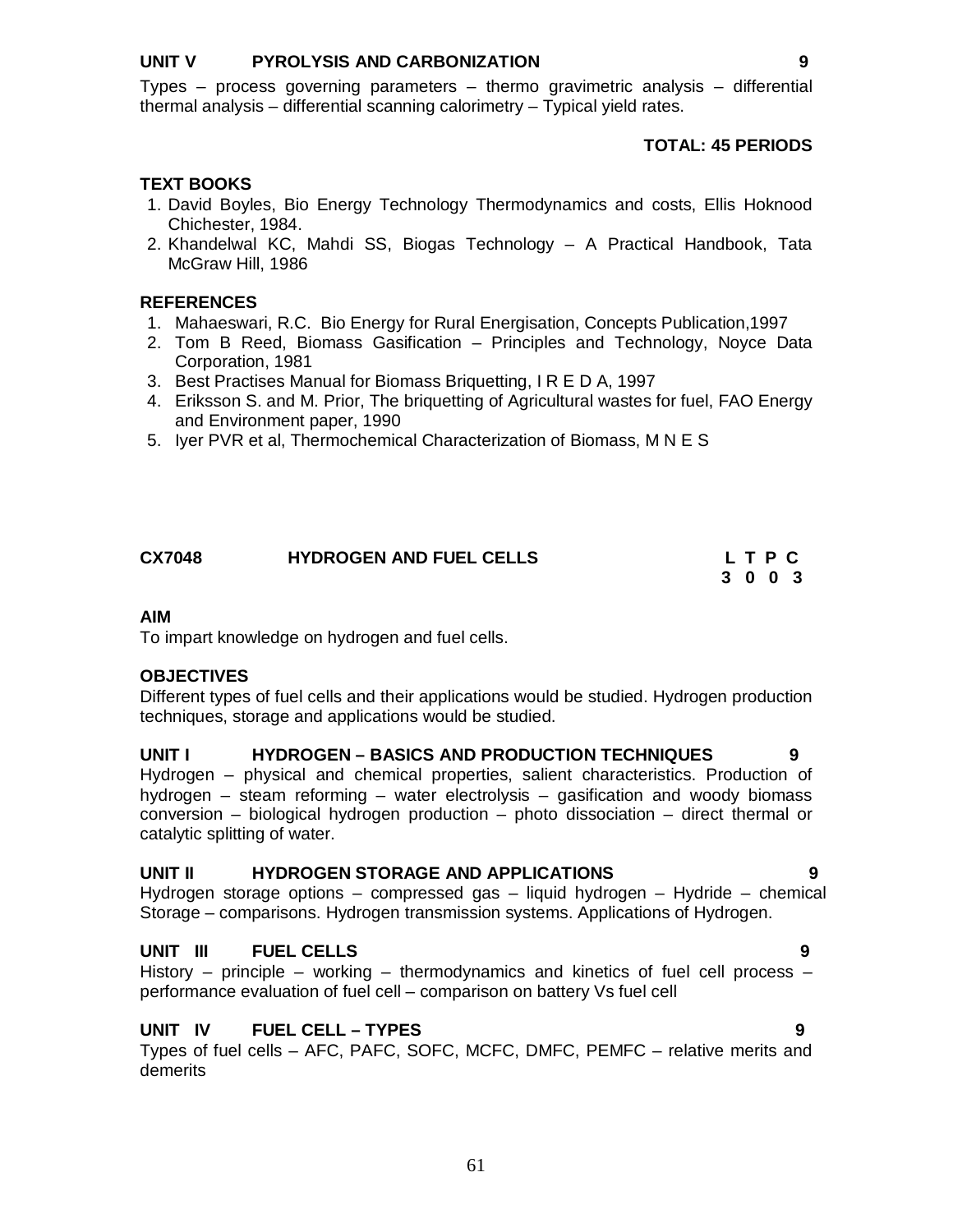# **UNIT V APPLICATION OF FUEL CELL AND ECONOMICS 9**

Fuel cell usage for domestic power systems, large scale power generation, Automobile, Space. Economic and environmental analysis on usage of Hydrogen and Fuel cell. Future trends in fuel cells.

# **TOTAL: 45 PERIODS**

# **TEXT BOOKS**

- 1. Rebecca L. and Busby, Hydrogen and Fuel Cells: A Comprehensive Guide, Penn Well Corporation, Oklahoma (2005)
- 2. Bent Sorensen (Sørensen), Hydrogen and Fuel Cells: Emerging Technologies and Applications, Elsevier, UK (2005)

### **REFERENCES**

- 1. Kordesch, K and G.Simader, Fuel Cell and Their Applications, Wiley-Vch, Germany (1996).
- 2. Hart, A.B and G.J.Womack, Fuel Cells: Theory and Application, Prentice Hall, NewYork Ltd., London (1989)
- 3. Jeremy Rifkin, The Hydrogen Economy, Penguin Group, USA (2002).
- 4. Viswanathan, B and M AuliceScibioh, Fuel Cells Principles and Applications, Universities Press (2006)

## **CX7049 FUEL CELL TECHNOLOGY L T P C**

**AIM** To present the fuel cell reaction kinetics and fuel cell characterization and fuel cell power plant.

# **OBJECTIVES**

Students gain knowledge on fuel cell principles, kinetics, in-situ and ex-situ characterization, fuel cell power plant and applications.

**UNIT I 9** Overview of fuel cells: Low and high temperature fuel cells; Fuel cell thermodynamics heat, work potentials, prediction of reversible voltage, fuel cell efficiency.

# **UNIT II 9**

Fuel cell reaction kinetics - electrode kinetics, overvoltage, Tafel equation, charge transfer reaction, exchange currents, electro catalysis - design, activation kinetics, Fuel cell charge

and mass transport - flow field, transport in electrode and electrolyte.

### **UNIT III 9**

Fuel cell characterization - in-situ and ex-situ characterization techniques, i-V curve, frequency response analysis; Fuel cell modelling and system integration: - 1D model – analytical solution and CFD models.

### **UNIT IV 9**

Balance of plant; Hydrogen production from renewable sources and storage; safety issues, cost expectation and life cycle analysis of fuel cells.

 **3 0 0 3**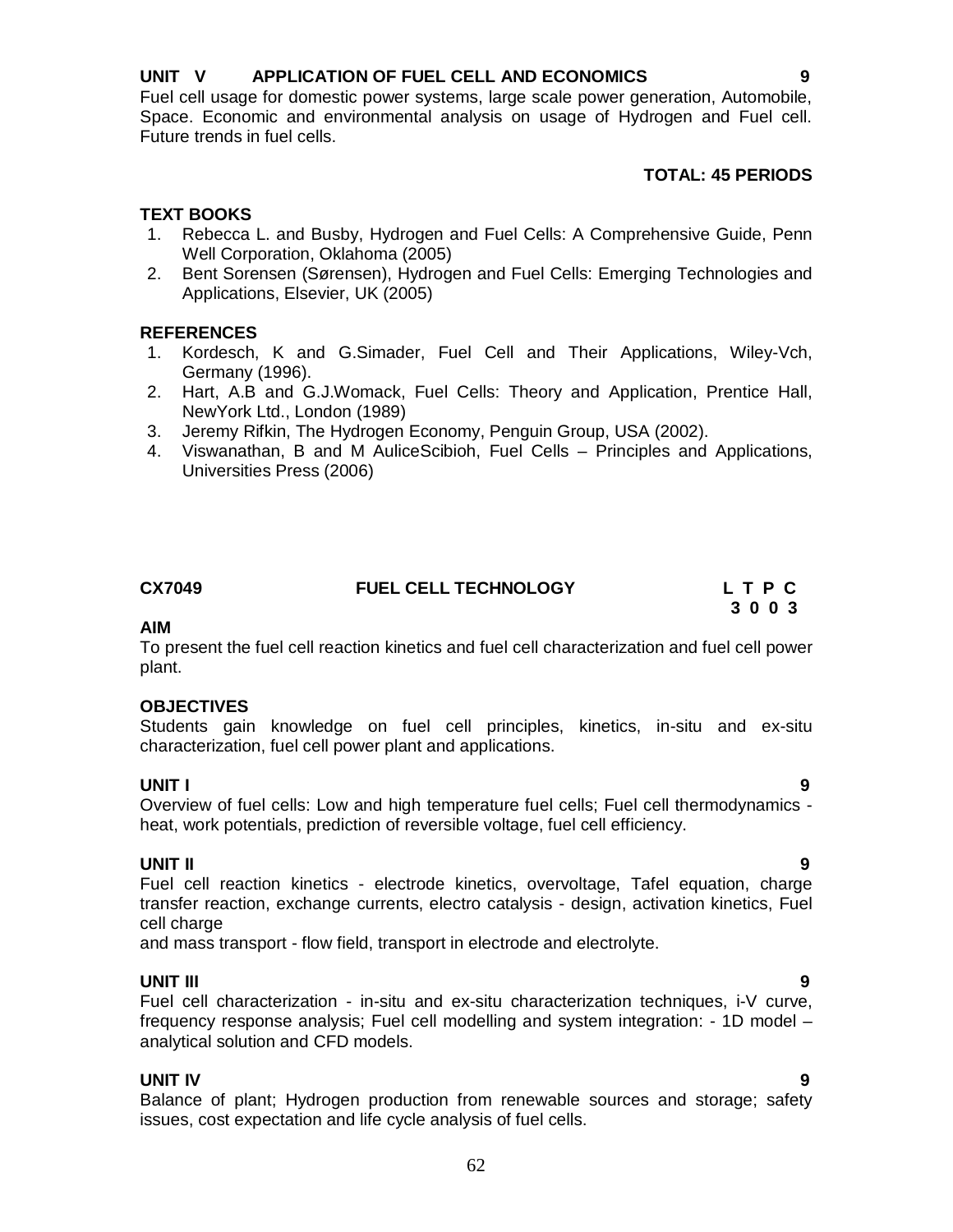#### **UNIT V** 9

Fuel cell power plants: fuel processor, fuel cell power section (fuel cell stack), power conditioner; automotive applications, portable applications

# **TOTAL : 45 PERIODS**

#### **REFERENCES**

- 1. O'Hayre, R.P.,S. Cha,W. Colella, F.B.Prinz, Fuel Cell Fundamentals,Wiley, NY (2006).
- 2. Bard,A. J. , L. R., Faulkner,Electrochemical Methods, Wiley, N.Y.(2004) Ref Book.
- 3. Basu,S.(Ed) Fuel Cell Science and Technology,Springer, N.Y.(2007).
- 4. Liu, H.,Principles of fuel cells, Taylor & Francis, N.Y. (2006).
- 5. Fuel cell technology handbook, edited by Gregor Hoogers, CRC Press 2003.

#### **CX7051 ELECTROCHEMICAL PROCESS ENGINEERING FOR CHEMICAL ENGINEERS**

 **L T P C 3 0 0 3**

#### **AIM**

To illuminate the principles behind electrochemical engineering, systems and models and their design.

#### **OBJECTIVE**

To make students understand the principles and concepts behind electrochemical engineering, electrolytic cell systems, reaction models and reactor models, and electrolytic reactor design.

#### **UNIT I INTRODUCTION OF ELECTROCHEMICAL ENGINEERING 9**

Industrial importance of electrolytic processes, Basic concepts and definitions, Criteria for reactor performance, Electrochemical and catalytic reactions and reactors. Fundamentals of reaction kinetics, rate of electrochemical reaction, electrochemical thermodynamics, practical cell voltage requirements and polarization, single electrochemical reactions, potentiostatic operations of first order reaction and galvanostatic operation of first order reactions.

### **UNIT II ASPECTS OF MASS AND HEAT TRANSFER IN ELECTROLYTIC CELL SYSTEMS 9**

Basic aspects of fluid dynamics, mass transfer-mass flux in a fully developed turbulent regime, entrance and exit effects, obtaining numerical values of mass transfer coefficient by calculation and experiment, mass transfer in two phase flow, energetic and energy balances, CSTR with general order reactions, effect of mass transport and side reaction.

#### **UNIT III RATE PROCESSES AND REACTION MODELS 9**

Rate processes, kinetics of elementary reactions, reaction mechanism and rate laws, transition state theory, derivation of kinetic relationships, reaction models.

### **UNIT IV REACTOR MODELS 9**

General considerations, batch reactor and continuous reactor. Fed batch, continuous, cell recycle, plug flow reactor, two stage reactors,. Reactor dynamics and stability. Reactors with non ideal mixing. Other types of reactors- fluidized bed reactors; packed bed reactors, bubble column reactors, trickle bed reactors.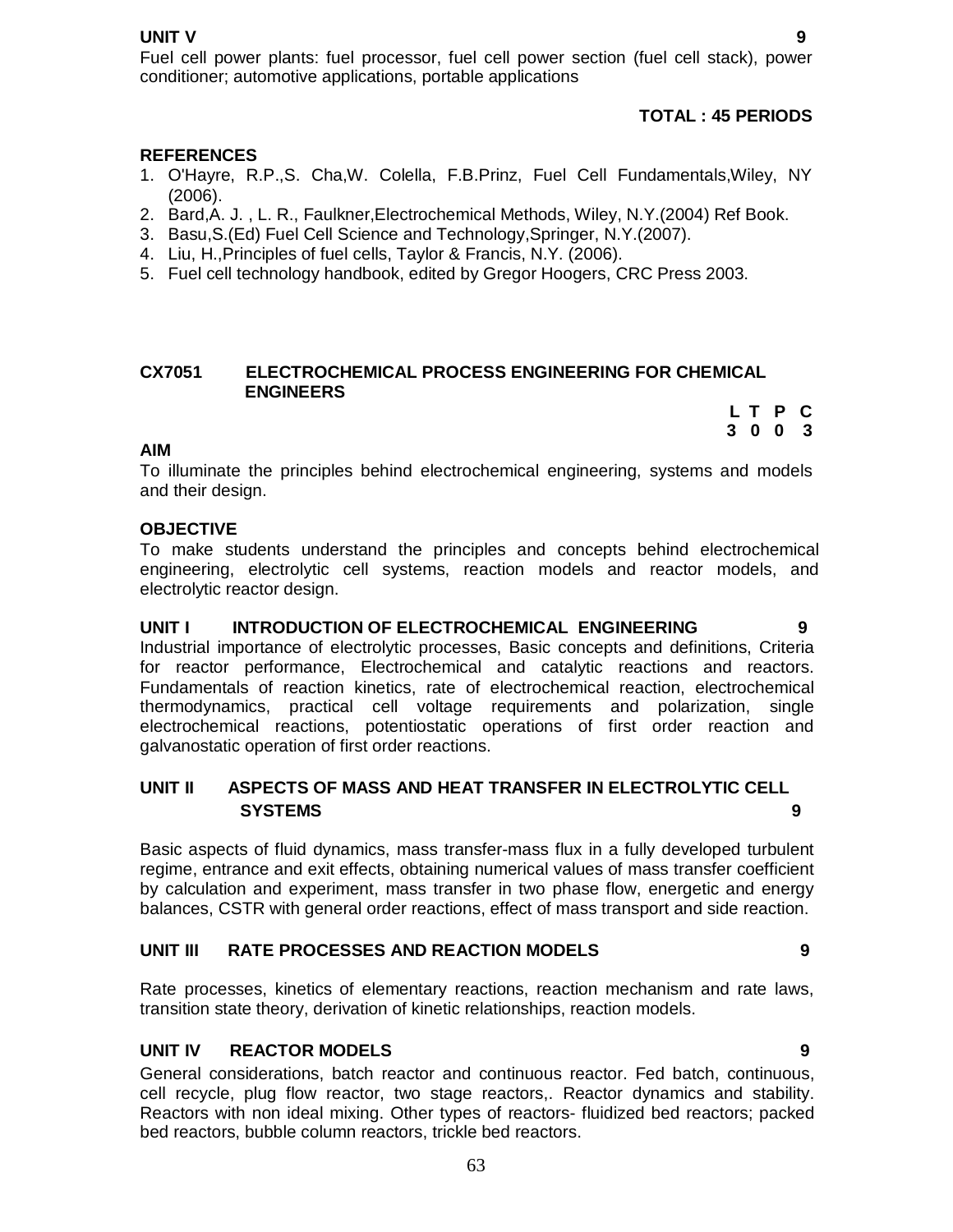Electrolytic reactor designs, Electrolytic reactor selection, scale up of electrolytic reactors, effect of scale up on mass transfer, effect of scale up on current distribution, Multiple electrode models and time factors.

#### **TOTAL: 45 PERIODS**

### **TEXT BOOKS**

- 1. F.Goodridge, K.Scott, Electrochemical process engineering. A guide to the design of electrolytic plant, Plenum Press, 1995.
- 2. Bockris, John O'M, Bockris, Ralph E.White, B.E. Conway, Modern aspects of electrochemistry, volume 28, Plenum Press, New York 1985.
- 3. Newman and Thomas- Alyea, Electrochemical systems,  $3<sup>rd</sup>$  edition, Wiley & Sons, Hoboken, 2004.
- 4. Pletcher. D and Walsh F.C, Industrial electrochemistry,  $2^{nd}$  edition, Chapman and Hall, London, 1990.
- 5. Hartmut Wendt, Gerhard Kreysa, Electrochemical engineering, Science and technology in chemical and other industries, Springer, 1999.
- 6. Krishnan Rajeshwar, JORGE G. IBANEZ, Environmental Electrochemistry, Fundamentals and applications in Pollution Abatement, ACADEMIC PRESS, Inc, 1997.

| <b>CX7052</b> | <b>ELECTROCHEMICAL ENGINEERING</b> | LTPC |
|---------------|------------------------------------|------|
|               |                                    | 3003 |

#### **AIM**

To focus on concepts of electrochemical systems, application in industries and factors behind corrosion

#### **OBJECTIVE**

To make students to get a clear picture about electrochemical systems, factors that cause corrosion and methods to prevent the, principles of electro deposition and applications of electrochemical systems in industries.

**UNIT I 9** Review basics of electrochemistry: Faraday's law -Nernst potential –Galvanic cells – Polarography, The electrical double layer: It's role in electrochemical processes –Electro capillary curve –Helmoltz layer –Guoy –Steven's layer –fields at the interface.

### **UNIT II 9**

Mass transfer in electrochemical systems: diffusion controlled electrochemical reaction – the importance of convention and the concept of limiting current. over potential, primary secondary current distribution –rotating disc electrode.

**UNIT III** 10 Introduction to corrosion, series, corrosion theories derivation of potential-current relations of activities controlled and diffusion controlled corrosion process. Potential-pH diagram, Forms of corrosion- definition, factors and control methods of various forms of corrosion-corrosioncontrol measures- industrial boiler water corrosion control –protective coatings –Vapor phase inhibitors –cathodic protection, sacrificial anodes –Paint removers.

#### 64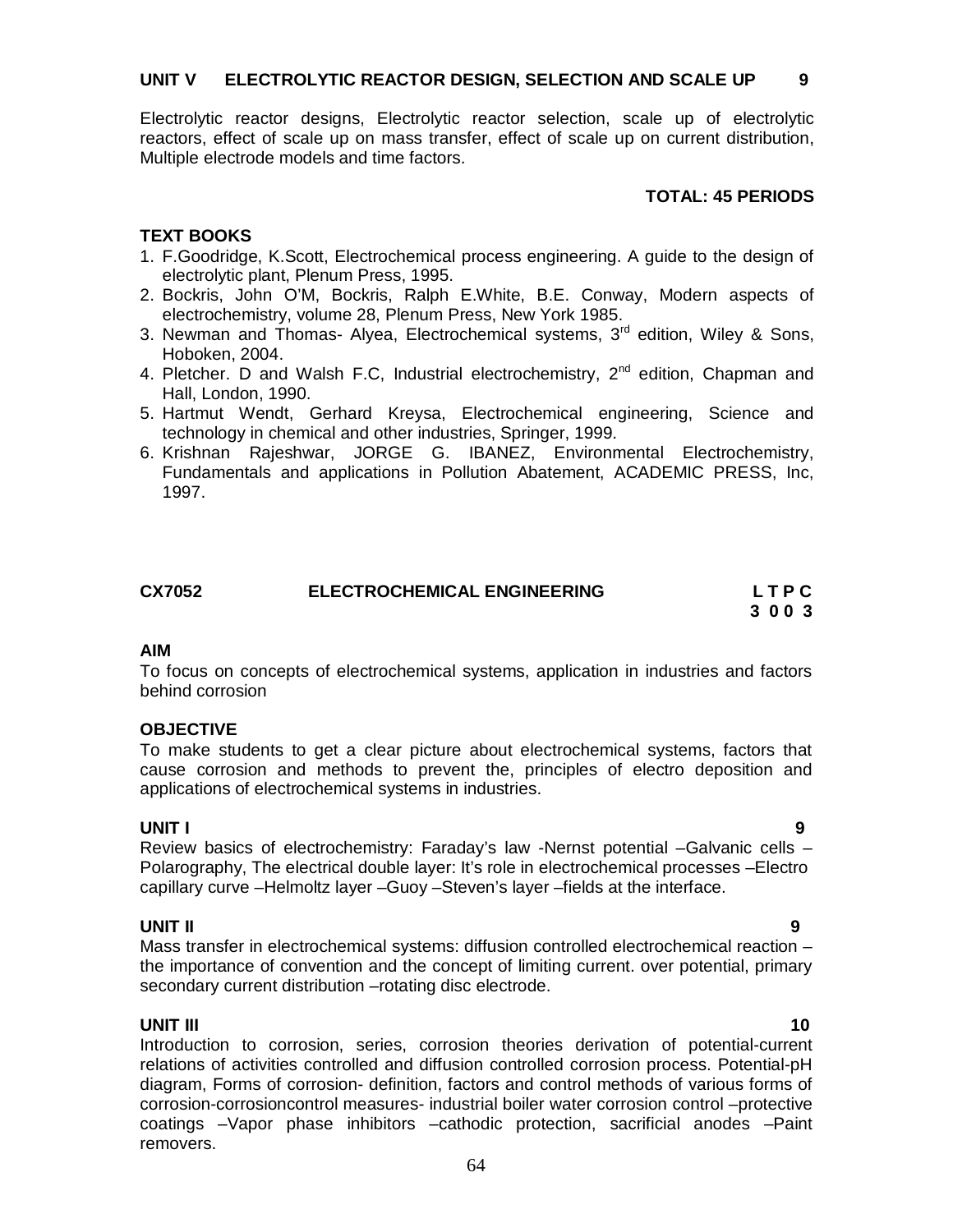### **UNIT IV 8**

Electro deposition –electro refining –electroforming –electro polishing –anodizing – Selective solar coatings, Primary and secondary batteries –types of batteries, Fuel cells.

**UNIT V** 9 Electrodes used in different electrochemical industries: Metals-Graphite –Lead dioxide – Titanium substrate insoluble electrodes –Iron oxide –semi conducting type etc. Metal finishing- cell design. types of electrochemical reactors, batch cell, fluidized bed electrochemical reactor, filter press cell, Swiss roll cell, plug flow cell, design equation, figures of merits of different type of electrochemical reactors.

# **TOTAL: 45 PERIODS**

### **TEXT BOOKS**

- 1. Picket, " Electrochemical Engineering ", Prentice Hall. 1977.
- 2. Newman, J. S., " Electrochemical systems ", Prentice Hall, 1973.

#### **REFERENCES**

- 1. Barak, M. and Stevenge, U. K., " Electrochemical Power Sources Primary and Secondary Batteries" 1980
- 2. Mantell, C., " Electrochemical Engineering ", McGraw Hill, 1972.

### **CX7053 ELECTROCHEMICAL ENVIRONMENTAL TECHNOLOGY L T P C 3 0 0 3**

#### **AIM**

To illuminate the methods used for pollution control and electrochemical concepts used for treating various wastes and pollutants.

#### **OBJECTIVE**

To make students aware of different types of pollutants, pollutants analysis and monitoring, methods for pollution control, electrochemical treatment of wastes and various pollutants and photochemical treatments of wastes.

#### **UNIT I 9**

Definition and classification of pollutants, method of pollutants analysis, pollution monitoring, electrochemical monitoring, monitoring contaminated sites, seawater monitoring, rainfall monitoring, role of sensors in environmental pollution.

**UNIT II 9** Conventional methods for pollution control, incinerator, pyrolysis, air stripping, microbial treatment, precipitation coagulation, adsorption, membrane process. Advanced techniques of pollution treatment, treatment of polluted sites. Introduction to electrochemical systems, current charge transport potential, electrode interface, electrochemical kinetics. Water disinfections, general consideration, and chemical disinfections by products, taste and odour removal and indicator organism.

### **UNIT III 9**

Electrochemical treatment of waste water, direct electrolysis, indirect electrolysis, mechanism of electro oxidation, anodic oxidation of organic and inorganic pollutants, cathodic reduction, reversible, irreversible process, Fenton agents. Electrochemical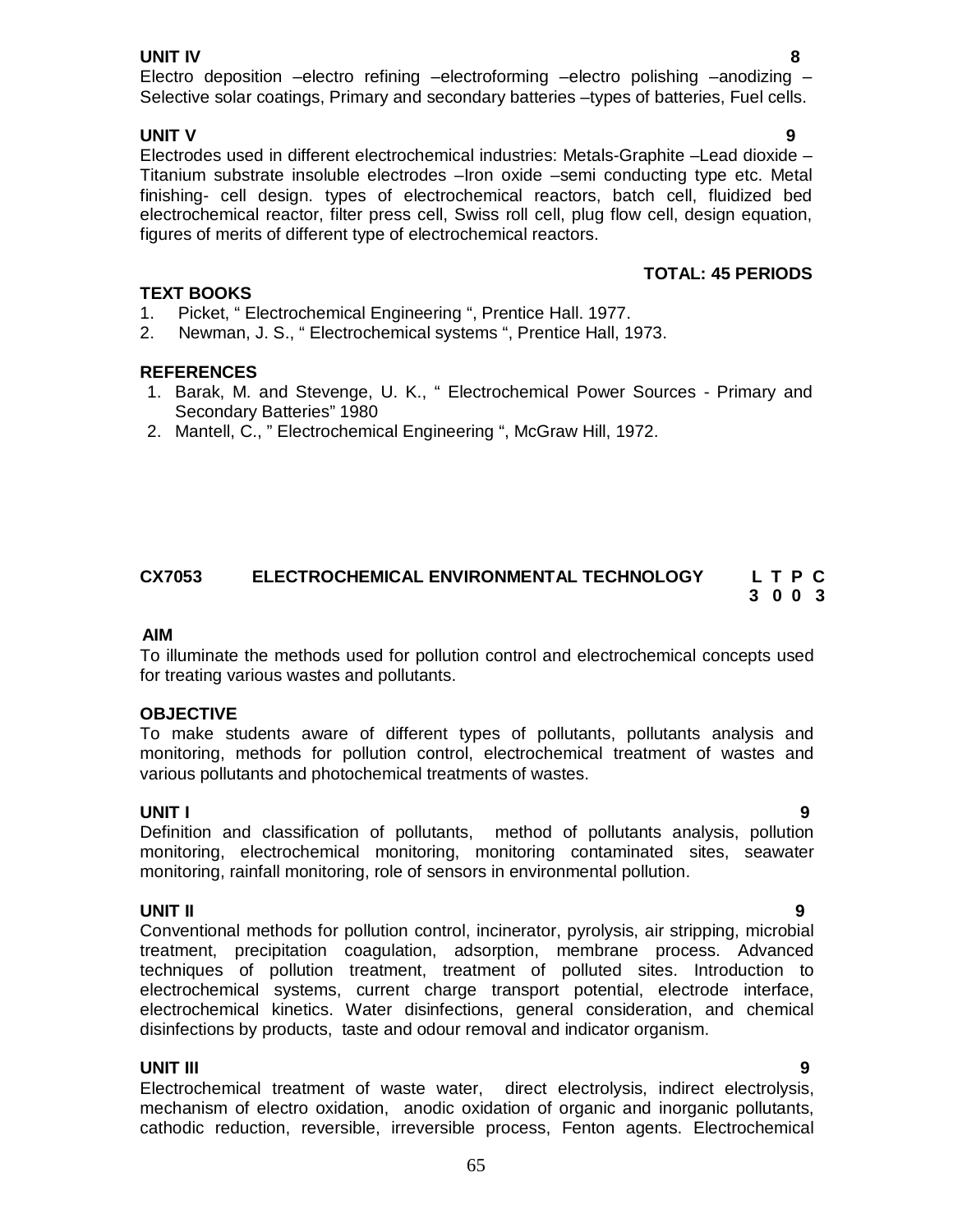reduction of metal ions, membrane assisted process, electro dialysis and electrochemical ion exchange process, electro chemical disinfections of water, UV dose and disinfection kinetics, photo electro chemical disinfection of water.

**UNIT IV 9** Electrochemical remediation of soil, photochemical treatment of organic pollutants, photo electro chemical reduction, electro chemical treatment of mixed and hazardous waste, electrochemical generation of hypochloric acid, photo electro chemical treatment of waste water.

# **UNIT V** 9

Materials for electrochemical treatment, electrodes used in different types of industries, type of electro chemical reactor, batch cell, fluidized bed electro chemical reactor, filter press cell, Swiss role cell, Plug flow cell, design equation, electrochemical reactors for [pollutant treatment, figure of merits of different types of electro chemical reactors.

# **TOTAL : 45 PERIODS**

# **REFERENCES**

- 1. Rajeshwar, k. and Ibanez, J.G., Environmental Electrochemistry, Academic Pre, 1997.
- 2. Pletcher, D., and Walsh, F., Industrial Electrochemistry, 2 nd Edn., Chapman and Hall, 1990.
- 3. Scott, K., Electrochemical Process for Cleaner Technology, Academic Pres, 1990.
- 4. Kirkwood, R. C. And Longley, A.J., Clean Technology and Environment, Chapman & Hall, 1995.

# **CX7054 ELECTROCHEMICAL TECHNOLOGY FOR CHEMICAL ENGINEERS**

**L T P C 3 0 0 3**

### **AIM**

To illuminate the concepts of electrolysis and the principle behind various steps of industrial process stream from chemical engineering view point.

### **OBJECTIVE**

To make students understand the principles of electrolysis, modern technological developments,

Technologies used for extraction, refining and production of metals, and methods used for water purification, effluent treatment and recycling of industrial process streams.

### **UNIT I FUNDAMENTAL CONCEPTS 9**

Electron transfer, mass transport, interplay of electron transfer and mass transport, control adsorption, electro catalysis, phase formation in electrode reactions, chemical reactions, the properties of electrolytic solutions, assessment of cell voltage, electrochemistry at surfaces on open circuit.

### **UNIT II THE CHLOR-ALKALI INDUSTRY 9**

General concepts of brine electrolysis, modern technological developments, chlorine cell technologies, production of potassium hydroxide. Production and consumption pattern, manufacture of Chlorine-caustic soda: Raw materials, principles of manufacture, Mercury-cathode & Membrane process: flow-sheet and sequence of operation, other processes, advancement of process technology and major engineering problems, uses.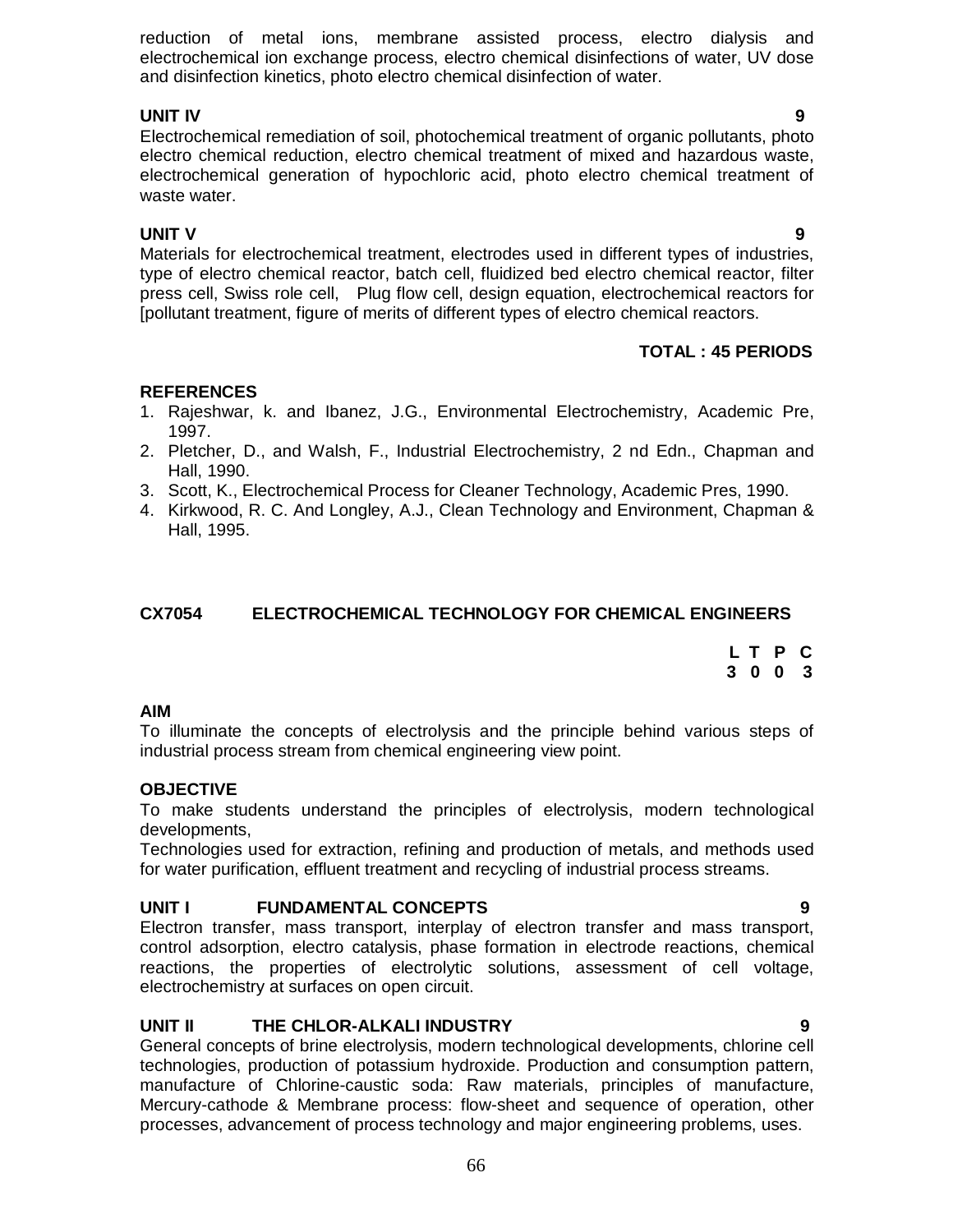# **UNIT III THE EXTRACTION, REFINING AND PRODUCTION OF METALS 9**

Electro winning, cementation, electrore fining, electrode position of metal powders. Principles of mineral processing: comminution, physical separation techniques, flotation, dewatering. Selection of extraction processes. Hydrometallurgy and electrometallurgy including leaching, solution purification, solvent extraction, metal winning and refining. Pyrometallurgical operations including roasting, smelting, converting and refining and refractory issues.

# **UNIT IV INORGANIC ELECTROLYTIC PROCESS 9**

Fluorine, water electrolysis, sodium chlorate, sodium bromate, per acids and their salts, permanganate, potassium dichromate and chromic acid, hydrogen peroxide, ozone, manganese dioxide, synthesis of metal salts via anodic dissolutions.

### **UNIT V WATER PURIFICATION, EFFLUENT TREATMENT AND RECYCLING OF INDUSTRIAL PROCESS STREAMS 9**

Metal ion removal and metal recovery, hypochlorite, and low tonnage chlorine electrolysis, electrodialysis. The treatment of liquors containing dissolved chromium, electrolytic methods of phase separation, flue gas desulphurisation, other electrochemical process.

# **TOTAL: 45 PERIODS**

# **TEXT BOOK**

- 1. D.Pletcher and F.C.Walsh, Industrial electrochemistry, Chapman and Hall, London 1990.
- 2. K. Scott, Electrochemical reaction engineering, London, ACADEMIC PRESS, 1991.
- 3. Cynthia, G.Zoski, Handbook of electrochemistry, 1<sup>st</sup> edition, Elsevier science, 2007.
- 4. Thomas F.O'Brien, Tilak V. Bommaraju and Fumio Hine, Handbook of Chlor-alkali technology, Fundamentals, volume I, Springer, 2005.
- 5. John O'M, Bockris, Ralph E.White, B.E. Conway, Modern aspects of electrochemistry, volume 28, Plenum Press, New York, 1985.
- 6. Hartmut Wendt, Gerhard Kreysa, Electrochemical engineering, Science and technology in chemical and other industries, Springer, 1999.

# CX7013 **WASTE WATER ENGINEERING** L T P C **C** 2 0 0 3

 **3 0 0 3**

### **AIM**

To expose the technologies used for waste water treatment.

# **OBJECTIVE**

To make students aware of industrial waste water disposal and environmental impacts, the methods to minimize wastes, advanced technologies which are used to treat waste water in industries and concepts of residuals management.

# **UNIT I INTRODUCTION 10**

Industrial scenario - Uses of Water by industry - Sources and types of industrial wastewater – Industrial wastewater disposal and environmental impacts - Reasons for treatment of industrial wastewater – Regulatory requirements - Industrial waste survey - Industrial wastewater generation rates, characterization and variables - Population equivalent - Toxicity of industrial effluents and Bioassay tests - Preventing and minimizing wastes at the source - Individual and Common Effluent Treatment Plants - Joint treatment of industrial wastewater.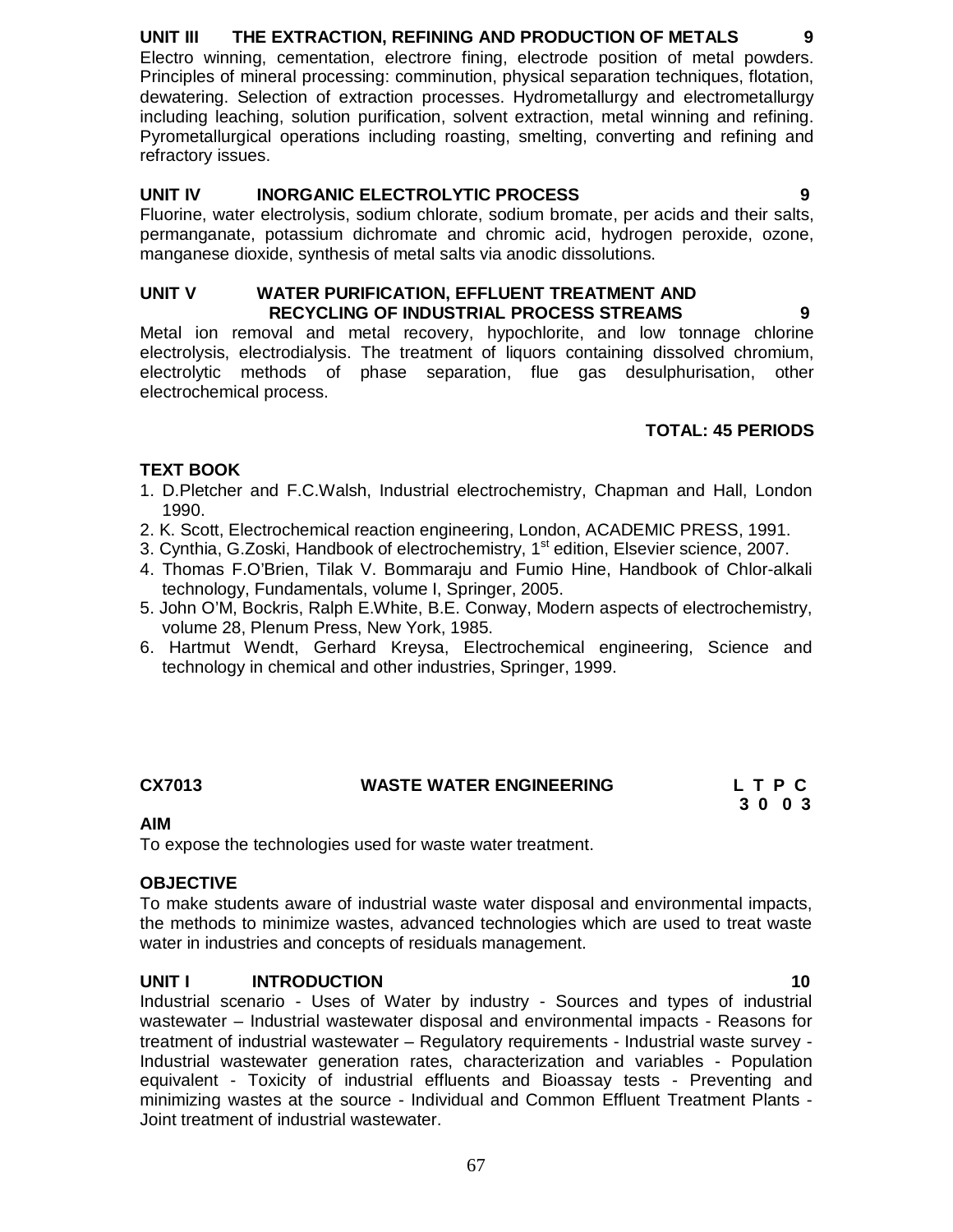# **UNIT II INDUSTRIAL WASTEWATER TREATMENT 10**

Equalisation - Neutralisation - Oil separation - Flotation - Precipitation - Heavy metal Removal – Refractory organics separation by adsorption - Aerobic and anaerobic biological treatment - Sequencing batch reactors – High Rate reactors

# **UNIT II**I **ADVANCED WASTEWATER TREATMENT AND REUSE 8**

Chemical oxidation - Ozonation - Photocatalysis - Wet Air Oxidation - Evaporation - Ion Exchange – Membrane Technologies - Nutrient removal - Land Treatment.

## **UNIT IV RESIDUALS MANAGEMENT 5**

Residuals of industrial wastewater treatment - Quantification and characteristics of Sludge -Thickening, digestion, conditioning, dewatering and disposal of sludge - Management of RO rejects.

# **UNIT V CASE STUDIES 12**

Industrial manufacturing process description, wastewater characteristics and waste treatment flow sheet for Textiles - Tanneries - Pulp and paper - metal finishing - Petroleum Refining - Chemical industries - Sugar and Distilleries -Dairy - Iron and steel fertilizers - Industrial clusters and Industrial Estates.

# **TOTAL: 45 PERIODS**

# **REFERENCES**

- 1. Eckenfelder, W. W., "Industrial Water Pollution Control", Mc-Graw Hill, 1999.
- 2. Arceivala, S. J., "Wastewater Treatment for Pollution Control", Tata McGraw Hill, 1998.
- 3. "Pollution Prevention and Abatement Handbook Towards Cleaner Production ", World Bank and UNEP, Washington, 1998.
- 4. Nelson Leonard Nemerow, Industrial waste treatment Contemporary practice and vision for the future. Elsevier, Singapore 2007.

# **CX7014 ENVIRONMENTAL ENGINEERING L T P C**

### **AIM**

To illuminate the principles behind the technologies and strategies to control pollution and other environmental issues.

### **OBJECTIVE**

To make students understand the importance of environmental audit, concepts behind the methodologies to control pollution, the importance of recycling and concepts behind pollution prevention.

### **UNIT I ENVIRONMENT AWARENESS 9**

Environment – friendly chemical Process; Hazard and risk analysis; Environmental Audit.

# **UNIT II CHEMICAL ENGINEERING PROCESSES 9**

Unit Operations – application of - Abatement of water pollution; Current strategies to control air pollution; Disposal of solid wastes

# **UNIT III RECYCLING METHODOLOGY 9**

Economic recovery and recycling of waste; Transport fuel- Bio-diesel for a cleaner environment.

 **3 0 0 3**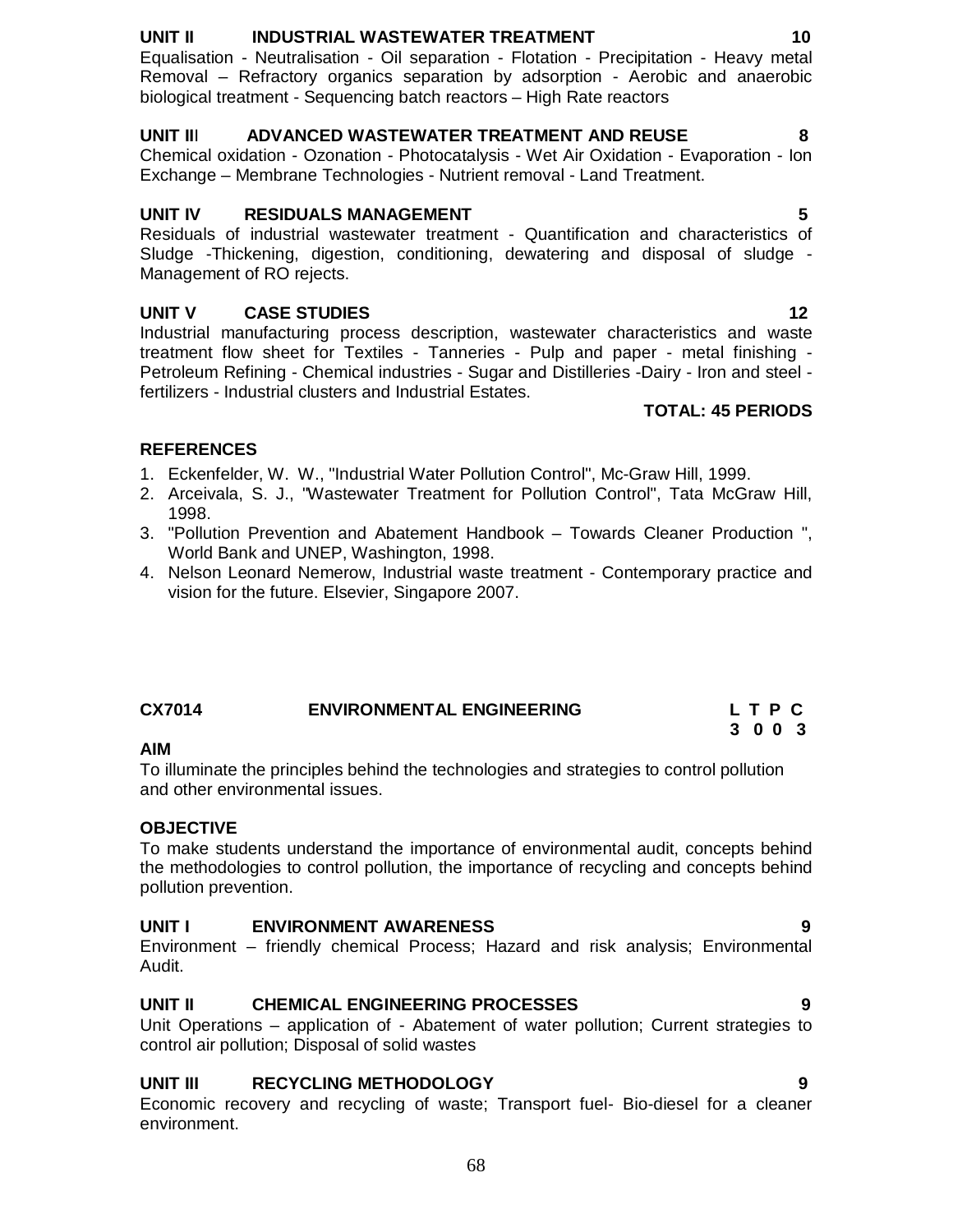### **UNIT IV CLEAN TECHNOLOGY 9**

Towards Eco- friendly products of chemical industry; Pesticides –Their transfer and Transformation in the environment, Biological and electrochemical technology for effluent treatments

# **UNIT V POLLUTION PREVENTION 9**

Mass exchange network synthesis for pollution control and minimization Implications of environmental constraints for process design, policies for regulation of environmental impacts, Concept of common effluent treatment; Environmental legislations, Role of Government and Industries

## **TOTAL : 45 PERIODS**

#### **REFERENCES**

- 1. Rao, C.S Environmental Pollution control Engineering, Wiley- Eastern Ltd. 1991.
- 2. Peavy H.S. Rowe D.R., and George Technologious, Environmental Engineering, Mc Graw Hill Book Company, Ny, 1985.
- 3. Rao M.N and H.V.N. Rao. "Air pollution" ,Tata McGraw Hill Publishing Co. Ltd.1989.
- 4. Theodore L and Buomlore A.J Air pollution control equipments. Prentice Hall Inc, NY. 1982.
- 5. Coulson, J.M. Richardson, J.F and R.K Sinnott, Chemical Engineering Vol. 6, Pergomon Press, 1989.
- 6. Gilbert M.Mastrs, Introduction to Environmental Engineering and Science, Prentice Hall of India, New Delhi, 1994.
- 7. Wahi S.K., Agnihotri A.K and Sharmma J.S (Editors) Environmental Management in Petroleum Industry, Wiley Eastern Ltd., New Delhi 1996.
- 8. Smith, R., "Chemical Process Design", McGraw Hill, New York, 1995.
- 9. Paul L Bishop (2000) "Pollution Prevention Fundamentals and Practice", Mc Graw Hill, International.

| <b>CX7015</b> | <b>ENVIRONMENTAL SUSTAINABILITY</b> | L T P C |  |  |
|---------------|-------------------------------------|---------|--|--|
|               |                                     | 3003    |  |  |

#### **AIM**

To focus on various environmental problems, Biodiversity and Environmental economics.

### **OBJECTIVE**

To make students understand about methods of valuing the environment, concepts of sustainable development, effects of various environmental problems and visions of environmental economics.

# **UNIT I 9**

Valuing the Environment: Concepts, Valuing the Environment: Methods, Property Rights, Externalities, and Environmental Problems

### **UNIT II 9**

Sustainable Development: Defining the Concept, The Population Problem, Natural Resource Economics: An Overview, Energy, Water, Agriculture

### **UNIT III 9**

Biodiversity, Forest Habitat, Commercially Valuable Species, Stationary-Source Local Air Pollution, Acid Rain and Atmospheric Modification, Transportation